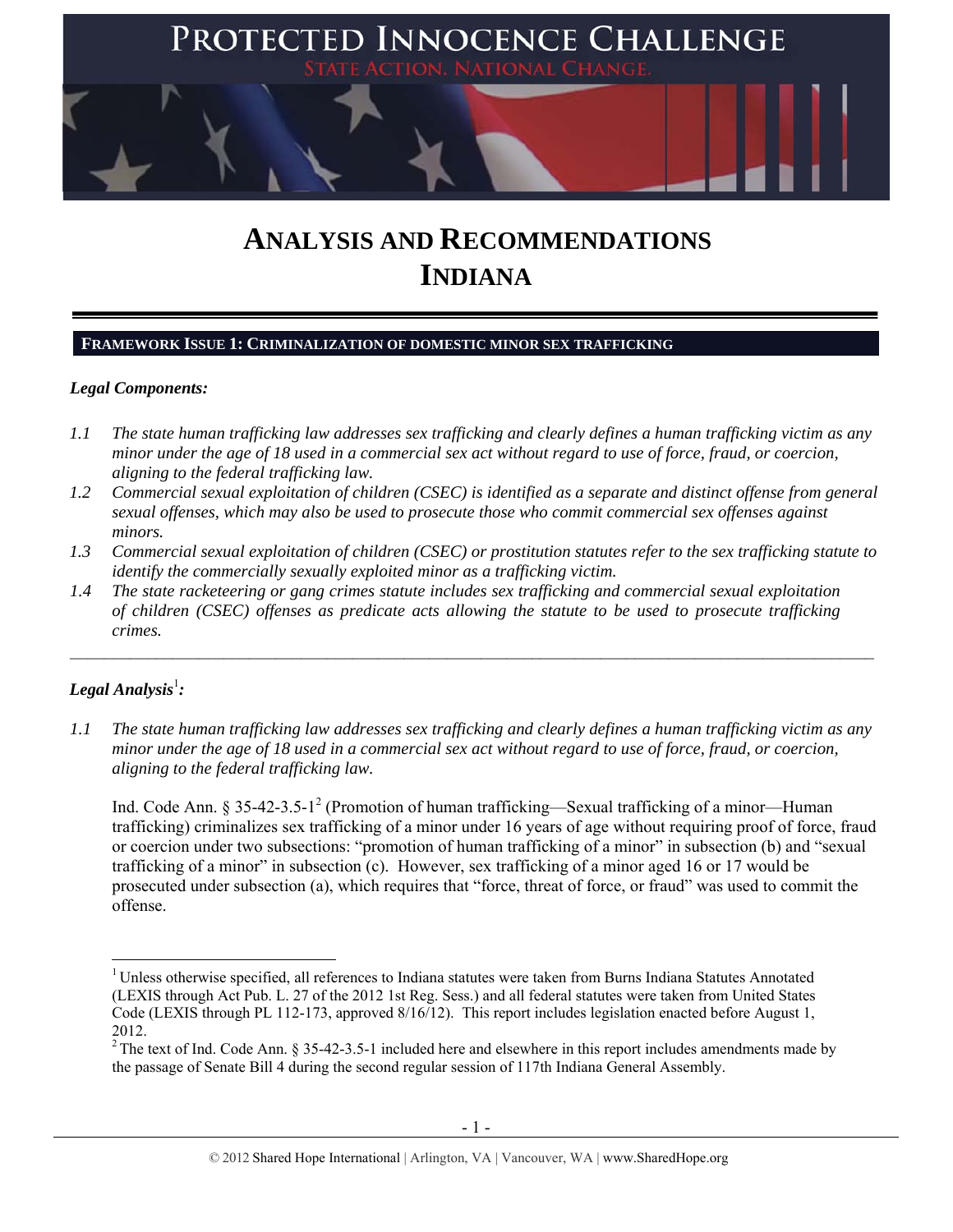A person who knowingly or intentionally recruits, harbors, or transports a child less than sixteen (16) years of age with the intent of:

- (1) engaging the child in:
	- (A) forced labor; or
	- (B) involuntary servitude; or
- (2) inducing or causing the child to:
	- (A) engage in prostitution; or

(B) participate in sexual conduct (as defined by IC 35-42-4-4<sup>3</sup>) commits promotion of human trafficking of a minor, a Class B felony. It is not a defense to a prosecution under this subsection that the child consented to engage in prostitution or to participate in sexual conduct.

As a Class B felony, promotion of human trafficking is punishable by an imprisonment term of 6–20 years, "with the advisory sentence being ten (10) years," and a possible fine up to \$10,000. Ind. Code Ann. §§ 35-42-  $3.5-1(a)$ ,  $35-50-2-5$ .

Subsection (c) states, "A person who is at least eighteen (18) years of age who knowingly or intentionally sells or transfers custody of a child less than sixteen (16) years of age for the purpose of prostitution or participating in sexual conduct (as defined by IC 35-42-4-4) commits sexual trafficking of a minor, a Class A felony." As a Class A felony, sexual trafficking of a minor is punishable by an imprisonment term of 20–50 years, "with the advisory sentence being thirty (30) years," and a possible fine up to \$10,000. Ind. Code Ann. §§ 35-42-3.5-1(c), 35-50-2-4.

Ind. Code Ann. § 35-42-3.5-1(d) is age neutral and provides,

A person who knowingly or intentionally pays, offers to pay, or agrees to pay money or other property to another person for an individual who the person knows has been forced into:

- (1) forced labor;
- (2) involuntary servitude; or
- (3) prostitution; commits human trafficking, a Class C felony.

As a Class C felony, a conviction is punishable by an imprisonment term of 2–8 years, "with the advisory sentence being four (4) years," and a possible fine up to \$10,000. Ind. Code Ann. §§ 35-42-3.5-1(d), 35-50-2-6(a).

Subsection (a), which is also age-neutral and would apply to sex trafficking of minors aged 16 or 17, states,

A person who, by force, threat of force, or fraud, knowingly or intentionally recruits, harbors, or transports another person: by force, threat of force, or fraud:

- (1) to engage the other person in:
	- (A) forced labor; or
	- (B) involuntary servitude; or
- (2) to force the other person into:
	- (A) marriage; or

(B) prostitution; or

 $3$  Ind. Code Ann. § 35-42-4-4(4) defines sexual conduct as "sexual intercourse, deviate sexual conduct, exhibition of the uncovered genitals intended to satisfy or arouse the sexual desires of any person, sadomasochistic abuse, sexual intercourse or deviate sexual conduct with an animal, or any fondling or touching of a child by another person or of another person by a child intended to arouse or satisfy the sexual desires of either the child or the other person."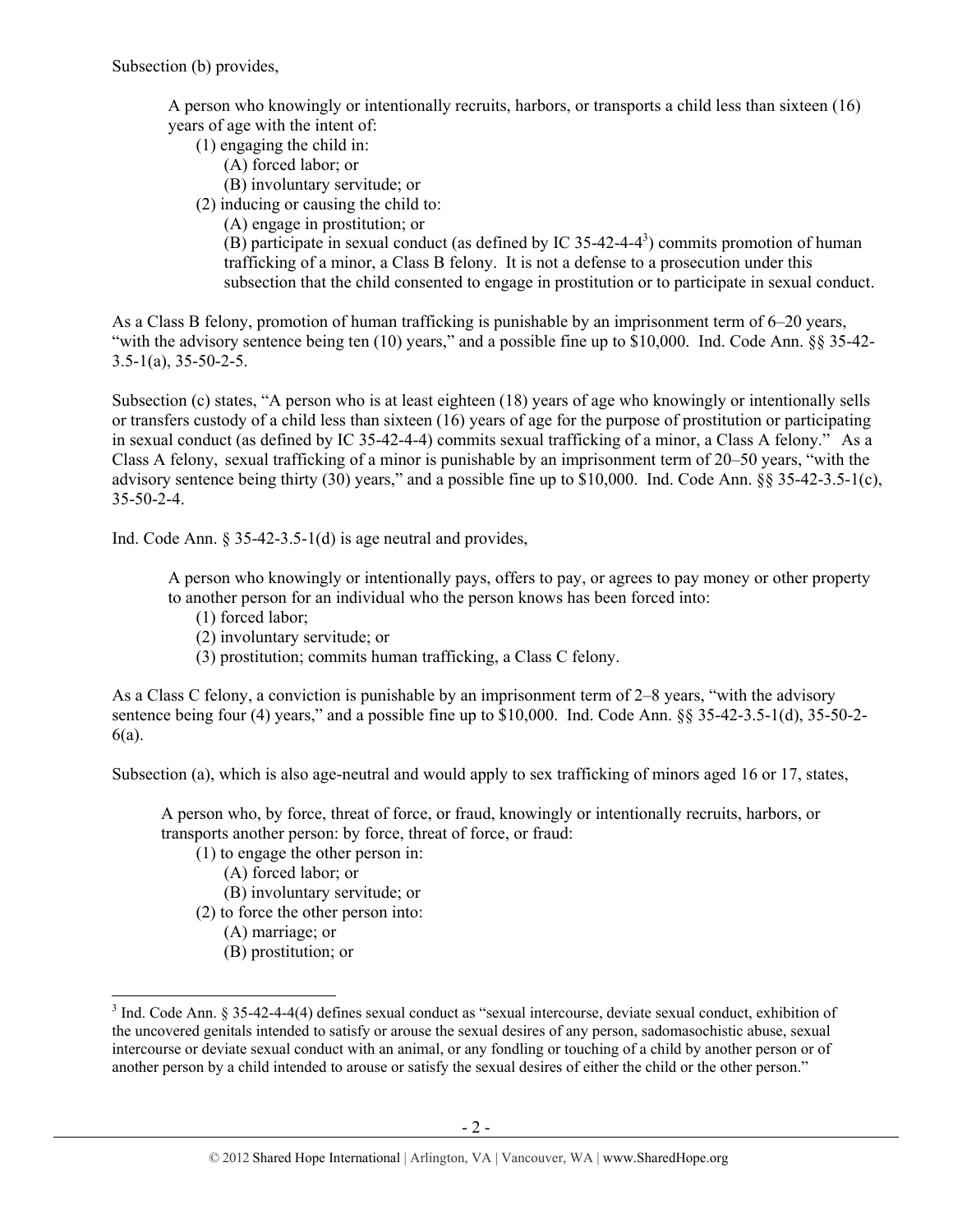(C) participating in sexual conduct (as defined by IC 35-42-4-4); commits promotion of human trafficking, a Class B felony.

- 1.1.1 Recommendation: Amend Ind. Code Ann. § 35-42-3.5-1(b) and (c) to apply to all offenses involving a minor under 18 years of age.
- 1.1.2 Recommendation: Amend Ind. Code Ann. § 35-42-3.5-1(d) to apply to offenses involving victims under 18 without requiring the use of force, fraud or coercion.4
- *1.2 Commercial sexual exploitation of children (CSEC) is identified as a separate and distinct offense from general sexual offenses, which may also be used to prosecute those who commit commercial sex offenses against minors.*

Two laws treat CSEC separately from non-commercial sex offenses in Indiana.

1. Ind. Code Ann. § 35-45-4-4 (Promoting prostitution) states,

A person who:

(1) Knowingly or intentionally entices or compels another person to become a prostitute;

(2) Knowingly or intentionally procures, or offers or agrees to procure, a person for another person for the purpose of prostitution;

(3) Having control over the use of a place, knowingly or intentionally permits another person to use the place for prostitution;

(4) Receives money or other property from a prostitute, without lawful consideration, knowing it was earned in whole or in part from prostitution; or

(5) Knowingly or intentionally conducts or directs another person to a place for the purpose of prostitution.

commits promoting prostitution, a Class C felony. However, the offense is a Class B felony under subdivision (1) if the person enticed or compelled is under eighteen (18) years of age.

A Class B felony is punishable by an imprisonment term of 6–20 years, with a 10 year advisory sentence, and a possible fine up to \$10,000. Ind. Code Ann. §§ 35-45-4-4, 35-50-2-5. All other violations are Class C felonies punishable by an imprisonment term of 2–8 years, with a 4 year advisory sentence, and a possible fine up to \$10,000. Ind. Code Ann. §§ 35-45-4-4, 35-50-2-6.

2. Ind. Code Ann. § 35-42-4-4(b) (Child exploitation) states,

A person who knowingly or intentionally:

(1) manages, produces, sponsors, presents, exhibits, photographs, films, videotapes, or creates a digitized image of any performance<sup>5</sup> or incident that includes sexual conduct<sup>6</sup> by a child under eighteen (18) years of age;

 <sup>4</sup> Subsequent recommendations in this report referring to state human trafficking laws are predicated upon the recommendations contained in section 1.1 being previously or simultaneously implemented.

<sup>&</sup>lt;sup>5</sup> "Performance" is defined in Ind. Code Ann. § 35-42-4-4(a) by referring to Ind. Code Ann. § 35-49-1-7, which defines the term as "any play, motion picture, dance, or other exhibition or presentation, whether pictured, animated, or live, performed before an audience of one (1) or more persons."

 $6$  "Sexual conduct" is defined in Ind. Code Ann. § 35-42-4-4(a) as "sexual intercourse, deviate sexual conduct, exhibition of the uncovered genitals intended to satisfy or arouse the sexual desires of any person, sadomasochistic abuse, sexual intercourse or deviate sexual conduct with an animal, or any fondling or touching of a child by another person or of another person by a child intended to arouse or satisfy the sexual desires of either the child or the other person."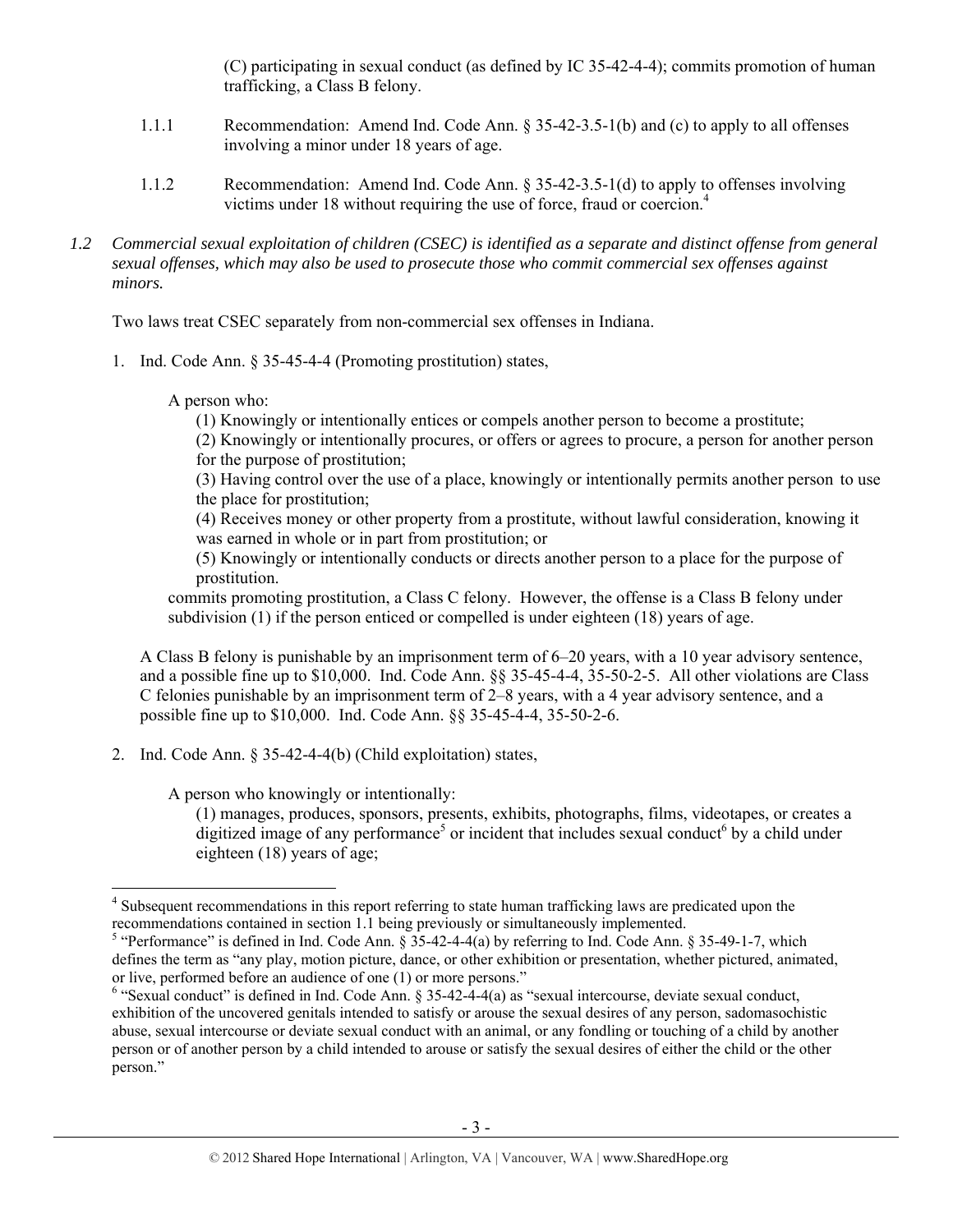(2) disseminates,<sup>7</sup> exhibits to another person, offers to disseminate or exhibit to another person, or sends or brings into Indiana for dissemination or exhibition matter<sup>8</sup> that depicts or describes sexual conduct by a child under eighteen (18) years of age; or

(3) makes available to another person a computer, knowing that the computer's fixed drive or peripheral device contains matter that depicts or describes sexual conduct by a child less than eighteen (18) years of age;

commits child exploitation, a Class C felony.<sup>9</sup>

A Class C felony is punishable by an imprisonment term of 2–8 years, with a 4 year advisory sentence, and a possible fine up to \$10,000. Ind. Code Ann. §§ 35-42-4-4(b), 35-50-2-6(a).

Certain non-commercial sexual offenses may be applicable in cases involving the commercial sexual exploitation of a child. These include the following:

<sup>9</sup> Ind. Code Ann. § 35-42-4-4 contains defenses in subsections (e) and (f), and exceptions in subsection (g) to the defense in (f). In relevant part, the defense in (f) and the exceptions in (g) state,

(f) Except as provided in subsection (g), it is a defense to a prosecution under subsections (b)(1), (b)(2), or(c) if all the following apply:

(1) A cellular telephone, another wireless or cellular communications device, or a social networking web site was used to possess, produce, or disseminate the image.

(2) The defendant is not more than four (4) years older or younger than the person who is depicted in the image or who received the image.

(3) The relationship between the defendant and the person who received the image or who is depicted in the image was a dating relationship or an ongoing personal relationship. For purposes of this subdivision, the term "ongoing personal relationship" does not include a family relationship.

(4) The crime was committed by a person less than twenty-two (22) years of age.

(5) The person receiving the image or who is depicted in the image acquiesced in the defendant's conduct.

(g) The defense to a prosecution described in subsection (f) does not apply if:

(1) the person who receives the image disseminates it to a person other than the person:

- (A) who sent the image; or
- (B) who is depicted in the image;

(2) the image is of a person other than the person who sent the image or received the image; or

(3) the dissemination of the image violates:

(A) a protective order to prevent domestic or family violence issued under IC 34-26-5 (or, if the order involved a family or household member, under IC 34-26-2 or IC 34-4-5.1-5 before their repeal);

. . .

(D) a no contact order in a dispositional decree issued under IC 31-34-20-1, IC 31-37-19-1, or IC 31-37-5-6 (or IC 31-6-4-15.4 or IC 31-6-4-15.9 before their repeal) or an order issued under IC 31-32-13 (or IC 31-6-7-14 before its repeal) that orders the person to refrain from direct or indirect contact with a child in need of services or a delinquent child; . . .

(I) a no contact order issued under IC 31-34-25 in a child in need of services proceeding or under IC 31-37-25 in a juvenile delinquency proceeding;

. . . .

T<br><sup>7</sup> "Disseminate" is defined in Ind. Code Ann. § 35-42-4-4(a) as "to transfer possession for free or for a consideration."

<sup>&</sup>lt;sup>8</sup> "Matter" is defined in Ind. Code Ann. § 35-42-4-4(a) by referring to Ind. Code Ann. § 35-49-1-3, which defines the term as "(1) any book, magazine, newspaper, or other printed or written material; (2) any picture, drawing, photograph, motion picture, digitized image, or other pictorial representation; (3) any statue or other figure; (4) any recording, transcription, or mechanical, chemical, or electrical reproduction; or (5) any other articles, equipment, machines, or materials."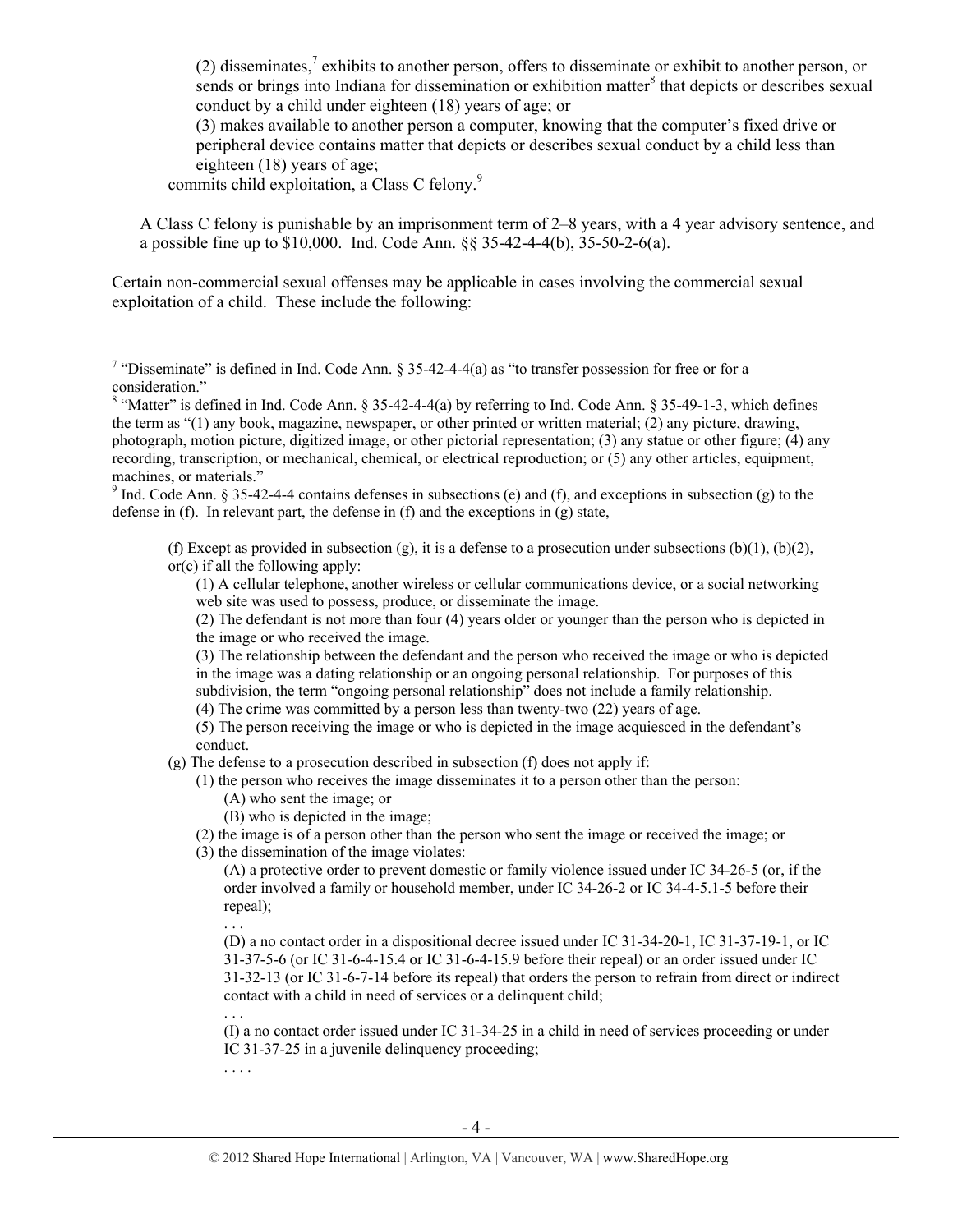1. Ind. Code Ann. § 35-42-4-6(b) (Child solicitation), which states,

A person eighteen (18) years of age or older who knowingly or intentionally solicits<sup>10</sup> a child under fourteen (14) years of age, or an individual the person believes to be a child under fourteen (14) years of age, to engage in:

(1) sexual intercourse;

(2) deviate sexual conduct; or

(3) any fondling or touching intended to arouse or satisfy the sexual desires of either the child or the older person;

commits child solicitation, a Class D felony. . . .

A Class D felony<sup>11</sup> is punishable by an imprisonment term of 6 months to 3 years, with a 1½ year advisory sentence, and a possible fine up to  $$10,000$ .<sup>12</sup> Ind. Code Ann. §§ 35-42-4-6(b), 35-50-2-7(a).

Similarly, Ind. Code Ann. § 35-42-4-6(c) (Child solicitation) states,

A person at least twenty-one (21) years of age who knowingly or intentionally solicits a child at least fourteen (14) years of age but less than sixteen (16) years of age, or an individual the person believes to be a child at least fourteen (14) years of age but less than sixteen (16) years of age, to engage in:

(1) sexual intercourse;

(2) deviate sexual conduct; or

(3) any fondling or touching intended to arouse or satisfy the sexual desires of either the child or the older person;

commits child solicitation, a class D felony. . . .

A Class D felony is punishable by an imprisonment term of 6 months to 3 years, with a 1½ year advisory sentence, and a possible fine up to  $$10,000$ .<sup>13</sup> Ind. Code Ann.  $88,35-42-4-6(c)$ ,  $35-50-2-7(a)$ .

<sup>11</sup> Pursuant to Ind. Code Ann.  $\S$  35-50-2-7(b),

Notwithstanding subsection (a), if a person has committed a Class D felony, the court may enter judgment of conviction of a Class A misdemeanor and sentence accordingly. However, the court shall enter a judgment of conviction of a Class D felony if:

(1) the court finds that:

(A) the person has committed a prior, unrelated felony for which judgment was entered as a conviction of a Class A misdemeanor; and

(B) the prior felony was committed less than three (3) years before the second felony was committed;

(2) the offense is domestic battery as a Class D felony under IC 35-42-2-1.3; or

(3) the offense is possession of child pornography ( IC 35-42-4-4(c)).

The court shall enter in the record, in detail, the reason for its action whenever it exercises the power to

enter judgment of conviction of a Class A misdemeanor granted in this subsection. 12 Pursuant to Ind. Code Ann.§ 35-42-4-6(b) and (c), the penalties for these offenses are enhanced to a Class C felony if a computer network is used and a Class B felony "if the person commits the offense by using a computer network . . . and has a previous unrelated conviction for committing the offense by using a computer network." "Computer network" is defined in Ind. Code Ann. § 35-42-4-6 by referring to Ind. Code Ann. § 35-43-2-3(a), which defines the term as "the interconnection of communication lines or wireless telecommunications with a computer or wireless telecommunication device through: (1) remote terminals; (2) a complex consisting of two (2) or more interconnected computers; or (3) a worldwide collection of interconnected networks operating as the Internet." 13 *See supra* note 12.

 $10$  "Solicit" is defined as "to command, authorize, urge, incite, request, or advise an individual: (1) in person; (2) by telephone; (3) in writing; (4) by using a computer network (as defined in IC 35-43-2-3(a)); (5) by advertisement of any kind; or (6) by any other means; to perform" any of the acts described in Ind. Code Ann. § 35-42-4-6(b) or (c). Ind. Code Ann. § 35-42-4-6(a).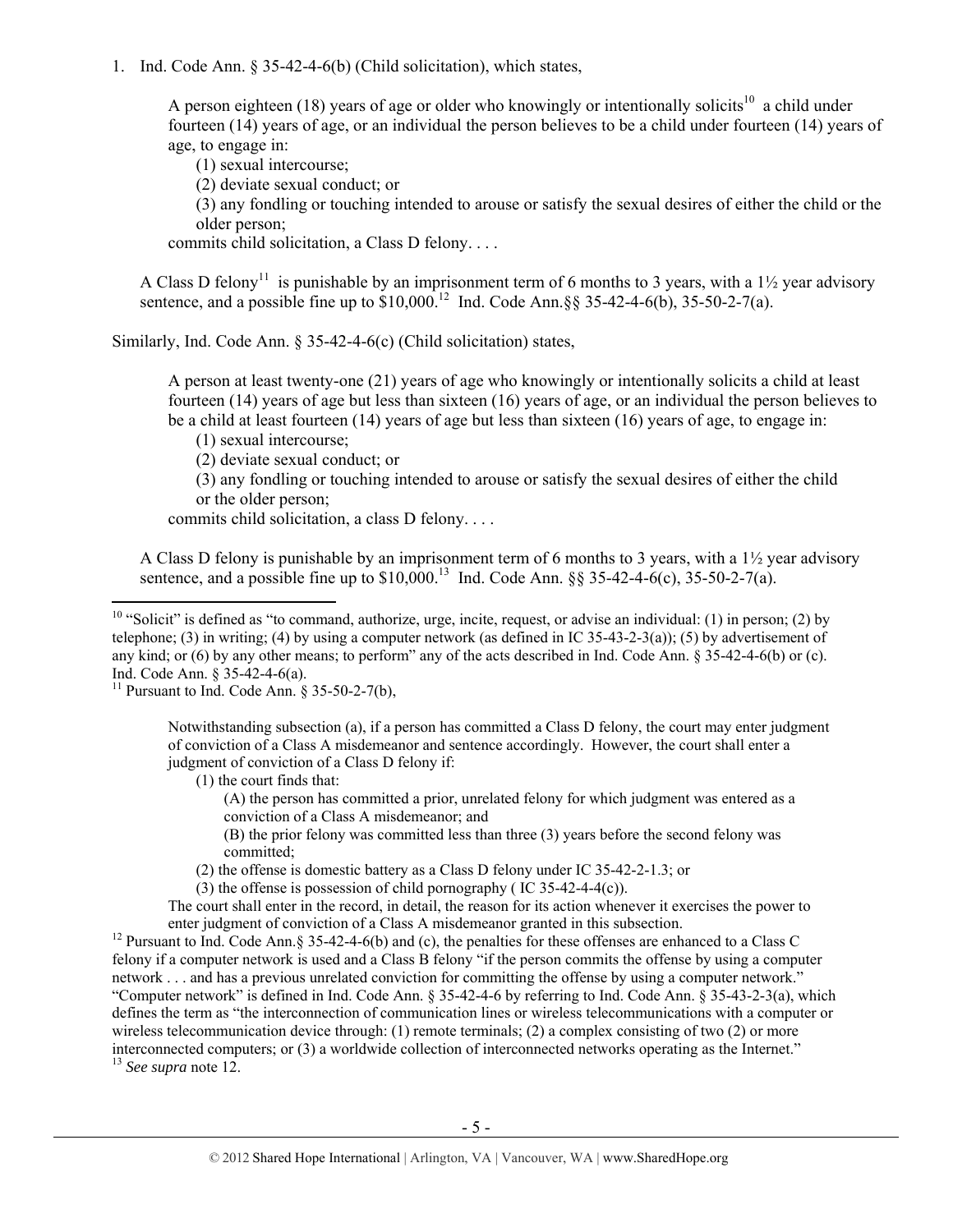- 2. Ind. Code Ann.  $\S 35-42-4-9(a)^{14}$  (Sexual misconduct with a minor) states in part, "A person at least eighteen (18) years of age who, with a child at least fourteen (14) years of age but less than sixteen (16) years of age, performs or submits to sexual intercourse or deviate sexual conduct commits sexual misconduct with a minor . . . ." A violation generally is a Class C felony punishable by an imprisonment term of 2–8 years, with a 4 year advisory sentence, and a possible fine up to  $$10,000$ .<sup>15</sup> Ind. Code Ann. §§ 35-42-4-9(a), 35- $50-2-6(a)$ .
- 3. Similarly, Ind. Code Ann. § 35-42-4-9(b) (Sexual misconduct with a minor) states, "A person at least eighteen (18) years of age who, with a child at least fourteen (14) years of age but less than sixteen (16) years of age, performs or submits to any fondling or touching, of either the child or the older person, with intent to arouse or to satisfy the sexual desires of either the child or the older person, commits sexual misconduct with a minor . . . ." A violation generally is a Class D felony punishable by an imprisonment term of 6 months to 3 years, with a  $1\frac{1}{2}$  year advisory sentence, and a possible fine up to \$10,000.<sup>16</sup> Ind. Code Ann. §§ 35-42-4-9(b), 35-50-2-7(a).
- 4. Ind. Code Ann. § 35-42-4-13(c) (Inappropriate communication with child) makes it illegal if a person 21 or older, other than a parent, guardian, or custodian of the child, or a person acting with the child's parent, guardian's, or custodian's permission, "knowingly or intentionally communicates with an individual whom the person believes to be a child less than fourteen (14) years of age concerning sexual activity<sup>17</sup> with the intent to gratify the sexual desires of the person or the individual . . . ." A violation generally is a Class B

(e) It is a defense to a prosecution under this section if all the following apply:

- (2) The relationship between the person and the victim was a dating relationship or an ongoing
- personal relationship. The term "ongoing personal relationship" does not include a family relationship. (3) The crime:
	- (A) was not committed by a person who is at least twenty-one (21) years of age;
	- (B) was not committed by using or threatening the use of deadly force;
	- (C) was not committed while armed with a deadly weapon;
	- (D) did not result in serious bodily injury;

(E) was not facilitated by furnishing the victim, without the victim's knowledge, with a drug (as defined in IC 16-42-19-2(1)) or a controlled substance (as defined in IC 35-48-1-9) or knowing that the victim was furnished with the drug or controlled substance without the victim's knowledge; and

(F) was not committed by a person having a position of authority or substantial influence over the victim.

(4) The person has not committed another sex offense (as defined in IC 11-8-8-5.2) (including a

 $17$  "Sexual activity" is defined as "sexual intercourse, deviate sexual conduct, or the fondling or touching of the buttocks, genitals, or female breasts." Ind. Code Ann. § 35-42-4-13(d).

<sup>&</sup>lt;sup>14</sup> There are several defenses to Ind. Code Ann. § 35-42-4-9 set out in that section. In relevant part, they include,

<sup>(</sup>c) It is a defense that the accused person reasonably believed that the child was at least sixteen (16) years of age at the time of the conduct. However, this subsection does not apply to an offense described in subsection (a) $(2)$  or (b) $(2)$ .

<sup>(</sup>d) It is a defense that the child is or has ever been married. However, this subsection does not apply to an offense described in subsection (a)(2) or (b)(2).

<sup>(1)</sup> The person is not more than four (4) years older than the victim.

delinquent act that would be a sex offense if committed by an adult) against any other person.<br><sup>15</sup> The penalty for an offense in violation of Ind. Code Ann. § 35-42-4-9(a) is enhanced one degree if the offender is at least 21, and two degrees if it involves deadly force, a deadly weapon, serious bodily injury, or drugs or controlled substances being given to the victim without the victim's knowledge.

<sup>&</sup>lt;sup>16</sup> The penalty for an offense in violation of Ind. Code Ann. § 35-42-4-9(b) is enhanced one degree if the offender is at least 21, and two degrees if it involves deadly force, a deadly weapon, or drugs or controlled substances being given to the victim without the victim's knowledge.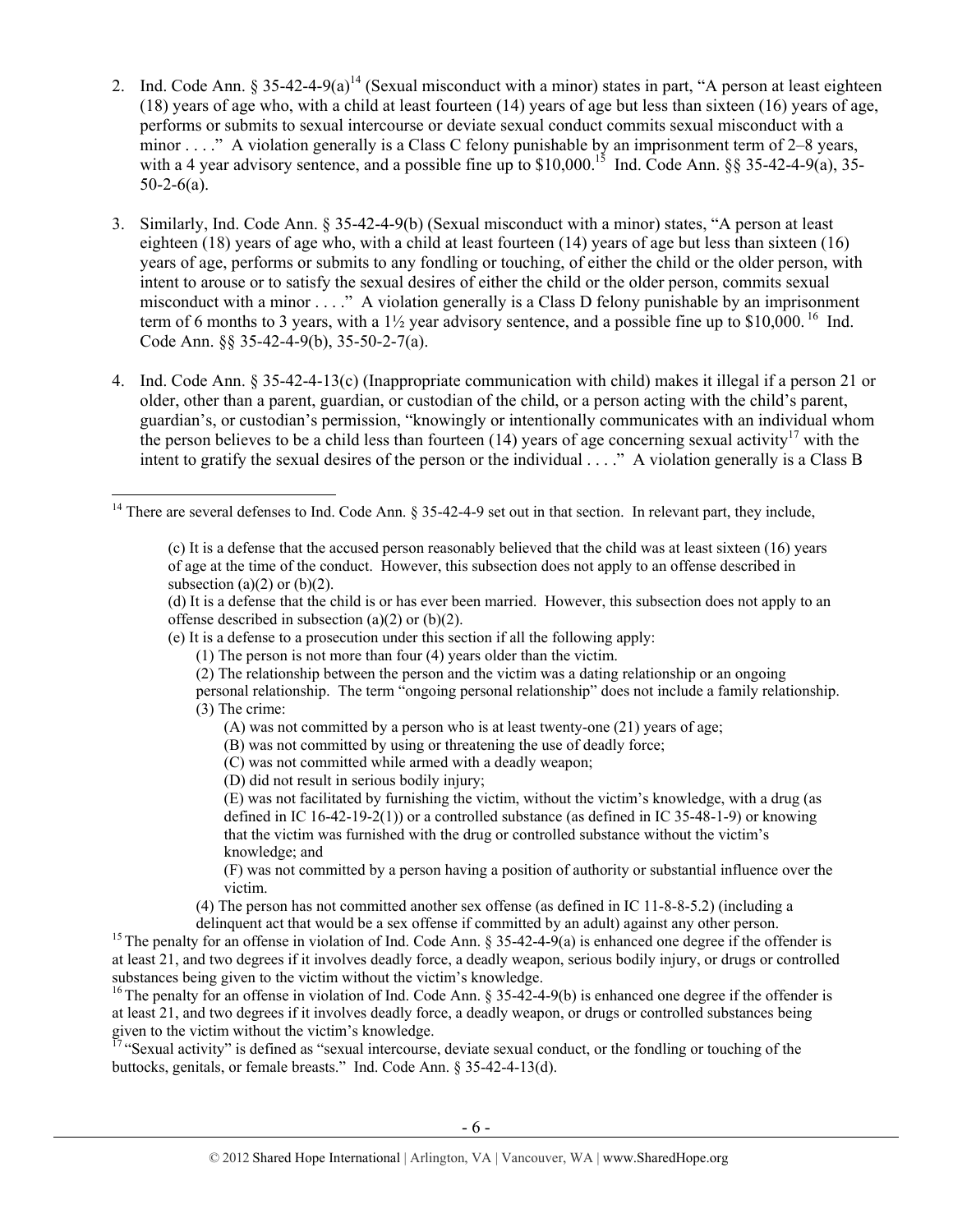misdemeanor with a sentence of up to 180 days' imprisonment and a possible fine up to  $$1,000$ <sup>18</sup> Ind. Code Ann. §§ 35-42-4-13(c), 35-50-3-3.

5. Ind. Code Ann. § 35-42-4-3(a) (Child molesting) makes it illegal if a person "performs or submits to sexual intercourse or deviate sexual conduct" if the child is under 14. Generally, a violation is a Class B felony punishable by an imprisonment term of 6–20 years, with a 10 year advisory sentence, and a possible fine up to  $$10,000$ . <sup>19</sup> Ind. Code Ann.  $88,35-42-4-3(a)$ ,  $35-50-2-5$ .

Similarly, Ind. Code Ann. § 35-42-4-3(b) (Child molesting) makes it illegal if a person "performs or submits to any fondling or touching, of either the child or the older person, with intent to arouse or to satisfy the sexual desires of either the child or the older person" if the child is under 14. Generally, a violation is a Class C felony punishable by an imprisonment term of 2–8 years, with a 4 year advisory sentence, and a possible fine up to \$10,000. Ind. Code Ann.  $88$  35-42-4-3(b), 35-50-2-6(a).<sup>20</sup>

- 6. Under Ind. Code Ann. § 35-42-4-5(a) (Vicarious sexual gratification), "A person eighteen (18) years of age or older who knowingly or intentionally directs, aids, induces, or causes a child under the age of sixteen (16) to touch or fondle himself or another child under the age of sixteen (16) with intent to arouse or satisfy the sexual desires of a child or the older person commits vicarious sexual gratification . . . ." A violation is ordinarily a Class D felony punishable by an imprisonment term of 6 months to 3 years, with a 1½ year advisory sentence, and a possible fine up to  $$10,000$ <sup>21</sup> Ind. Code Ann.  $88,35-42-4-5(a)$ ,  $35-50-2-7(a)$ .
- 7. Ind. Code Ann. § 35-42-4-5(b) (Vicarious sexual gratification) states,

A person eighteen (18) years of age or older who knowingly or intentionally directs, aids, induces, or causes a child under the age of sixteen (16) to:

- (1) engage in sexual intercourse with another child under sixteen (16) years of age;
- (2) engage in sexual conduct with an animal other than a human being; or
- (3) engage in deviate sexual conduct with another person;

with intent to arouse or satisfy the sexual desires of a child or the older person commits vicarious sexual gratification, a Class C felony. . . .

A violation is ordinarily a Class C felony punishable by an imprisonment term of 2–8 years, with a 4 year advisory sentence, and a possible fine up to  $$10,000.<sup>22</sup>$  Ind. Code Ann.  $88,35-42-4-5(b)$ ,  $35-50-2-6(a)$ .

It is also unlawful under Ind. Code Ann. § 35-42-4-5(c) (Vicarious sexual gratification) when an adult "knowingly or intentionally: (1) engages in sexual intercourse; (2) engages in deviate sexual conduct; or (3) touches or fondles the person's own body; in the presence of a child less than fourteen (14) years of age

 $18$  If the buyer communicates with the victim via computer network, the offense increases to a Class A misdemeanor with up to one year imprisonment and a maximum fine of \$5,000. Ind. Code Ann. §§ 35-42-4-13(c), 35-50-3-2.

<sup>&</sup>lt;sup>19</sup> Pursuant to Ind. Code Ann. § 35-42-4-3(a), the penalty for an offense is enhanced to a Class A felony if "(1) it is committed by a person at least twenty-one (21) years of age; (2) it is committed by using or threatening the use of deadly force or while armed with a deadly weapon; (3) it results in serious bodily injury" or it involves drugs or a controlled substance being given to the victim without the victim's knowledge.

<sup>&</sup>lt;sup>20</sup> Pursuant to Ind. Code Ann. § 35-42-4-3(b) the offense increases to a Class A felony when conditions of deadly force, a deadly weapon, or drugs given to the victim without his or her knowledge are present. Ind. Code Ann. § 35-  $42-4-3(b)(1)$ .

<sup>&</sup>lt;sup>21</sup> Pursuant to Ind. Code Ann. § 35-42-4-5(a), the penalty for this offense is enhanced one degree if the child is under the age of 14 and two degrees if deadly force, a deadly weapon, or drugs or controlled substances given to the victim without his or her knowledge are involved. If serious bodily injury results, it is a Class A felony.

<sup>&</sup>lt;sup>22</sup> Pursuant to Ind. Code Ann. § 35-42-4-5(b), the offense is raised one degree if the victim is less than 14 and two degrees if it committed with deadly force, a deadly weapon, results in serious bodily injury, or if drugs or controlled substances were given to the victim without his or her knowledge.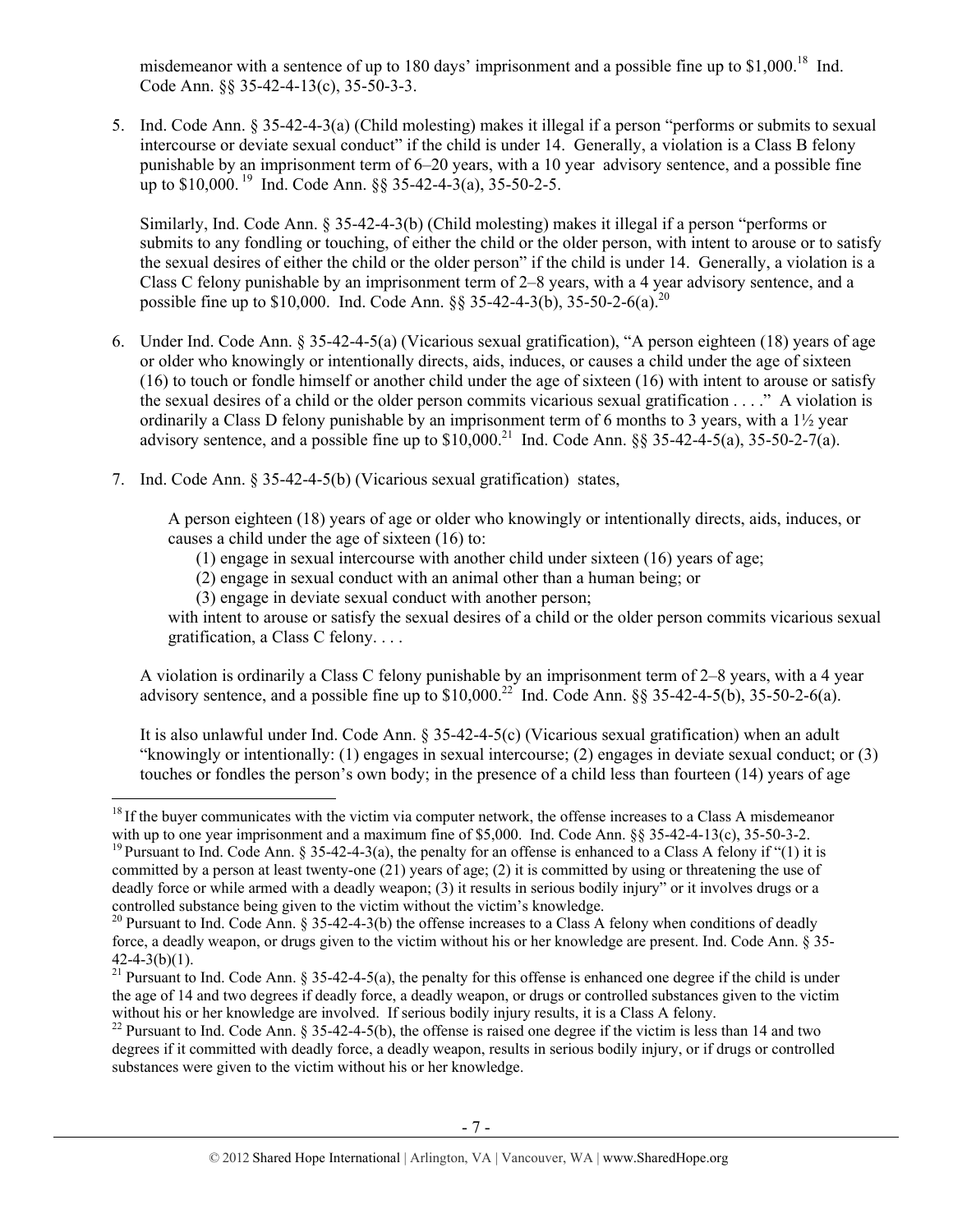with the intent to arouse or satisfy the sexual desires of the child or the older person . . . ." A violation is a Class D felony carrying an imprisonment term of 6 months to 3 years, with a  $1\frac{1}{2}$  year advisory sentence, and a possible fine up to \$10,000. Ind. Code Ann. §§ 35-42-4-5(c), 35-50-2-7(a).

*1.3 Commercial sexual exploitation of children (CSEC) or prostitution statutes refer to the sex trafficking statute to identify the commercially sexually exploited minor as a trafficking victim.* 

None of the aforementioned CSEC statutes or sexual offense laws refer to Ind. Code Ann. § 35-42-3.5-1 (Promotion of human trafficking―Sexual trafficking of a minor―Human trafficking) or otherwise clarify the status of the minor victim as a trafficking victim. Similarly, Ind. Code Ann. § 35-45-4-2 (Prostitution) does not refer to the human trafficking law when the person charged is a minor under 18.

- 1.3.1 Recommendation: Amend Ind. Code Ann. § 35-45-4-4 (Promoting prostitution), § 35-42-4-6 (Child solicitation), § 35-42-4-9 (Sexual misconduct with a minor), § 35-42-4-4 (Child exploitation), § 35-42-4-13 (Inappropriate communication with child), § 35-42-4-3 (Child molesting), § 35-42-4-5 (Vicarious sexual gratification) and Ind. Code Ann. § 35-45-4-2 (Prostitution), when the person charged is a minor, to refer to Ind. Code Ann. § 35-42-3.5-1 for cases of commercial sexual exploitation of a child and to clarify the status of the victim as a trafficking victim.
- *1.4 The state racketeering or gang crimes statute includes sex trafficking and commercial sexual exploitation of children (CSEC) offenses as predicate acts allowing the statute to be used to prosecute trafficking crimes.*

Ind. Code Ann. § 35-45-6-2 (Corrupt business influence)<sup>23</sup> states.

"A person:

(1) who has knowingly or intentionally received any proceeds directly or indirectly derived from a pattern of racketeering activity, and who uses or invests those proceeds or the proceeds derived from them to acquire an interest in property or to establish or to operate an enterprise; (2) who through a pattern of racketeering activity, knowingly or intentionally acquires or maintains, either directly or indirectly, an interest in or control of property or an enterprise; or (3) who is employed by or associated with an enterprise, and who knowingly or intentionally conducts or otherwise participates in the activities of that enterprise through a pattern of racketeering activity;

commits corrupt business influence, a Class C felony.

Pursuant to Ind. Code Ann. § 35-45-6-1(e), "racketeering activity means to commit, to attempt to commit, to conspire to commit a violation of, or aiding and abetting in a violation of any of the following:

- (8) Human and sexual trafficking crimes (IC 35-42-3.5).
- (9) Child exploitation (IC 35-42-4-4)

(24) Promoting prostitution (IC 35-45-4-4)."

A "pattern of racketeering activity" is defined in Ind. Code Ann. § 35-45-6-1(d) (Definitions [effective July 1, 2011]) as "engaging in at least two (2) incidents of racketeering activity that have the same or similar intent, result, accomplice, victim, or method of commission, or that are otherwise interrelated by distinguishing characteristics that are not isolated incidents." The definition also states, "[T]he incidents are a pattern of

<sup>&</sup>lt;sup>23</sup> For more information on racketeering statutes, see http://www.sharedhope.org/wp-content/uploads/2012/11/SHI-WhitePaperFederalStateRacketeeringGangCrimeLaws.pdf.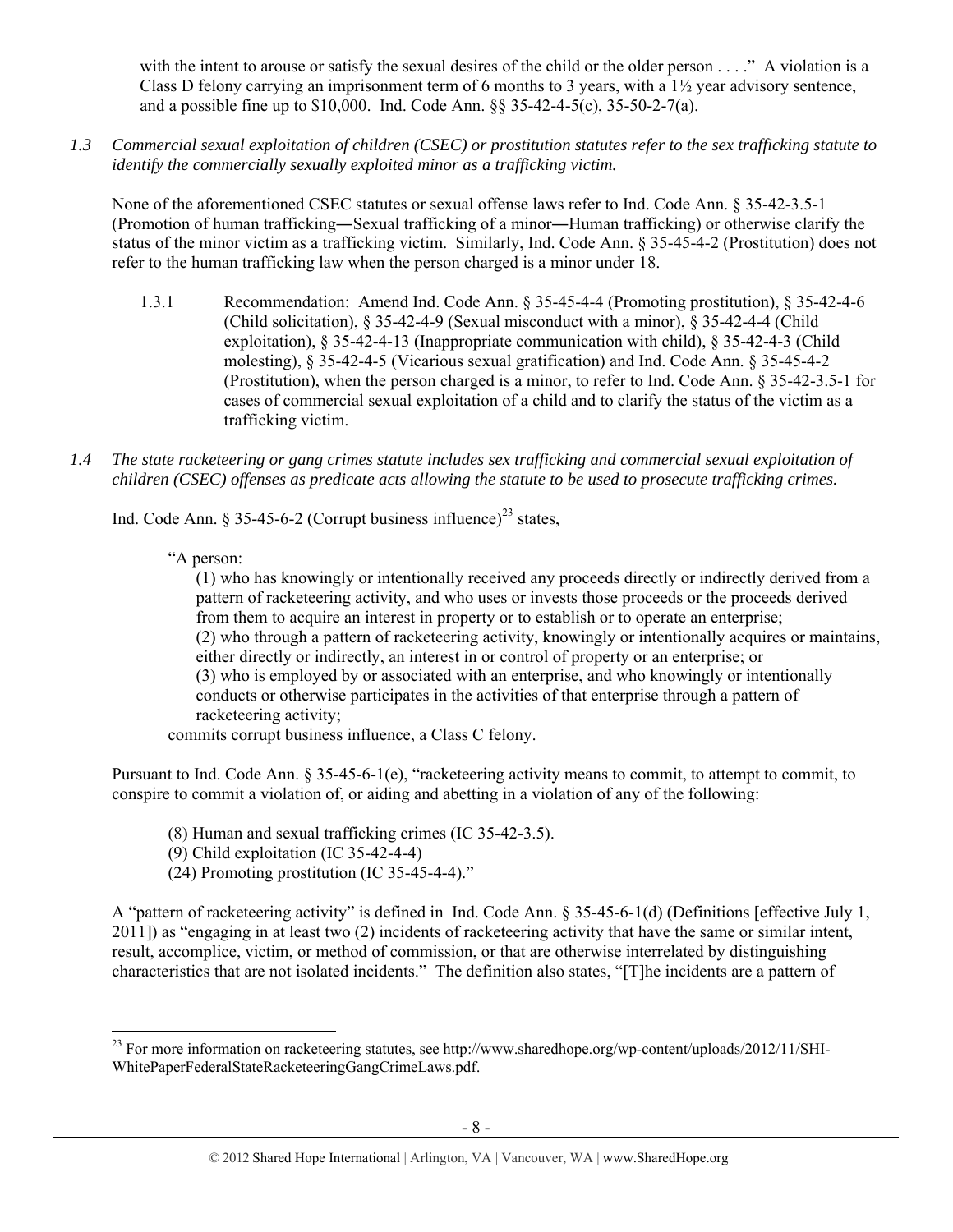racketeering activity only if at least one (1) of the incidents occurred after August 31, 1980, and if the last of the incidents occurred within five (5) years after a prior incident of racketeering activity."

Ind. Code Ann. § 35-45-6-2 (Corrupt business influence) makes it a Class C felony if a person, among other things, "knowingly or intentionally received any proceeds directly or indirectly derived from a pattern of racketeering activity, and . . . uses or invests those proceeds or the proceeds derived from them to acquire an interest in property or to establish or to operate an enterprise." A Class C felony is punishable by an imprisonment term of 2–8 years, "with the advisory sentence being four (4) years," and a possible fine up to \$10,000. Ind. Code Ann. §§ 35-45-6-2, 35-50-2-6(a).

Where the alleged enterprise is a criminal gang<sup>24</sup>, other statutes also apply. Ind. Code Ann. § 35-45-9-3 states, "A person who knowingly or intentionally actively participates in a criminal gang commits criminal gang activity."

"Criminal gang" is defined as "a group with at least three (3) members that specifically: (1) either: (A) promotes, sponsors, or assists in; or (B) participates in; or (2) requires as condition of membership or continued membership; the commission of a felony or an act that would be a felony if committed by an adult . . . ." Ind. Code Ann. § 35-45-9-1. Criminal gang activity is a Class D felony, which is punishable by an imprisonment term of 6 months to 3 years, with a 1½ year advisory sentence, and a possible fine up to \$10,000.

<sup>&</sup>lt;sup>24</sup> Additionally, it is illegal to "knowingly or intentionally solicits, recruits, entices, or intimidates another to join a criminal gang" is guilty of criminal gang recruitment, a Class D felony punishable by an imprisonment term of 6 months to 3 years, with a  $1\frac{1}{2}$  year advisory sentence, and a possible fine up to \$10,000. Ind. Code Ann. §§ 35-45-9-5, 35-50-2-7(a).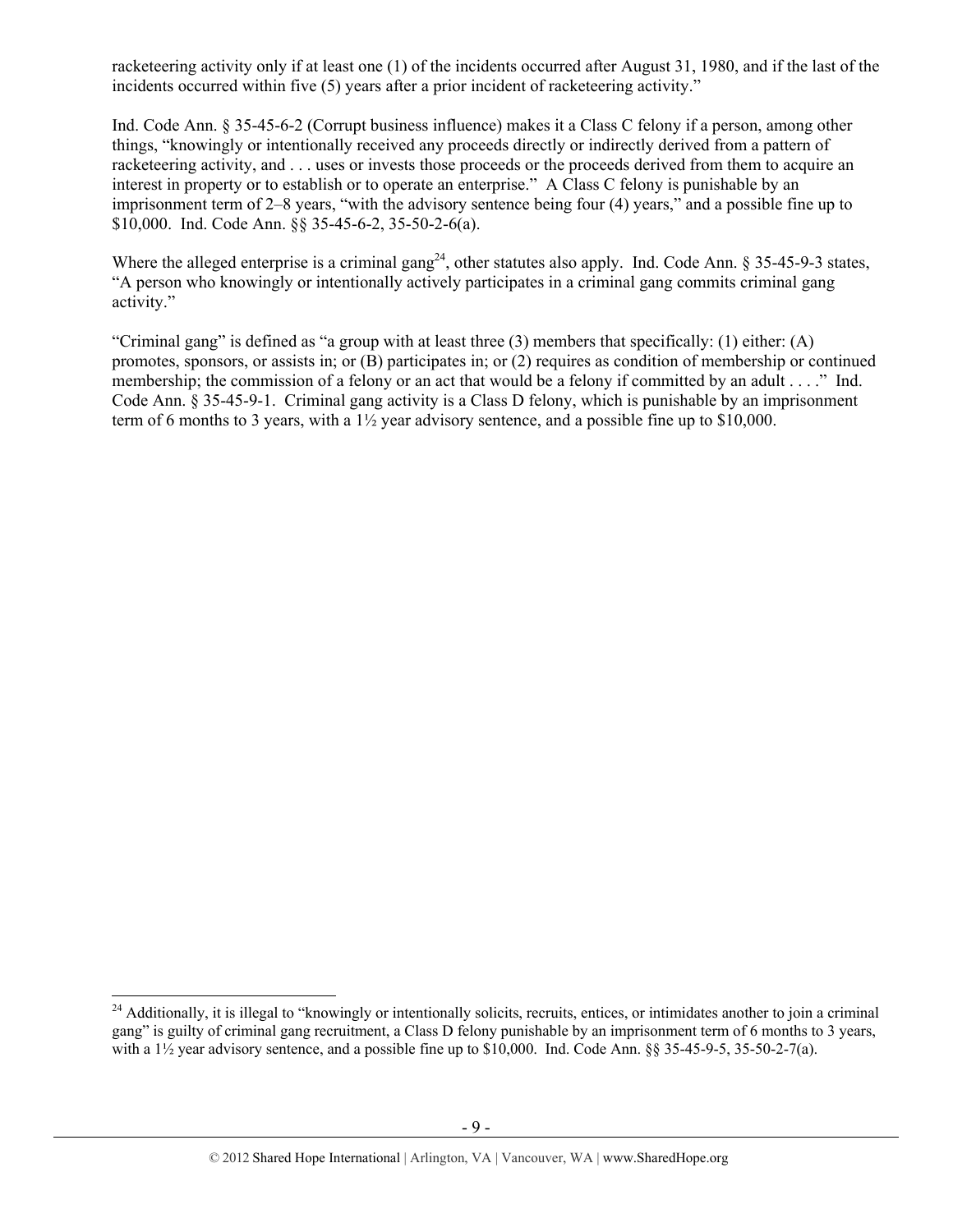#### **FRAMEWORK ISSUE 2: CRIMINAL PROVISIONS ADDRESSING DEMAND**

## *Legal Components:*

- *2.1 The state sex trafficking law can be applied to buyers of commercial sex acts with a victim of domestic minor sex trafficking.*
- *2.2 Buyers of commercial sex acts with a minor can be prosecuted under commercial sexual exploitation of children (CSEC) laws.*
- *2.3 Solicitation of prostitution laws differentiate between buying sex acts with an adult and buying sex acts with a minor under 18.*
- *2.4 Penalties for buyers of commercial sex acts with minors are as high as federal penalties.*
- *2.5 Using the Internet to lure, entice, or purchase, or attempt to lure, entice, or purchase commercial sex acts with a minor is a separate crime or results in an enhanced penalty for buyers.*
- *2.6 No age mistake defense is permitted for a buyer of commercial sex acts with any minor under 18.*
- *2.7 Base penalties for buying sex acts with a minor under 18 are sufficiently high and not reduced for older minors.*
- *2.8 Financial penalties for buyers of commercial sex acts with minors are sufficiently high to make it difficult for buyers to hide the crime.*
- *2.9 Buying and possessing child pornography carries penalties as high as similar federal offenses.*
- *2.10 Convicted buyers of commercial sex acts with minors and child pornography are required to register as sex offenders.*

 $\mathcal{L}_\mathcal{L} = \{ \mathcal{L}_\mathcal{L} = \{ \mathcal{L}_\mathcal{L} = \{ \mathcal{L}_\mathcal{L} = \{ \mathcal{L}_\mathcal{L} = \{ \mathcal{L}_\mathcal{L} = \{ \mathcal{L}_\mathcal{L} = \{ \mathcal{L}_\mathcal{L} = \{ \mathcal{L}_\mathcal{L} = \{ \mathcal{L}_\mathcal{L} = \{ \mathcal{L}_\mathcal{L} = \{ \mathcal{L}_\mathcal{L} = \{ \mathcal{L}_\mathcal{L} = \{ \mathcal{L}_\mathcal{L} = \{ \mathcal{L}_\mathcal{$ 

## *Legal Analysis:*

*2.1 The state sex trafficking law can be applied to buyers of commercial sex acts with a victim of domestic minor sex trafficking.* 

Ind. Code Ann. § 35-42-3.5-1(d)<sup>25</sup> (Promotion of human trafficking—Sexual trafficking of a minor—Human trafficking) makes it a crime to purchase sex with a trafficking victim. That section states, "A person who knowingly or intentionally pays, offers to pay, or agrees to pay money or other property to another person for an individual who the person knows has been forced into: (1) forced labor; (2) involuntary servitude; or (3) prostitution; commits human trafficking, a Class C felony."

However, Ind. Code Ann. § 35-42-3.5-1(d) does not distinguish between or provide heightened penalties for buyers of prostitution with a minor as opposed to buyers of prostitution with an adult. Moreover, subsection (d) of the human trafficking statute requires the buyer to have knowledge that the victim was forced into prostitution by restricting its application to a person who knowingly purchases sex with "an individual who the person knows has been forced into . . . prostitution." Ind. Code Ann. § 35-42-3.5-1(d)(3). As a Class C felony, a violation is punishable by an imprisonment term of 2–8 years, a 4-year advisory sentence, and a possible fine up to \$10,000. Ind. Code Ann. §§ 35-42-3.5-1(d), 35-50-2-6(a).

2.1.1 Recommendation: Amend Ind. Code Ann. § 35-42-3.5-1(d) to provide heightened penalties for the crime of buying commercial sex acts with a minor and to remove the requirement that the defendant had knowledge that the victim was forced into prostitution when the victim is a minor.

 <sup>25</sup> *See supra* note 2*.*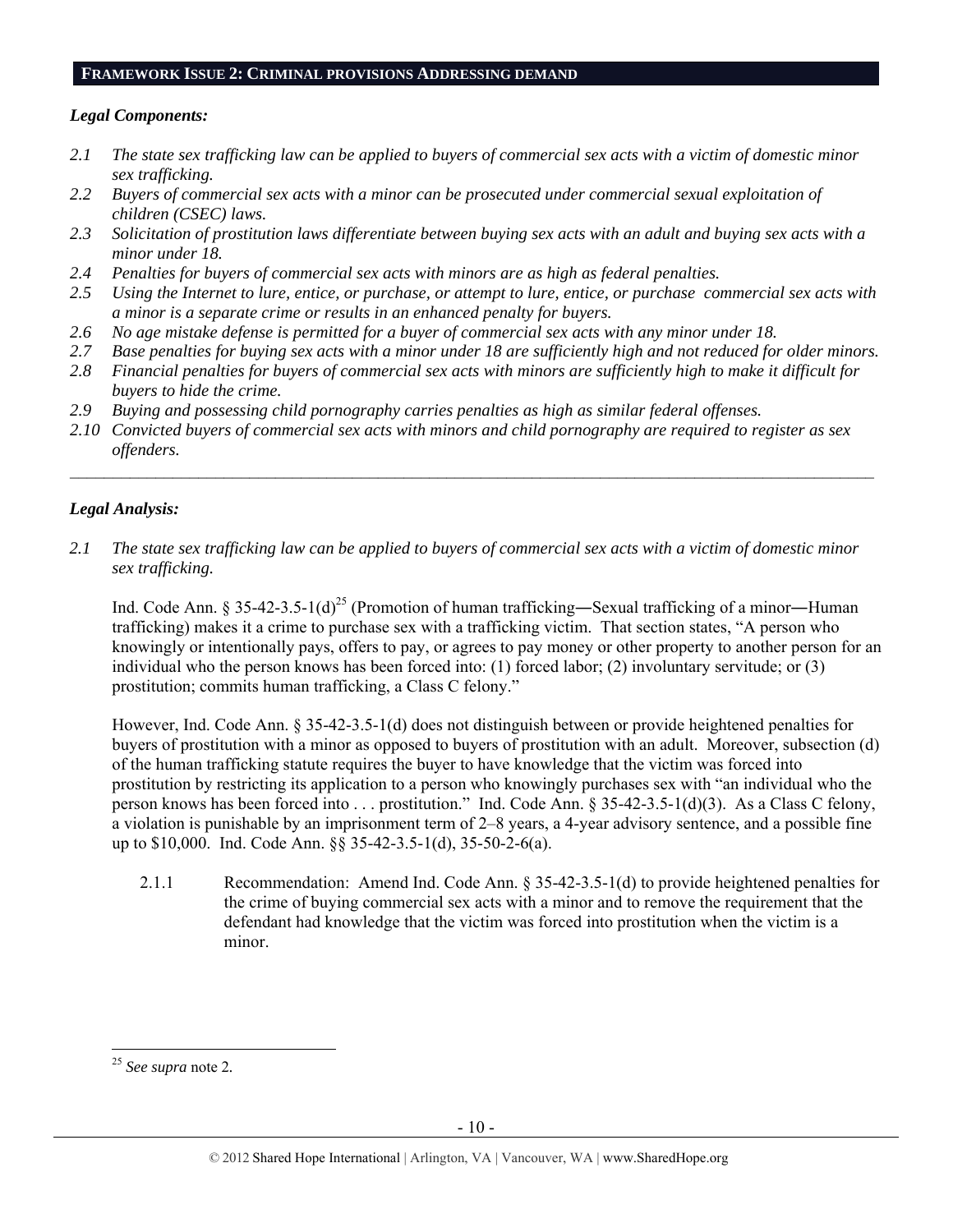*2.2 Buyers of commercial sex acts with a minor can be prosecuted under commercial sexual exploitation of children (CSEC) laws.* 

Indiana's CSEC offenses do not make it a crime to purchase commercial sex acts with a minor. While not expressly commercial, Ind. Code Ann. § 35-42-4-6(b) (Child solicitation) makes it illegal if an adult "knowingly or intentionally solicits<sup>26</sup> a child under fourteen (14) years of age, or an individual the person believes to be a child under fourteen (14) years of age, to engage in: (1) sexual intercourse; (2) deviate sexual conduct;<sup>27</sup> or (3) any fondling or touching intended to arouse or satisfy the sexual desires of either the child or the older person." Similarly, Ind. Code Ann. § 35-42-4-6(c) makes it illegal if a person 21 years of age or older "knowingly or intentionally solicits a child at least fourteen (14) years of age but less than sixteen (16) years of age, or an individual the person believes to be a child at least fourteen (14) years of age but less than sixteen (16) years of age, to engage in: (1) sexual intercourse; (2) deviate sexual conduct; or (3) any fondling or touching intended to arouse or satisfy the sexual desires of either the child or the older person." Ind. Code Ann.  $§$  35-42-4-6(c).

Both of the above offenses are ordinarily Class D felonies punishable by an imprisonment term of 6 months to 3 years, with a 1½ year advisory sentence, and a possible fine up to \$10,000. Ind. Code Ann. §§ 35-42-4-6(b), (c), 35-50-2-7(a). However, if either offense is committed by using a computer network, the defendant will be charged with a Class C felony punishable by an imprisonment term of 2–8 years, with a 4-year advisory sentence, and a possible fine up to \$10,000. Ind. Code Ann. §§ 35-42-4-6(b), (c), 35-50-2-6(a). If a defendant "has a previous unrelated conviction for committing the offense by using a computer network" and has committed the immediate offense through use of a computer network, he will be charged with a Class B felony and punishable by an imprisonment term of 6–20 years, with a 10 year advisory sentence, and a possible fine up to \$10,000. Ind. Code Ann. §§ 35-42-4-6(b), (c), 35-50-2-5.

Other non-commercial sexual offense laws could also be used to prosecute buyers of sex with minors. However, most apply only to minors under the ages of 14 or 16. Specifically, buyers of sex with a younger minor may be prosecuted under Ind. Code Ann. § 35-42-4-9(a) (Sexual misconduct with a minor), § 35-42-4- 9(b) (Sexual misconduct with a minor), § 35-42-4-3 (Child molesting), § 35-42-4-5(a) (Vicarious sexual gratification), and  $\S 35-42-4-13(c)$  (Inappropriate communication with child). Violations of these laws range from Class B misdemeanors to Class A felonies, and penalties range from an imprisonment term of 180 days– 50 years with possible fines between  $$1,000$  and  $$10,000$ <sup>28</sup>

- 2.2.1 Recommendation: Enact a law that separately criminalizes buying sex with a minor.
- *2.3 Solicitation of prostitution laws differentiate between buying sex acts with an adult and buying sex acts with a minor under 18.*

Ind. Code Ann. § 35-45-4-3 (Patronizing a prostitute) does not differentiate between buying sex with an adult and the buying of sex with a minor. It is a Class A misdemeanor when a person

knowingly or intentionally pays, or offers or agrees to pay, money or other property to another person: (1) For having engaged in, or on the understanding that the other person will engage in, sexual intercourse or deviate sexual conduct with the person or with any other person; or (2) For having fondled, or on the understanding that the other person will fondle, the genitals of the person or any other person. Ind. Code Ann. § 35-45-4-3.

<sup>&</sup>lt;sup>26</sup> *See supra* note 10.<br><sup>27</sup> *See supra* note 6.<br><sup>28</sup> *See supra* Section 1.2 for a full description of these offenses.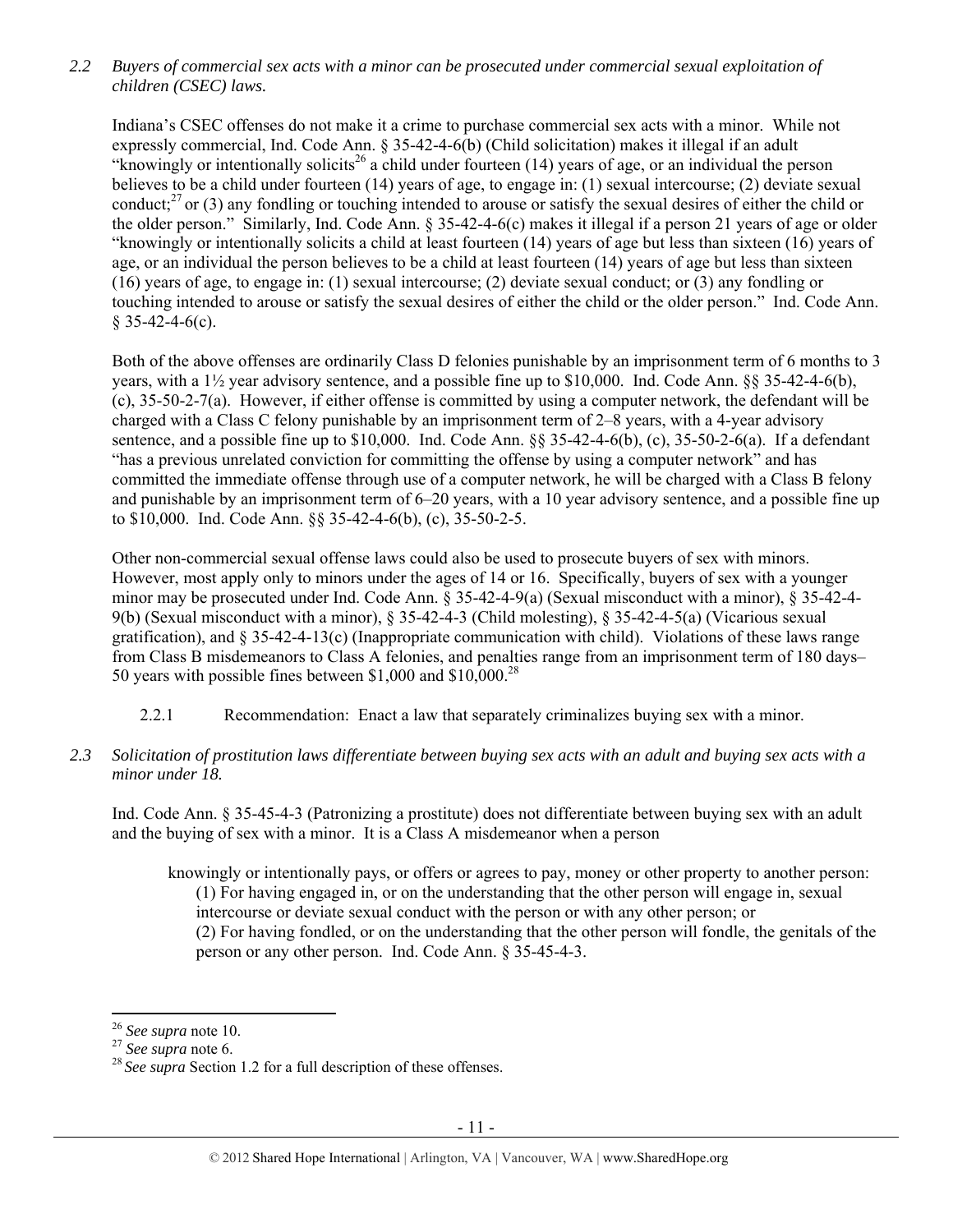A violation is punishable by a prison sentence up to 1 year and a possible fine not to exceed \$5,000. Ind. Code Ann. §§ 35-45-4-3, 35-50-3-2. Buyers with two prior convictions will be charged with a Class D felony punishable by an imprisonment term of 6 months to 3 years, with a  $1\frac{1}{2}$  year advisory sentence and a possible fine up to \$10,000. Ind. Code Ann.  $\S$  35-50-2-7(a), 35-45-4-3. These penalties apply regardless of the prostituted person's age.

2.3.1 Recommendation: Amend Ind. Code Ann. § 35-45-4-3 (Patronizing a prostitute) to refer cases of patronizing a prostitute where the victim is under 18 to Ind. Code Ann. § 35-42-3.5-1 (Promotion of human trafficking—Sexual trafficking of a minor—Human trafficking) to clarify that purchasing sex with a minor is trafficking.

## *2.4 Penalties for buyers of commercial sex acts with minors are as high as federal penalties.*

If applicable to buyers, a violation of Ind. Code Ann. § 35-42-3.5-1(d)<sup>29</sup> (Promotion of human trafficking— Sexual trafficking of a minor—Human trafficking) is a Class C felony punishable by an imprisonment term of 2–8 years, with a 4 year advisory sentence, and a possible fine up to \$10,000. Ind. Code Ann. §§ 35-42-3.5-  $1(d)$ , 35-50-2-6(a).

Several non-commercial sexual offenses may apply to buyers, including violations of Ind. Code Ann. § 35-42- 4-3(a) (Child molesting), which is a Class B felony, and Ind. Code Ann. § 35-42-4-9(a) and (b) (Sexual misconduct with a minor), which are Class C and D felonies respectively. These felonies carry sentences of 6– 20 years, 2–8 years, and 6 months to 3 years respectively and possible fines up to \$10,000, subject to certain penalty enhancements.<sup>30</sup> Ind. Code Ann.  $\S$  35-50-2-5, 35-50-2-6(a), 35-50-2-7(a).

An adult buyer convicted under Ind. Code Ann. § 35-42-4-6(b) or (c) (Child solicitation) is guilty of a Class D felony, which is punishable by a possible fine up to \$10,000 and an imprisonment term of 6 months to 3 years, with a 1<sup>1</sup>/<sub>2</sub> year advisory sentence, and subject to certain penalty enhancements.<sup>31</sup> Ind. Code Ann. §§ 35-42-4-6(b),  $35-42-4-6(c)$ ,  $35-50-2-7(a)$ .

A conviction under Ind. Code Ann. § 35-42-4-5(a) (Vicarious sexual gratification) is punishable as a Class D felony by an imprisonment term of 6 months to 3 years, with a 1½- year advisory sentence, and a possible fine up to  $$10,000$ , and subject to certain penalty enhancements.<sup>32</sup> Ind. Code Ann.  $\S$ § 35-42-4-5(a), 35-50-2-7(a). A conviction under Ind. Code Ann. § 35-42-4-5(b) is punishable as a Class C felony by an imprisonment term of 2–8 years, with a 4-year advisory sentence, and a possible fine up to \$10,000, and certain penalty enhancements.<sup>33</sup> Ind. Code Ann.  $\S$ § 35-42-4-5(b), 35-50-2-6(a).

A conviction under Ind. Code Ann. § 35-42-4-5(c) is punishable as a Class D felony by an imprisonment term of 6 months to 3 years, with a  $1\frac{1}{2}$ -year advisory sentence, and a possible fine up to \$10,000. Ind. Code Ann. §§ 35-42-4-5(c), 35-50-2-7(a).

Lastly, a conviction under Ind. Code Ann. § 35-42-4-13(c) (Inappropriate communication with child), is punishable as Class B misdemeanor by up to 180 days' imprisonment and a maximum fine of \$1,000.<sup>34</sup> Ind. Code Ann. §§ 35-42-4-13(c), 35-50-3-3.

<sup>29</sup> *See supra* note 2. 30 *See supra* notes 15, 16, and 19. 31 *See supra* note 12. 32 *See supra* note 21. 33 *See supra* note 22. 34 *See supra* note 18.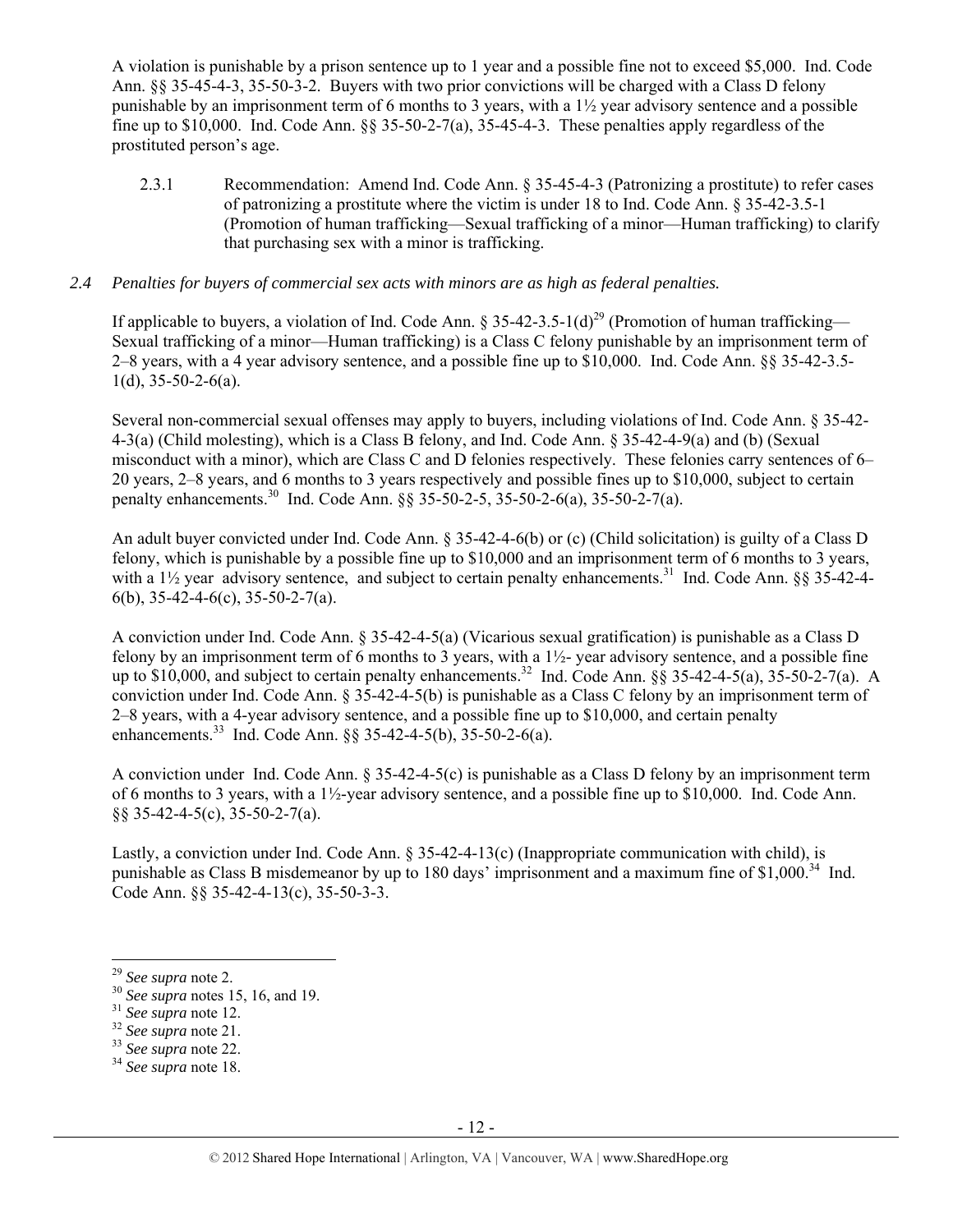In comparison, if the victim is under the age of 14, a conviction under the Trafficking Victims Protection Act (TVPA),<sup>35</sup> for child sex trafficking is punishable by 15 years to life imprisonment and a fine not to exceed \$250,000. 18 U.S.C.  $\frac{8}{1591(b)(1)}$ ,  $\frac{3559(a)(1)}{3571(b)(3)}$ . If the victim is between the ages of 14–17, a conviction is punishable by 10 years to life imprisonment and a fine not to exceed \$250,000. 18 U.S.C.  $\S$ § 1591(b)(2), 3559(a)(1), 3571(b)(3). A conviction is punishable by mandatory life imprisonment, however, if the buyer has a prior conviction for a federal sex offense<sup>36</sup> against a minor. 18 U.S.C. § 3559(e)(1). To the extent buyers can be prosecuted under other federal CSEC laws,  $3^7$  a conviction is punishable by penalties ranging from a fine not to exceed \$250,000 to life imprisonment and a fine not to exceed \$250,000.38

- 2.4.1 Recommendation: Bring all penalties for sex trafficking of a minor and CSEC up to the highest level under these statutes for the purchase of sex acts with a minor.
- *2.5 Using the Internet to lure, entice, or purchase, or attempt to lure, entice, or purchase commercial sex acts with a minor is a separate crime or results in an enhanced penalty for buyers.*

No Indiana law independently makes it a crime to use the Internet to lure, entice, recruit, or purchase commercial sex acts with a minor. However, several laws include penalty enhancements for the buyers using the Internet to commit an offense.

Under Ind. Code Ann.  $\S 35-42-4-13(c)$  (Inappropriate communication with child), the penalty is raised from a Class B misdemeanor, which carries a sentence of no more than 180 days' imprisonment and a possible fine up to \$1,000, to a Class A misdemeanor, which carries a sentence of no more than 1 year imprisonment and a possible fine up to \$5,000, if "the person commits the offense by using a computer network (as defined in IC  $35-43-2-3(a)$ .<sup>539</sup>

Similarly, Ind. Code Ann. § 35-42-4-6 (Child solicitation), imposes a penalty enhancement for a buyer who uses a computer network to solicit a minor under 16 to engage in sexual intercourse, making the crime a Class C felony, punishable by a possible fine up to \$10,000 and an imprisonment term of 2–8 years, "with the advisory sentence being four (4) years." Ind. Code Ann. §§ 35-42-4-9(b)-(c), 35-50-2-6(a). A buyer who did not use a

See supra note 18.

 <sup>35</sup> Trafficking Victims Protection Act (TVPA) of 2000, Pub. L. No. 106-386, 114 Stat. 1464, 1466 (codified in scattered sections of 18 and 22 U.S.C.).

<sup>&</sup>lt;sup>36</sup> Pursuant to 18 U.S.C. § 3559(e)(2), "federal sex offense" is defined as

an offense under section 1591 [18 USCS § 1591] (relating to sex trafficking of children), 2241 [18 USCS § 2241] (relating to aggravated sexual abuse), 2242 [18 USCS  $\S$  2242] (relating to sexual abuse), 2244(a)(1) [18 USCS  $\S$  2244(a)(1)] (relating to abusive sexual contact), 2245 [18 USCS  $\S$  2245] (relating to sexual abuse resulting in death), 2251 [18 USCS § 2251] (relating to sexual exploitation of children), 2251A [18 USCS  $\S$  2251A] (relating to selling or buying of children), 2422(b) [18 USCS  $\S$  2422(b)] (relating to coercion and enticement of a minor into prostitution), or  $2423(a)$  [18 USCS  $\S$  2423(a)] (relating to transportation of minors).<br><sup>37</sup> 18 U.S.C. §§ 2251A(b) (Selling or buying of children), 2251(a) (Sexual exploitation of children), 2423(a)

<sup>(</sup>Transportation of a minor with intent for minor to engage in criminal sexual activity), 2422(a) (Coercion and enticement),  $2252(a)(2)$ ,  $(a)(4)$  (Certain activities relating to material involving the sexual exploitation of minors). <sup>38</sup> 18 U.S.C. §§ 2251A(b) (conviction punishable by imprisonment for 30 years to life and a fine), 22 (conviction punishable by imprisonment for 15–30 years and a fine), 2423(a) (conviction punishable by imprisonment for 10 years to life and a fine), 2422(a) (conviction punishable by a fine, imprisonment up to 20 years, or both),  $2252(a)(2)$ , (4) (stating that a conviction under subsection (a)(2) is punishable by imprisonment for 5–20 years and a fine, while a conviction under subsection (a)(4) is punishable by imprisonment up to 10 years, a fine, or both.); *see also* 18 U.S.C §§ 3559(a)(1) (classifying all of the above listed offenses as felonies), 3571(b)(3) (providing a fine up to \$250,000 for any felony conviction).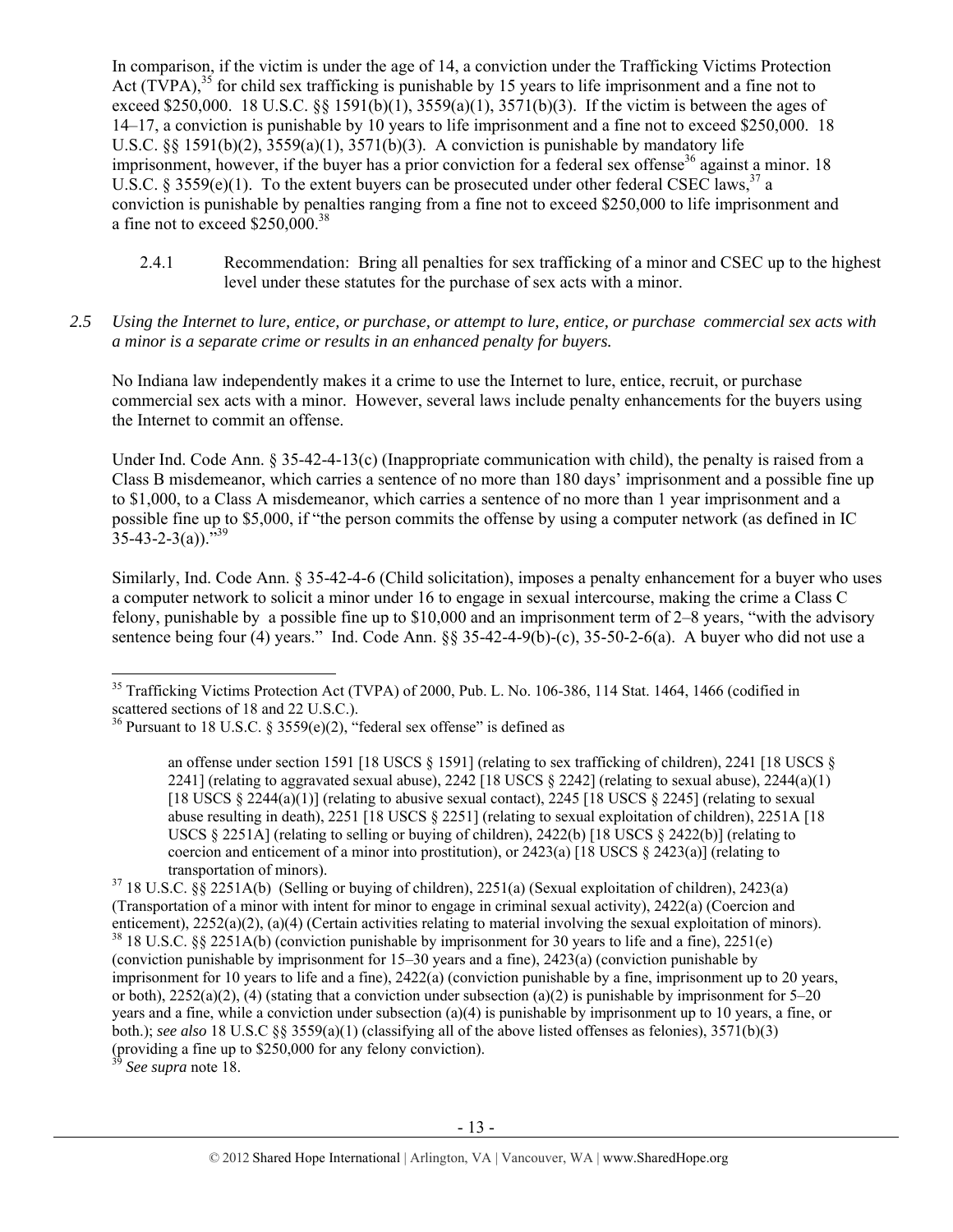computer network to solicit the child would only be guilty of a Class D felony, which is punishable by a possible fine up to \$10,000 and an imprisonment term of 6 months to 3 years, with a 1½ year advisory sentence. Ind. Code Ann. §§ 35-42-4-9(b)-(c), 35-50-2-7(a).

2.5.1 Recommendation: Amend Ind. Code Ann. § 35-42-4-13(c) (Inappropriate communication with child) and Ind. Code Ann. § 35-42-4-6 (Child solicitation)to provide heightened penalties comparable to federal penalties when the Internet is used to lure, entice, recruit, or purchase commercial sex acts with a minor.

## *2.6 No age mistake defense is permitted for a buyer of commercial sex acts with any minor under 18.*

Ind. Code Ann. § 35-42-3.5-1<sup>40</sup> (Promotion of human trafficking—Sexual trafficking of a minor—Human trafficking) is silent on the availability of a mistake of age defense for a person prosecuted under these statutes for sex trafficking a minor under 16 and does not distinguish between offenses involving an adult victim and offenses involving a minor victim aged 16 or 17. A mistake of age defense is not provided for in Ind. Code Ann. § 35-42-4-6(a) or (b) (Child solicitation) or § 35-42-4-13(c) (Inappropriate communication with child), as these provisions apply where the buyer *believes* the victim to be under the relevant age.

Some sexual offense laws, however, do expressly provide buyers with the defense of mistake of age. For some violations of Ind. Code Ann. § 35-42-4-9(a) and (b) (Sexual misconduct with a minor) and § 35-42-4-3(a) and (b) (Child molesting), buyers who "reasonably believed" that the child was at least 16 years old at the time of the offense may assert the defense of mistake of age. Ind. Code Ann. §§ 35-42-4-9(c), 35-42-4-3(c).

In any case, Ind. Code Ann. § 35-41-3-7 (Mistake of fact) states, "It is a defense that the person who engaged in the prohibited conduct was reasonably mistaken about a matter of fact, if the mistake negates the culpability required for commission of the offense."

- 2.6.1 Recommendation: Enact a law expressly prohibiting the defense of mistake of age in any prosecution for purchasing commercial sex acts with a minor.
- *2.7 Base penalties for buying sex acts with a minor under 18 are sufficiently high and not reduced for older minors.*

Ind. Code Ann. § 35-42-3.5-1(d) (Promotion of human trafficking—Sexual trafficking of a minor—Human trafficking)does not distinguish between purchasing sex with a minor and purchasing sex with an adult. A buyer convicted of this offense faces a Class C felony punishable by an imprisonment term of 2–8 years, with a 4-year advisory sentence, and a possible fine up to \$10,000, regardless of the age of the victim. Ind. Code Ann. §§ 35-42-3.5-1(d), 35-50-2-6(a).

None of Indiana's CSEC laws make it a crime to purchase commercial sex acts with a minor.<sup>41</sup> Therefore, buyers who purchase sex with minors over the age of 16 would be prosecuted under Ind. Code Ann. § 35-45-4-3 (Patronizing a prostitute). A conviction under Ind. Code Ann. § 35-42-4-6 is punishable as a Class D felony by an imprisonment term of 6 months to 3 years, with a 1½ year advisory sentence, absent any penalty enhancements, and a possible fine up to \$10,000, whereas a conviction under Ind. Code Ann. § 35-45-4-3 is punishable as a Class A misdemeanor by a sentence no greater than 1 year imprisonment and a possible fine up to \$5,000. Ind. Code Ann. §§ 35-42-4-6(b)-(c), 35-45-4-3, 35-50-2-7, 35-50-3-2.

2.7.1 Recommendation: Enact a law that makes it a crime to buy sex with minors and imposes substantial penalties for any offense involving a minor under 18.

<sup>40</sup> *See supra* note 2. 41 *See supra* Section 2.2.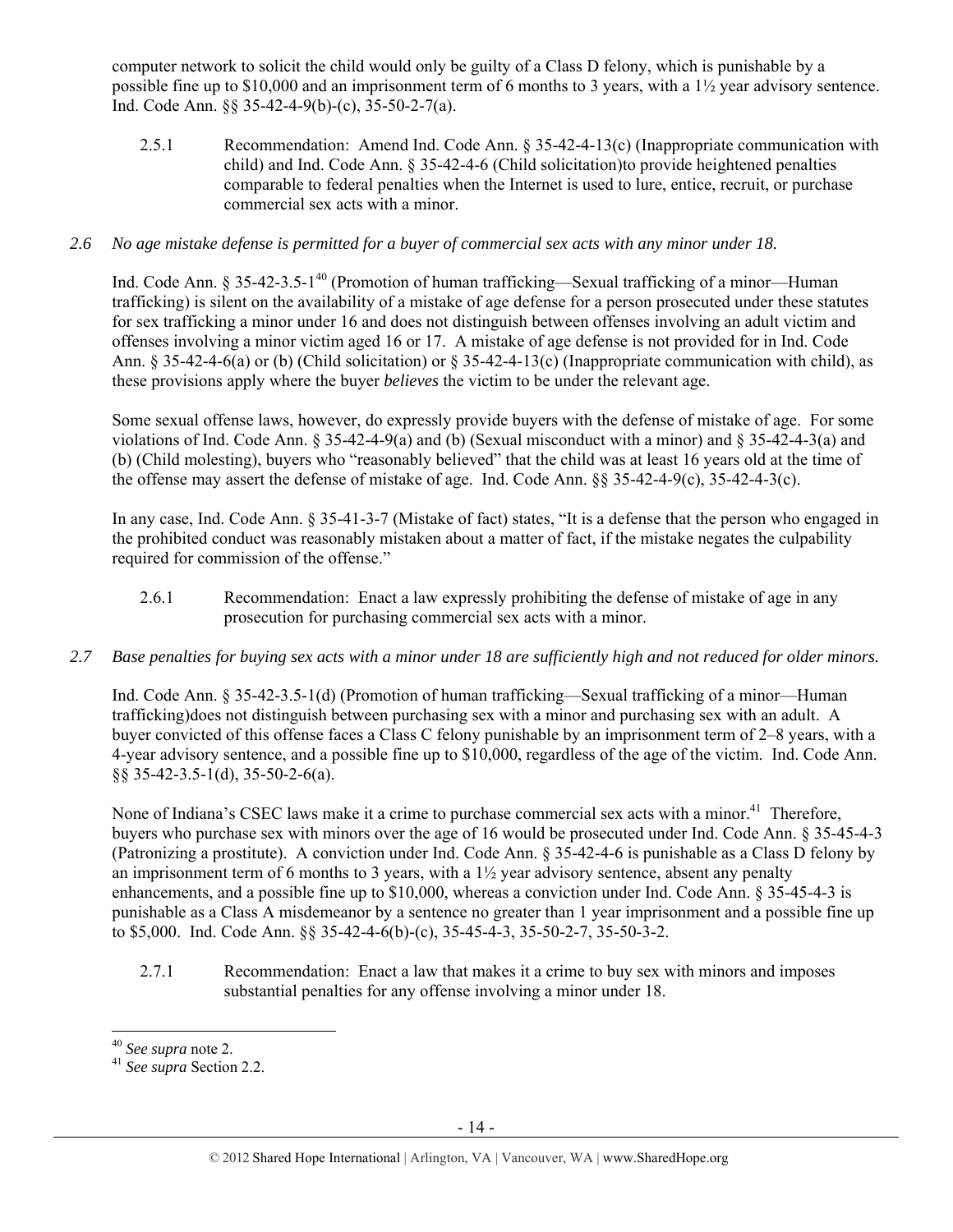*2.8 Financial penalties for buyers of commercial sex acts with minors are sufficiently high to make it difficult for buyers to hide the crime.* 

Buyers of sex with minors convicted of Class A, B, C, or D felonies (i.e. human trafficking, third violations of patronizing a prostitute, child solicitation, sexual misconduct with a minor, child molesting, vicarious sexual gratification, and child exploitation) may be ordered to pay a possible fine not exceeding \$10,000. Ind. Code Ann. §§ 35-50-2-4 to -7. Those convicted of Class A misdemeanors (patronizing a prostitute for a first or second time and inappropriate communication with a child using a computer network) can be ordered to pay a possible fine up to \$5,000, while those convicted of Class B misdemeanors (inappropriate communication with a child without use of a computer network) can be required to pay a possible fine up to \$1,000. Ind. Code Ann. §§ 35-50-3-2, 35-50-3-3.

A court shall order a buyer convicted of violating Indiana's human trafficking law to make restitution to the victim Ind. Code Ann. § 35-42-3.5-2 (Restitution to victim) states, "In addition to any sentence or fine imposed for a conviction of an offense under Section 1 [IC 35-42-3.5-1 (Promotion of human trafficking—Sexual trafficking of a minor—Human trafficking)] of this chapter, the court shall order the person convicted to make restitution to the victim of the crime under IC 35-50-5-3." Ind. Code Ann. § 35-50-5-3(k) states,

The court shall order a person convicted of an offense under IC 35-42-3.5 to make restitution to the victim of the crime in an amount equal to the greater of the following:

(1) The gross income or value to the person of the victim's labor or services.

(2) The value of the victim's labor as guaranteed under the minimum wage and overtime provisions of:

(A) the federal Fair Labor Standards Act of 1938, as amended (29 U.S.C. 201-209); or

(B) IC 22-2-2 (Minimum Wage); whichever is greater.

Restitution may be ordered, at the discretion of the court, for violations of CSEC and sexual offense laws under Ind. Code Ann. § 35-50-5-3(a) (Restitution orders), which permits the court to order a defendant convicted of a felony or misdemeanor to make restitution to the victim. In determining the amount of restitution a defendant must pay, pursuant to Ind. Code Ann.  $\S 35-50-5-3(a)$ , the court will consider the following:

(1) property damages of the victim incurred as a result of the crime, based on the actual cost of repair (or replacement if repair is inappropriate);

(2) medical and hospital costs incurred by the victim (before the date of sentencing) as a result of the crime;

(3) the cost of medical laboratory tests to determine if the crime has caused the victim to contract a disease or other medical condition;

(4) earnings lost by the victim (before the date of sentencing) as a result of the crime including earnings lost while the victim was hospitalized or participating in the investigation or trial of the crime; and (5) funeral, burial, or cremation costs incurred by the family or estate of a homicide victim as a result of the crime.

Buyers are also subject to some limited seizure provisions, which are civil and discretionary in nature.<sup>42</sup> Vehicles used by buyers to "(A) commit, attempt to commit, or conspire to commit; (B) facilitate the commission of; or (C) escape from the commission of . . . child molesting (IC 35-42-4-3), or child exploitation (IC 35-42-4-4) [including possession of child pornography]" may be seized pursuant to Ind. Code Ann. § 34-24- 1-1(a)(4) (Property which may be seized). Pursuant to Ind. Code Ann. §34-24-1-9, "The money received under this subsection must be used solely for the benefit of any agency directly participating in the seizure or

 $42$  For more information on asset forfeiture and seizure procedure, http://www.sharedhope.org/wpcontent/uploads/2012/11/SHIStateAssetForfeitureLawsChart.pdf.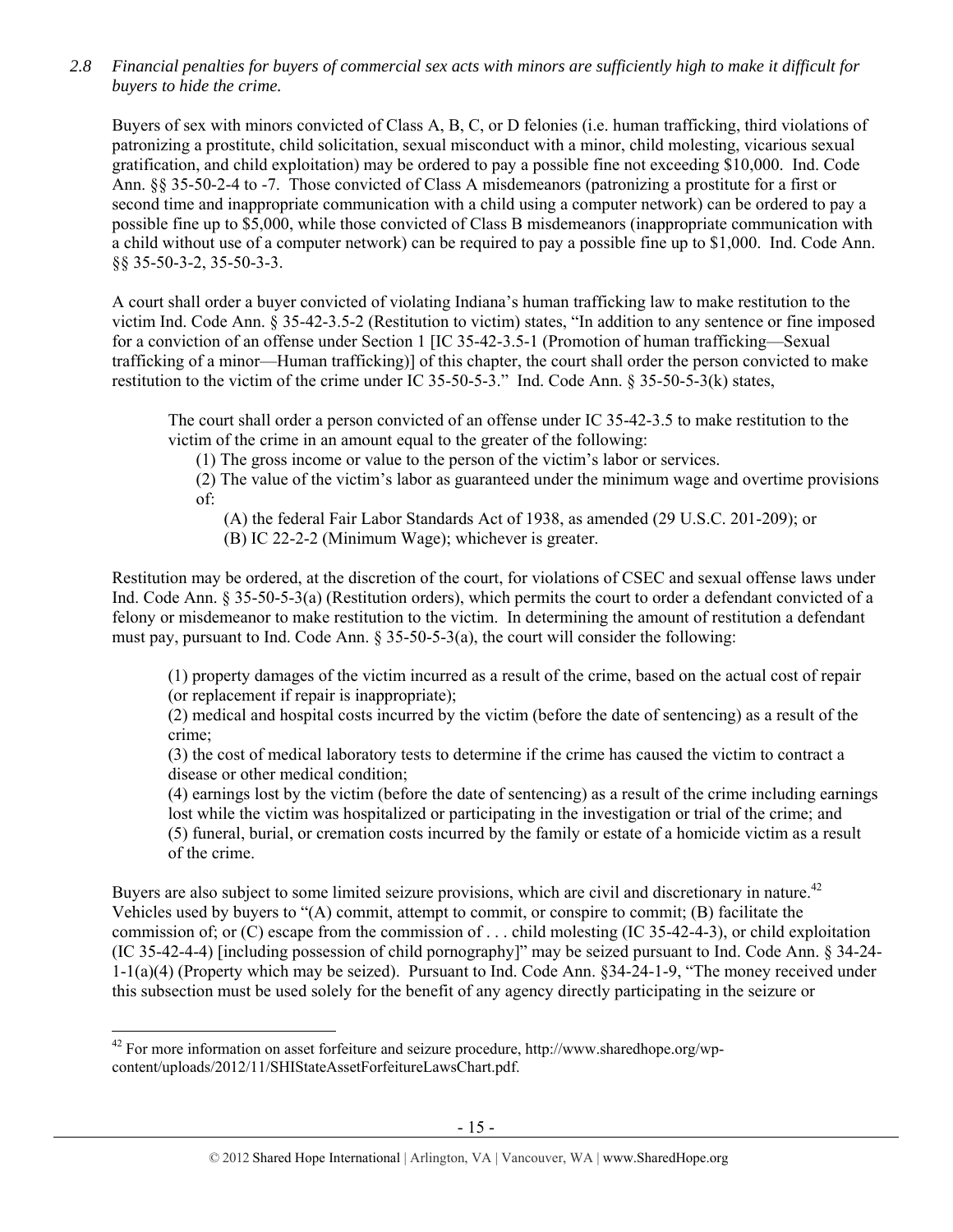forfeiture for purposes consistent with federal laws and regulations." Seizure of forfeitable property is governed by Ind. Code Ann. § 34-24-1-9.

# *2.9 Buying and possessing child pornography carries penalties as high as similar federal offenses.*

Although purchasing child pornography is not individually criminalized, possession of child pornography is unlawful under Ind. Code Ann. § 35-42-4-4(c) (Child exploitation). The provision states that it is illegal for a person to knowingly or intentionally possess pornography<sup>43</sup> "that depicts or describes sexual conduct by a child who the person knows is less than sixteen  $(16)$  years of age or who appears to be less than sixteen  $(16)$  years of age, and that lacks serious literary, artistic, political, or scientific value." A violation is a Class D felony punishable by an imprisonment term of 6 months to 3 years, with a  $1\frac{1}{2}$  year advisory sentence, and a maximum fine of \$10,000. Ind. Code Ann. §§ 35-42-4-4(c), 35-50-2-7(a).

In comparison, a federal conviction for possession of child pornography<sup>44</sup> is generally punishable by imprisonment for  $5-20$  years and a fine not to exceed \$250,000.<sup>45</sup> Subsequent convictions, however, are punishable by imprisonment up to 40 years and a fine not to exceed  $$250,000.<sup>46</sup>$ 

2.9.1 Recommendation: Amend Ind. Code Ann. § 35-42-4-4(c) (Child exploitation) to apply to minors under 18 and to also separately make purchasing child pornography a crime.

## *2.10 Convicted buyers of commercial sex acts with minors and child pornography are required to register as sex offenders.*

Pursuant to Ind. Code Ann. § 11-8-8-7(a) (Persons who must register), "A sex or violent offender who resides in Indiana," who is or intends to be employed for a certain time period in Indiana, or "who is enrolled or intends to be enrolled" as a student must register under the sex offender chapter. A "sex or violent offender" is defined to include, among others, persons convicted under Ind. Code Ann. § 35-42-4-3 (Child molesting), § 35-42-4-5 (Vicarious sexual gratification), § 35-42-4-6 (Child solicitation), § 35-42-4-9 (Sexual misconduct with a minor as a Class A, Class B, or Class C felony, except for certain persons convicted of Class C felonies who are not more than 4 years older than the victim), § 35-42-4-4(c) (Possession of child pornography), and § 35-42-3.5- 1(d)(3) (Human trafficking, where the victim is under 18). Ind. Code Ann. § 11-8-8-5(a)(3), (5), (6), (8), (13),

<sup>&</sup>lt;sup>43</sup> Ind. Code Ann. § 35-42-4-4(c) (Child exploitation) defines "child pornography" as "(1) a picture; (2) a drawing; (3) a photograph; (4) a negative image; (5) undeveloped film; (6) a motion picture; (7) a videotape; (8) a digitized image; or  $(9)$  any pictorial representation . . . ."

<sup>&</sup>lt;sup>44</sup> 18 U.S.C. §§ 2252(a)(2), (a)(4) (Certain activities relating to material involving the sexual exploitation of minors),  $2252A(a)(2)$ –(3) (Certain activities relating to material constituting or containing child pornography), 1466A(a), (b) (Obscene visual representations of the sexual abuse of children).

<sup>&</sup>lt;sup>45</sup> 18 U.S.C. §§ 2252(b) (stating that a conviction under subsection (a)(2) is punishable by imprisonment for 5–20 years and a fine, while a conviction under subsection (a)(4) is punishable by imprisonment up to 10 years, a fine, or both),  $2252A(b)(1)$  (a conviction is punishable by imprisonment for 5–20 years and a fine), 1466A(a), (b) (stating that a conviction under subsection (a) is "subject to the penalties provided in section  $2252A(b)(1)$ ," imprisonment for 5–20 years and a fine, while a conviction under subsection (b) is "subject to the penalties provided in section 2252A(b)(2)," imprisonment up to 10 years, a fine, or both); *see also* 18 U.S.C §§ 3559(a)(1) (classifying all of the above listed offenses as felonies), 3571(b)(3) (providing a fine up to \$250,000 for any felony conviction). <sup>46</sup> 18 U.S.C. §§ 2252(b) (stating if a person has a prior conviction under subsection (a)(2), or a list of other statutes, a

conviction is punishable by a fine and imprisonment for 15–40 years, but if a person has a prior conviction under subsection (a)(4), or a list of other statutes, a conviction is punishable by a fine and imprisonment for  $10-20$  years),  $2252A(b)(1)$  (stating if a person has a prior conviction under subsection (a)(2), (a)(3), or a list of other statutes, a conviction is punishable by a fine and imprisonment for  $15-40$  years),  $1466A(a)$ , (b) (stating that the penalty scheme for section 2252A(b) applies); *see also* 18 U.S.C §§ 3559(a)(1) (classifying all of the above listed offenses as felonies), 3571(b)(3) (providing a fine up to \$250,000 for any felony conviction).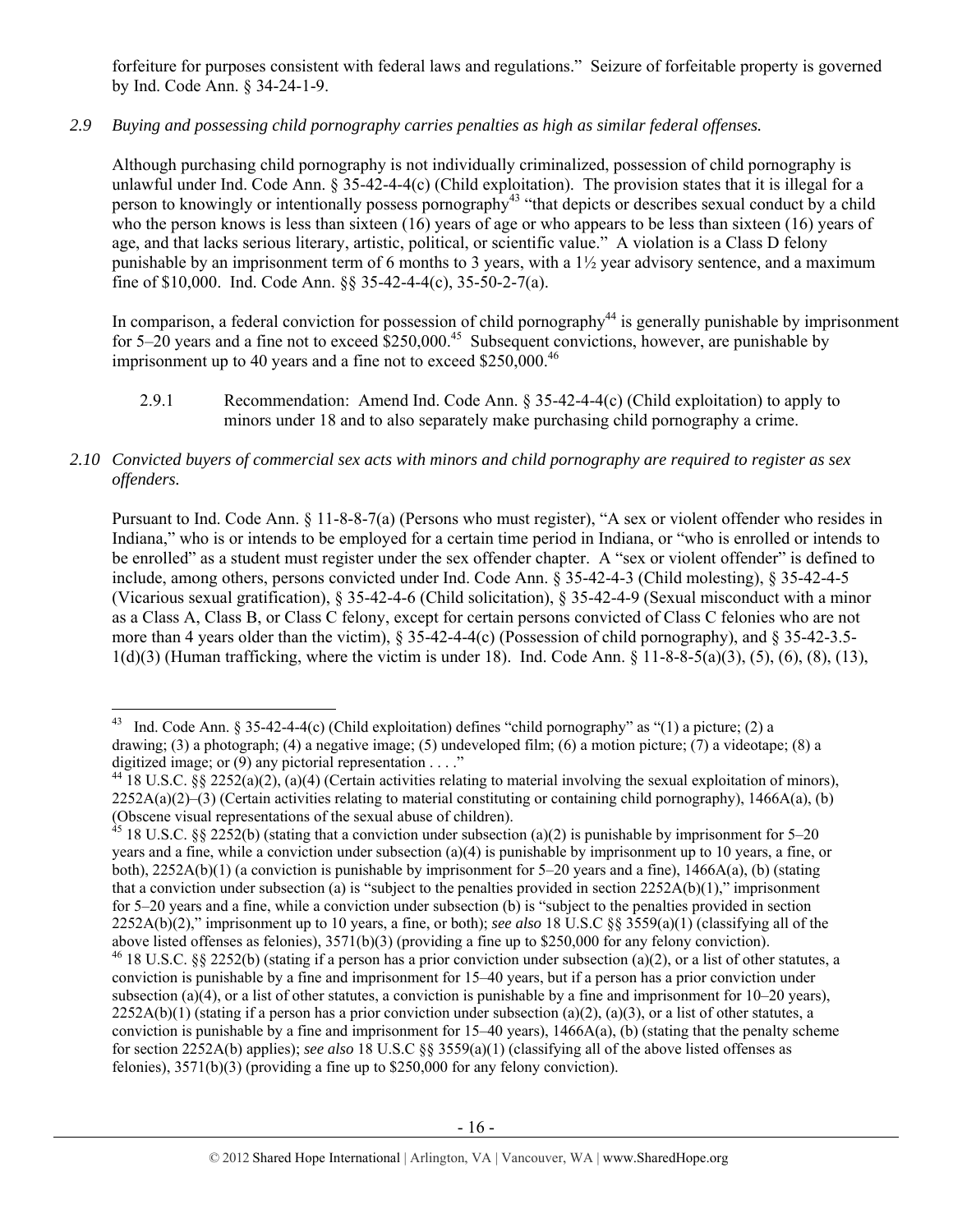(17).47 A buyer convicted of these offenses will also be deemed a "sex offender" under Ind. Code Ann. § 11-8-  $8-4.5(a)(3)$ ,  $(5)$ ,  $(6)$ ,  $(8)$ ,  $(13)$ ,  $(17)$ <sup>48</sup>

2.10.1 Recommendation: Amend Ind. Code Ann. § 11-8-8-5(a) ("Sex or violent offender" defined) to require a person convicted of Ind. Code Ann. § 35-45-4-3 (Patronizing a prostitute), where the victim is under 18 years old to register as a sex or violent offender pursuant to Ind. Code Ann. § 11-8-8-7 (Persons who must register).

  $47$  The text of Ind. Code Ann. § 11-8-8-5 included here and elsewhere in this report includes amendments made by the passage of Senate Bill 4 during the second regular session of 117th Indiana General Assembly.

 $^{48}$  The text of Ind. Code Ann. § 11-8-8-4.5 included here and elsewhere in this report includes amendments made by the passage of Senate Bill 4 during the second regular session of 117th Indiana General Assembly.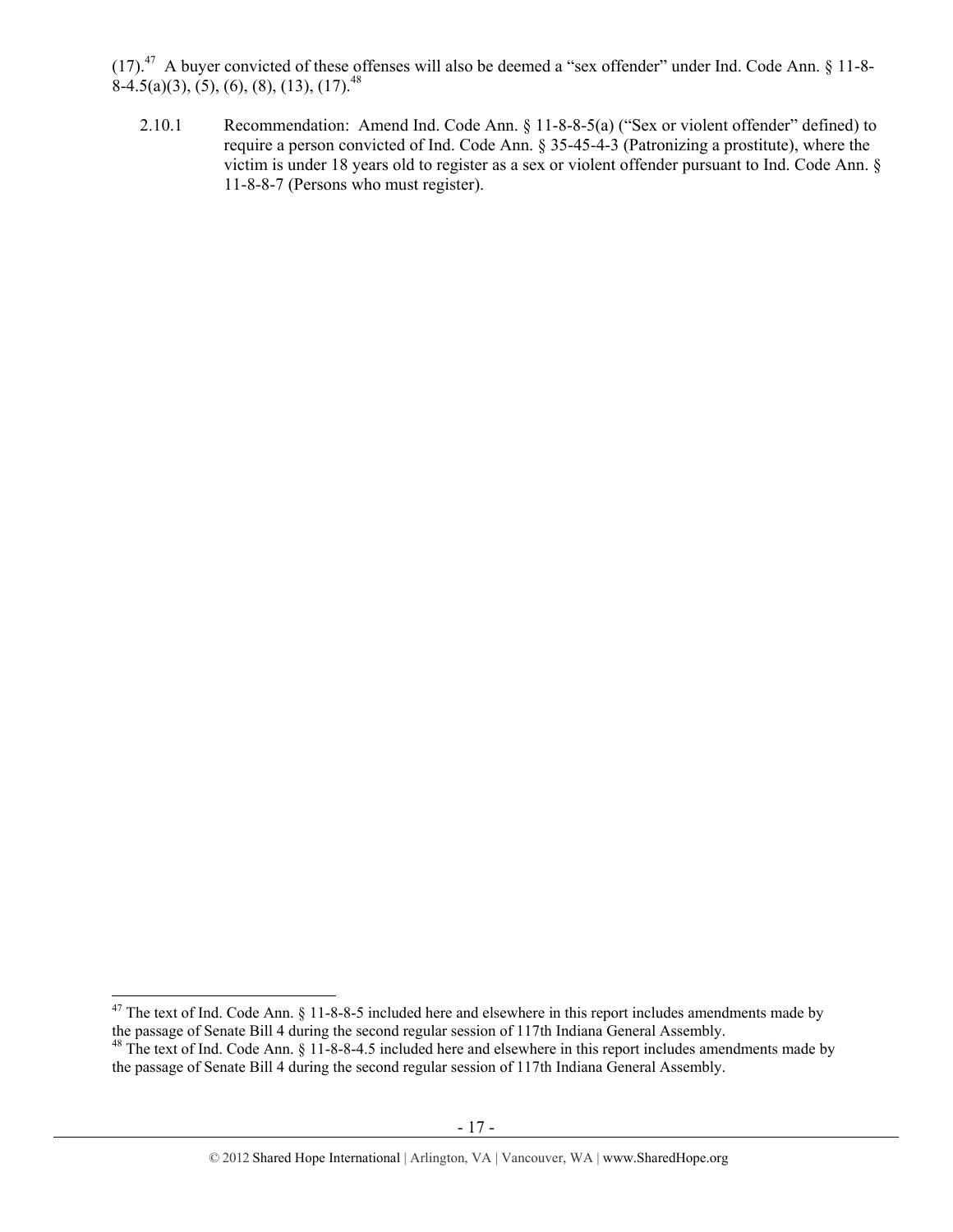#### **FRAMEWORK ISSUE 3: CRIMINAL PROVISIONS FOR TRAFFICKERS**

## *Legal Components:*

- *3.1 Penalties for trafficking a child for sexual exploitation are as high as federal trafficking offenders.*
- *3.2 Creating and distributing child pornography carries penalties as high as those for sex trafficking of a minor and commercial sexual exploitation of a child, as well as similar federal offenses.*
- *3.3 Use of the Internet to lure, entice, recruit or purchase commercial sex acts with a minor is a separate crime or results in an enhanced penalty for traffickers.*
- *3.4 Financial penalties for traffickers are sufficiently high to expose the crime and reach assets for forfeiture and vehicles for impound.*
- *3.5 Sex offender registry laws include domestic minor sex trafficking as an offense for which the perpetrator must register.*
- *3.6 Laws relating to termination of parental rights for certain offenses include sex trafficking or commercial sexual exploitation of children (CSEC) offenses in order to remove the children of traffickers from their control and potential exploitation.*

*\_\_\_\_\_\_\_\_\_\_\_\_\_\_\_\_\_\_\_\_\_\_\_\_\_\_\_\_\_\_\_\_\_\_\_\_\_\_\_\_\_\_\_\_\_\_\_\_\_\_\_\_\_\_\_\_\_\_\_\_\_\_\_\_\_\_\_\_\_\_\_\_\_\_\_\_\_\_\_\_\_\_\_\_\_\_\_\_\_\_\_\_\_\_* 

# *Legal Analysis:*

*3.1 Penalties for trafficking a child for sexual exploitation are as high as for federal trafficking offenders.* 

A trafficker can be prosecuted under Ind. Code Ann. § 35-42-3.5-1(a)(2)(B), (C)<sup>49</sup> (Promotion of human trafficking—Sexual trafficking of a minor—Human trafficking) if one "by force, threat of force, or fraud, knowingly or intentionally recruits, harbors, or transports another person. . . to force the other person into . . . prostitution; or . . . participating in sexual conduct (as defined by IC 35-42-4-4 [Child exploitation])." Promotion of human trafficking is a Class B felony punishable by an imprisonment term of 6–20 years, with a 10 year advisory sentence, and a possible fine up to \$10,000. Ind. Code Ann. §§ 35-42-3.5-1(a), 35-50-2-5. In addition, "[a] person who knowingly or intentionally pays, offers to pay, or agrees to pay money or other property for an individual who the person knows has been forced into . . . prostitution; commits human trafficking, a Class C felony," which is punishable by an imprisonment term of 2–8 years, with a 4-year advisory sentence, and a possible fine up to \$10,000. Ind. Code Ann.  $\S$ § 35-42-3.5-1(d), 35-50-2-6(a). If a trafficker is "at least eighteen (18) years of age" and "knowingly or intentionally sells or transfers custody of a child for the purpose of prostitution or participating in sexual conduct," the trafficker could be convicted of "sexual trafficking of a minor, a Class A felony," which is punishable by an imprisonment term of 20–50 years, with a 30 year advisory sentence, and a possible fine up to \$10,000. Ind. Code Ann. §§ 35-42-3.5-1(c), 35-50-2-4. Lastly, a trafficker could be convicted of promotion of human trafficking of a minor under § 35-42-3.5- 1(b) for recruiting, harboring, or transporting a minor under 16 years of age "with the intent of:

- (1) engaging the child in:
	- (A) forced labor; or
	- (B) involuntary servitude; or
- (2) inducing or causing the child to:
	- (A) engage in prostitution; or
	- (B) participate in sexual conduct (as defined by IC 35-42-4-4);

Promotion of human trafficking of a minor under  $\S 35-42-3.5-1(b)$  is a Class B felony punishable by an imprisonment term of 6–20 years, with a 10 year advisory sentence, and a possible fine up to \$10,000. Ind. Code Ann. §§ 35-42-3.5-1(b), 35-50-2-5.

 <sup>49</sup> *See supra* note 2.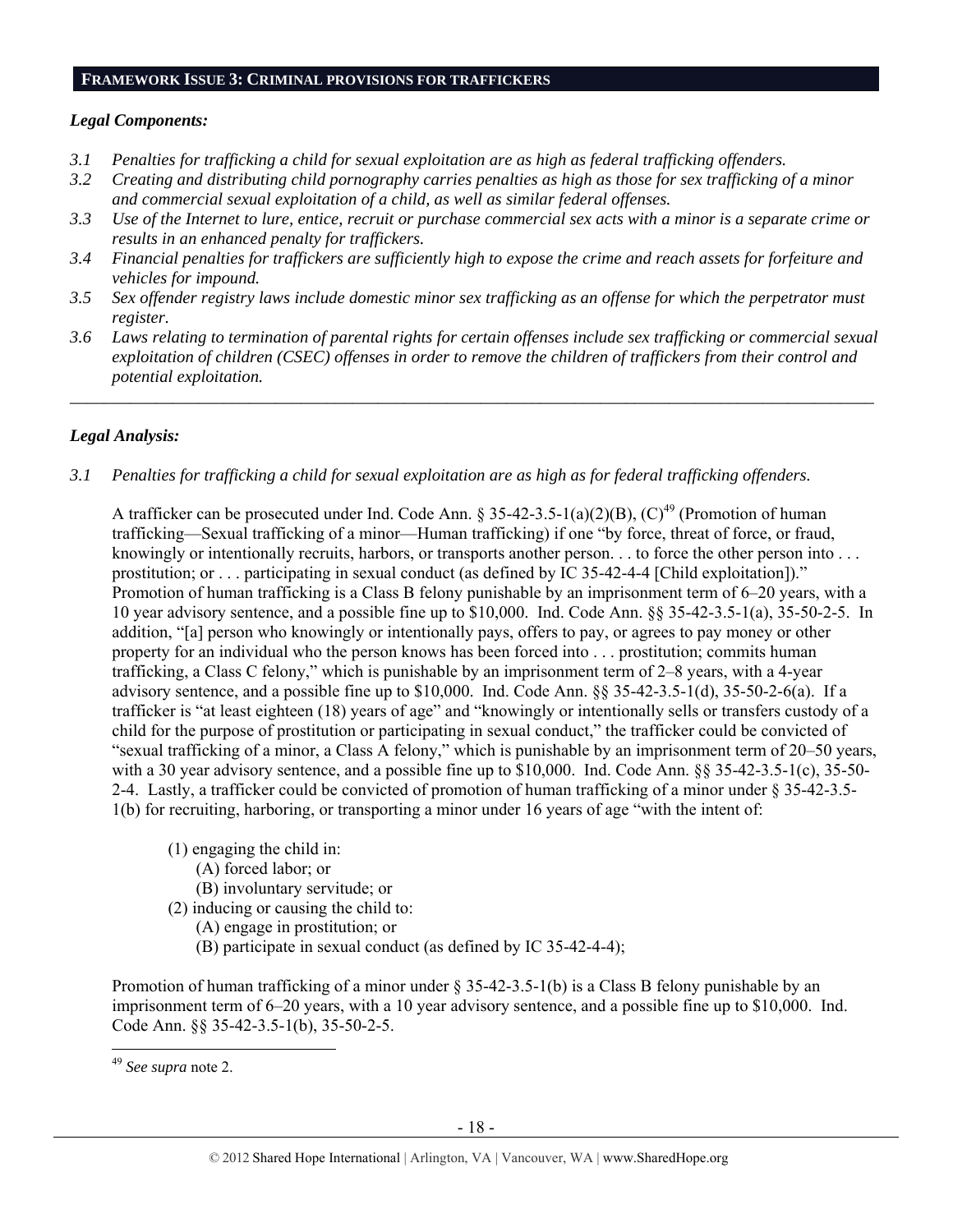Traffickers may also face prosecution under a number of other laws. A trafficker convicted under Ind. Code Ann. § 35-45-4-4 (Promoting prostitution) ordinarily faces a Class C felony. Ind. Code Ann. § 35-45-4-4. However, if the trafficker "entices or compels" a person under 18 "to become a prostitute," the trafficker will be guilty of a Class B felony punishable by an imprisonment term of 6–20 years, with a 10 year advisory sentence and a possible fine up to \$10,000. Ind. Code Ann. §§ 35-45-4-4, 35-50-2-5.

In addition, because Ind. Code Ann. § 35-42-4-6(a) (Child solicitation) defines "solicit" broadly,<sup>50</sup> subsections (b) and (c) also could apply to traffickers. A trafficker 18 or older who solicits a child under 14, or a trafficker 21 or older who solicits a child between 14–15, is guilty of a Class D felony punishable by an imprisonment term of 6 months to 3 years, with a 1½ year advisory sentence and a possible fine up to \$10,000, subject to penalty enhancements.<sup>51</sup> Ind. Code Ann. §§ 35-42-4-6(b)-(c), 35-50-2-7(a).

In addition, under Ind. Code Ann. § 35-45-15-5(a), a person commits money laundering if, "knowingly or intentionally," he does any of the following:

(1) acquires or maintains an interest in, receives, conceals, possesses, transfers, or transports the proceeds of criminal activity;

(2) conducts, supervises, or facilitates a transaction involving the proceeds of criminal activity; or (3) invests, expends, receives, or offers to invest, expend, or receive, the proceeds of criminal activity or funds that are the proceeds of criminal activity, and the person knows that the proceeds or funds are the result of criminal activity;

. . . .

"Criminal activity" is defined as including "any offense . . . classified as a felony under Indiana or United States law," while "proceeds" is defined as "funds acquired or derived directly or indirectly from, produced through, or realized through an act." Ind. Code Ann. §§ 35-45-15-1, 35-45-15-4. Based on those definitions, a trafficker who receives money from domestic minor human sex trafficking could be convicted of money laundering, generally a Class D felony punishable by an imprisonment term of 6 months to 3 years, with a 1½ year advisory sentence, and a fine up to \$10,000. Ind. Code Ann. §§ 35-45-15-5(a), 35-50-2-7(a). The offense is also subject to penalty enhancements, including where the proceeds are at least \$50,000, which increases the offense to a Class C felony punishable by an imprisonment term of 2–8 years, with a 4 year advisory sentence, and a possible fine up to \$10,000. Ind. Code Ann. §§ 35-45-15-5(a), 35-50-2-6(a).

In comparison, if the victim is under the age of 14, a conviction under the Trafficking Victims Protection Act  $(TVPA)^{52}$  for child sex trafficking is punishable by 15 years to life imprisonment and a fine not to exceed \$250,000. 18 U.S.C. §§ 1591(b)(1), 3559(a)(1), 3571(b)(3). If the victim is between the ages of 14–17 a conviction is punishable by 10 years to life imprisonment and a fine not to exceed \$250,000. 18 U.S.C. §§ 1591(b)(2), 3559(a)(1), 3571(b)(3). A conviction is punishable by mandatory life imprisonment however, if the trafficker has a prior conviction for a federal sex offense<sup>53</sup> against a minor.

## *3.2 Creating and distributing child pornography carries penalties as high as similar federal offenses.*

Traffickers who create or distribute child pornography in violation of Ind. Code Ann. § 35-42-4-4(b) (Child exploitation) can be subject to a Class C felony punishable by an imprisonment term of 2–8 years, "with the

<sup>50</sup> *See supra* note 10. 51 *See supra* note 12. 52 *See supra* note 35. 53 *See supra* note 36.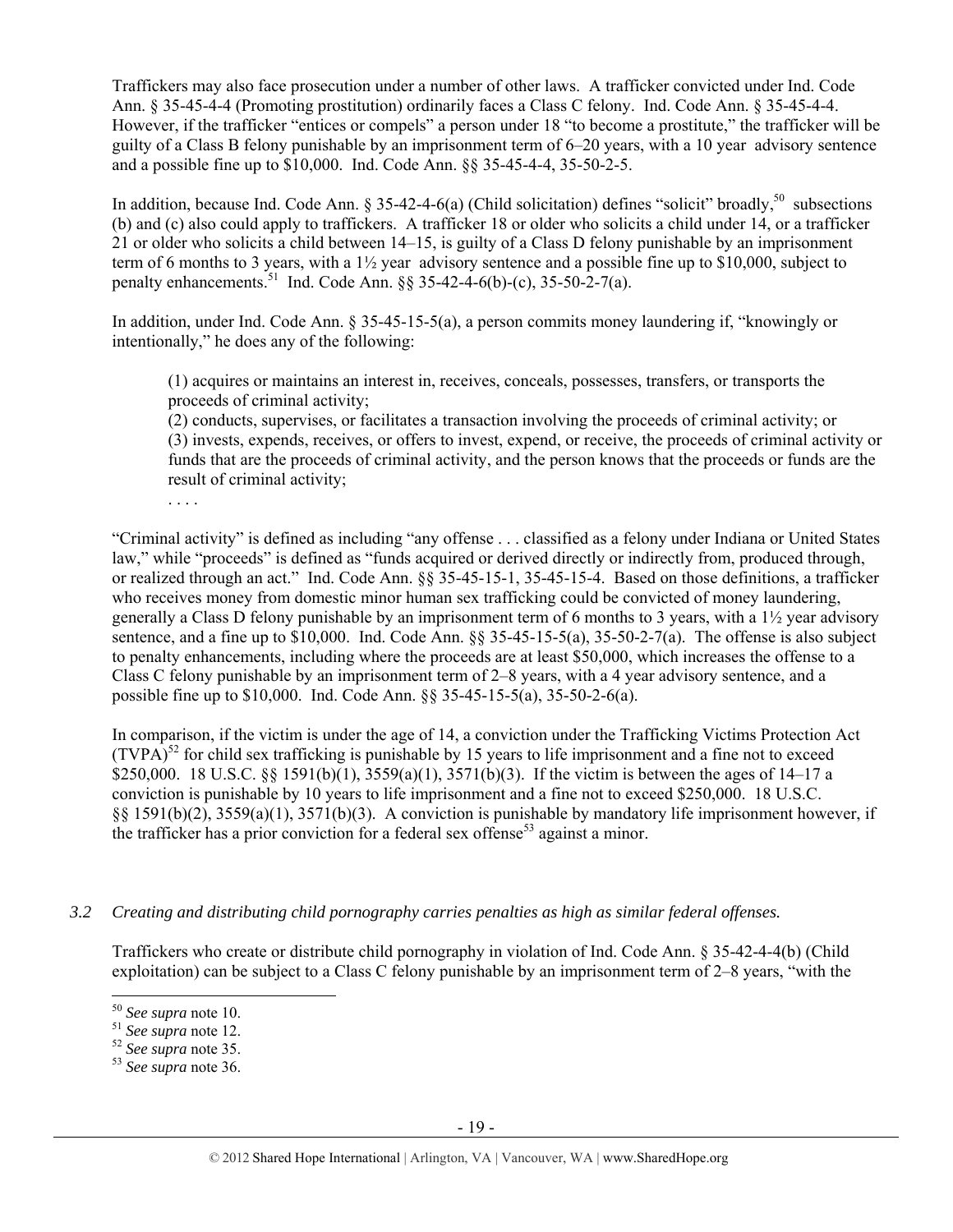advisory sentence being four (4) years," and a possible fine up to \$10,000. Ind. Code Ann. §§ 35-42-4-4(b), 35-  $50-2-6(a)$ .

Also, Ind. Code Ann. § 35-49-3-2 (Obscene performance) states, "A person who knowingly or intentionally engages in, participates in, manages, produces, sponsors, presents, exhibits, photographs, films, or videotapes any obscene performance<sup>54</sup> commits a Class A misdemeanor. However, the offense is a Class D felony if the obscene performance depicts or describes sexual conduct involving any person who is or appears to be under sixteen (16) years of age."

In comparison, if the victim is under the age of 14, a conviction under the TVPA for child sex trafficking is punishable by 15 years to life imprisonment and a fine not to exceed \$250,000. 18 U.S.C. §§ 1591(b)(1), 3559(a)(1), 3571(b)(3). If the victim is between the ages of 14–17 a conviction is punishable by 10 years to life imprisonment and a fine not to exceed \$250,000. 18 U.S.C. §§ 1591(b)(2), 3559(a)(1), 3571(b)(3). A conviction is punishable by mandatory life imprisonment however, if the trafficker has a prior conviction for a federal sex offense<sup>55</sup> against a minor. Additionally, a federal conviction for distribution of child pornography<sup>56</sup> is generally punishable by imprisonment for  $5-20$  years and a fine not to exceed 250,000.<sup>57</sup> Subsequent convictions, however, are punishable by imprisonment up to 40 years and a fine not to exceed  $$250,000.<sup>58</sup>$ 

*3.3 Using the Internet to lure, entice, recruit, or sell commercial sex acts with a minor is a separate crime or results in an enhanced penalty for traffickers.* 

No Indiana law independently criminalizes the use of the Internet to lure, entice, recruit, or purchase commercial sex acts with a minor, however, two laws include penalty enhancements when the Internet is used to commit the offense.

A matter or performance is obscene for purposes of this article if:

- (1) The average person, applying contemporary community standards, finds that the dominant theme of the matter or performance, taken as a whole, appeals to the prurient interest in sex;
- 

(2) The matter or performance depicts or describes, in a patently offensive way, sexual conduct; and (3) The matter or performance, taken as a whole, lacks serious literary, artistic, political, or scientific

imprisonment for 5–20 years and a fine), 2252A(b)(1) (a conviction is punishable by imprisonment for 5–20 years and a fine),  $1466A(a)$ , (b) (stating that a conviction under subsection (a) is "subject to the penalties provided in section 2252A(b)(1)," imprisonment for 5–20 years and a fine, while a conviction under subsection (b) is "subject to the penalties provided in section 2252A(b)(2)," imprisonment up to 10 years, a fine, or both); *see also* 18 U.S.C §§ 3559(a)(1) (classifying all of the above listed offenses as felonies), 3571(b)(3) (providing a fine up to \$250,000 for any felony conviction).

<sup>58</sup> 18 U.S.C. §§ 2252(b) (stating if a person has a prior conviction under subsection (a)(1), (a)(2), or (a)(3) or a list of other statutes, a conviction is punishable by a fine and imprisonment for 15–40 years), 2252A(b)(1) (stating if a person has a prior conviction under subsection (a)(2), (a)(3), or a list of other statutes, a conviction is punishable by a fine and imprisonment for 15–40 years),  $1466A(a)$ , (b) (stating that the penalty scheme for section 2252A(b) applies); *see also* 18 U.S.C §§ 3559(a)(1) (classifying all of the above listed offenses as felonies), 3571(b)(3) (providing a fine up to \$250,000 for any felony conviction).

 <sup>54</sup> "Performance' means any play, motion picture, dance, or other exhibition or presentation, whether pictured, animated, or live, performed before an audience of one (1) or more persons." Ind. Code Ann. § 35-49-1-7. Additionally, pursuant to Ind. Code Ann. § 35-49-2-1 (Obscene matter or performance),

value.<br><sup>55</sup> *See supra* note 36.<br><sup>56</sup> 18 U.S.C. §§ 2252(a)(1), (a)(2), (a)(3) (Certain activities relating to material involving the sexual exploitation of minors),  $2252A(a)(2)$ –(3) (Certain activities relating to material constituting or containing child pornography), 1466A(a) (Obscene visual representations of the sexual abuse of children).<br><sup>57</sup> 18 U.S.C. §§ 2252(b) (stating that a conviction under subsection (a)(1), (a)(2) or (a)(3) is punishable by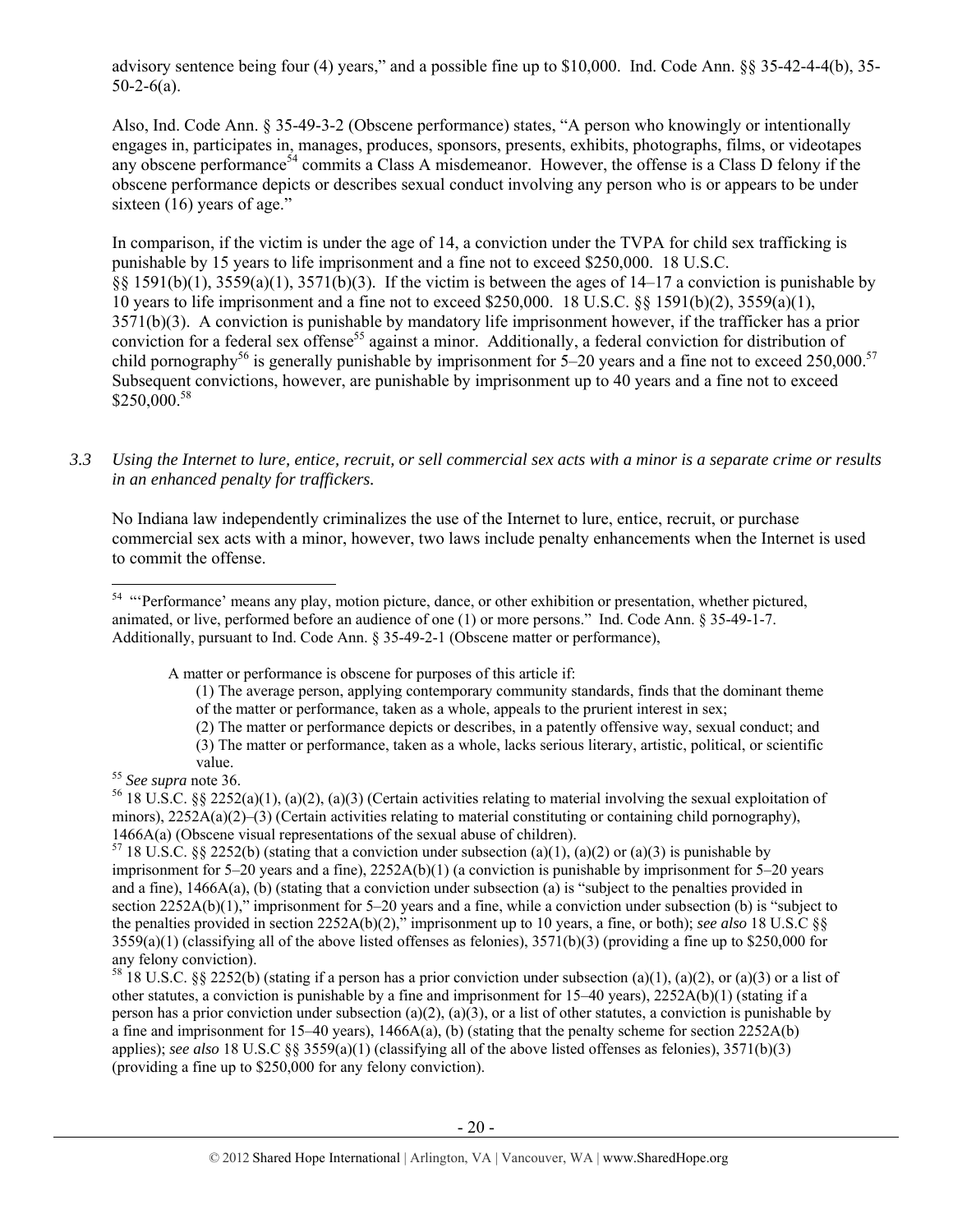Ind. Code Ann. § 35-42-4-6 (Child solicitation), imposes a penalty enhancement for a trafficker who uses a computer network<sup>59</sup> to solicit a minor under 16 to engage in sexual intercourse, making the crime a Class C felony, punishable by a possible fine up to \$10,000 and an imprisonment term of 2–8 years, with a 4 year advisory sentence. Ind. Code Ann. §§ 35-42-4-9(b), (c), 35-50-2-6(a). A trafficker who did not use a computer network to solicit the child would only be guilty of a Class D felony, which is punishable by a possible fine up to \$10,000 and an imprisonment term of 6 months to 3 years, with a 1½ year advisory sentence. Ind. Code Ann. §§ 35-42-4-9(b), (c), 35-50-2-7(a).

Ind. Code Ann. § 35-42-4-13(c) (Inappropriate communication with child) imposes a penalty enhancement where a defendant uses a computer network. The use of a computer network enhances the crime from a Class B misdemeanor to a Class A misdemeanor, punishable by imprisonment up to 1 year and a possible fine not to exceed \$5,000. Ind. Code Ann. §§ 35-42-4-13(c), 35-50-3-2.

3.3.1 Recommendation: Amend Ind. Code Ann. § 35-42-4-13(c) (Inappropriate communication with child) and Ind. Code Ann. § 35-42-4-6 (Child solicitation)to provide heightened penalties comparable to federal penalties when the Internet is used to lure, entice or recruit commercial sex acts with a minor.

## *3.4 Financial penalties for traffickers, including asset forfeiture, are sufficiently high.*

Traffickers convicted of crimes related to domestic minor sex trafficking under Indiana law may be ordered to pay fines, make restitution to the victim, and forfeit proceeds of the crime or property used in connection with the crime. Traffickers convicted under Ind. Code Ann. § 35-42-3.5-1 (Promotion of human trafficking—Sexual trafficking of a minor—Human trafficking), § 35-45-4-4 (Promoting prostitution), § 35-52-4-6 (Child solicitation), § 35-42-4-4(b) (Child exploitation), or § 35-45-15-5 (Money laundering), all felonies,  $^{60}$  can be ordered to pay a possible fine up to \$10,000. Ind. Code Ann. §§ 35-50-2-4 to -7. Additionally, under Ind. Code Ann. § 35-50-5-2 (Fines as alternative penalty for felony or misdemeanor), "In the alternative to the provisions concerning fines in this article, a person may be fined a sum equal to twice his pecuniary gain, or twice the pecuniary loss sustained by victims of the offense he committed."

A court shall order a trafficker convicted of violating Indiana's human trafficking law to make restitution to the victim of the crime. Ind. Code Ann. § 35-42-3.5-2 (Restitution to victim) states, "In addition to any sentence or fine imposed for a conviction of an offense under section 1 [IC 35-42-3.5-1 (Promotion of human trafficking— Sexual trafficking of a minor—Human trafficking)] of this chapter, the court shall order the person convicted to make restitution to the victim of the crime under IC 35-50-5-3." Ind. Code Ann. § 35-50-5-3(k) states,

The court shall order a person convicted of an offense under IC 35-42-3.5 to make restitution to the victim of the crime in an amount equal to the greater of the following:

(1) The gross income or value to the person of the victim's labor or services.

(2) The value of the victim's labor as guaranteed under the minimum wage and overtime provisions of:

(A) the federal Fair Labor Standards Act of 1938, as amended (29 U.S.C. 201-209); or

(B) IC 22-2-2 (Minimum Wage); whichever is greater.

Restitution may be ordered, at the court's discretion, for violations of CSEC, sexual offense laws, or criminal gang recruitment under Ind. Code Ann. § 35-50-5-3(a) (Restitution orders), which permits the court to order a defendant convicted of a felony or misdemeanor to make restitution to the victim. In determining the amount of

<sup>59</sup> *See supra* note 12. 60 *See supra* note 11.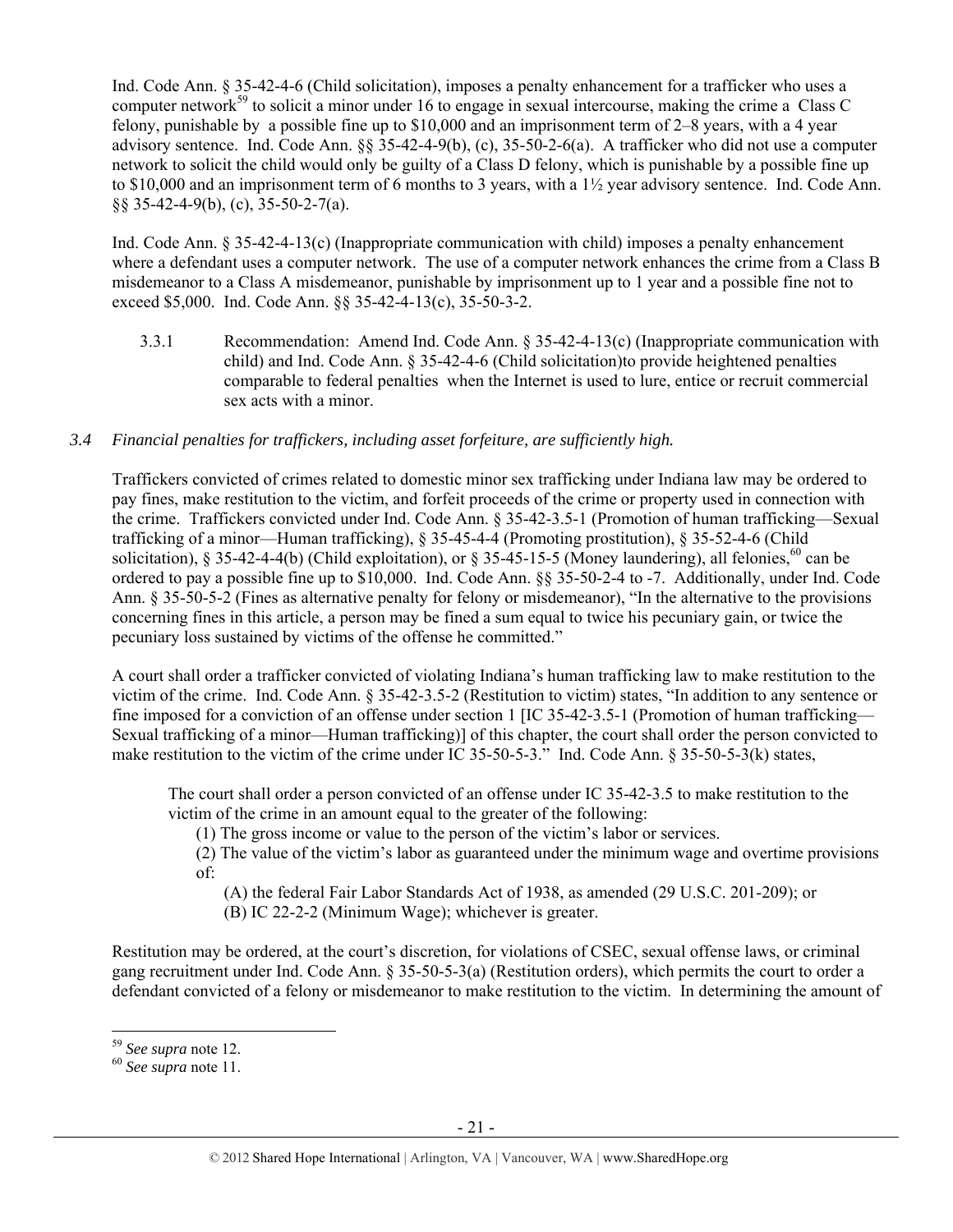restitution a defendant must pay, pursuant to Ind. Code Ann. § 35-50-5-3(a), the court will consider the following:

(1) property damages of the victim incurred as a result of the crime, based on the actual cost of repair (or replacement if repair is inappropriate);

(2) medical and hospital costs incurred by the victim (before the date of sentencing) as a result of the crime;

(3) the cost of medical laboratory tests to determine if the crime has caused the victim to contract a disease or other medical condition;

(4) earnings lost by the victim (before the date of sentencing) as a result of the crime including earnings lost while the victim was hospitalized or participating in the investigation or trial of the crime; and (5) funeral, burial, or cremation costs incurred by the family or estate of a homicide victim as a result of the crime.

Moreover, restitution is mandatory for criminal gang members. Pursuant to Ind. Code Ann. § 35-45-9-6, "In addition to any sentence or fine imposed on a criminal gang member for committing a felony or misdemeanor, the court shall order a criminal gang member convicted of a felony or misdemeanor to make restitution to the victim of the crime under IC 35-50-5-3."

Several forfeiture provisions, which are civil and discretionary in nature, apply to traffickers. Ind. Code Ann. § 34-24-1-1(a)(3) (Property which may be seized) permits seizure of "[a]ny portion of real or personal property purchased with money that is traceable as a proceed of a violation of a criminal statute." Furthermore, vehicles used by traffickers to "(A) commit, attempt to commit, or conspire to commit; (B) facilitate the commission of; or (C) escape from the commission of; . . . kidnapping (IC 35-42-3-2) . . . child molesting (IC 35-42-4-3), or child exploitation (IC 35-42-4-4)" may also be seized. Ind. Code Ann. § 34-24-1-1(a)(4). In addition, "[a]ny equipment, including computer equipment and cellular telephones, used for or intended for use in preparing, photographing, recording, videotaping, digitizing, printing, copying, or disseminating matter in violation of IC 35-42-4 [Sex crimes]" may be seized, but only if it is proven "by a preponderance of the evidence that the owner of the equipment knowingly permitted the equipment to be used to engage in conduct that subjects it to seizure under subsection (a)(10)." Ind. Code Ann. § 34-24-1-1(a)(10), (c). Pursuant to Ind. Code Ann. §34-24- 1-9, "The money received under this subsection must be used solely for the benefit of any agency directly participating in the seizure or forfeiture for purposes consistent with federal laws and regulations." Seizure of such forfeitable property is governed by Ind. Code Ann. § 34-24-1-9.

#### *3.5 Convicted traffickers are required to register as sex offenders.*

Pursuant to Ind. Code Ann. § 11-8-8-7(a) (Persons who must register), "A sex or violent offender who resides in Indiana," who is or intends to be employed for a certain time period in Indiana, or "who is enrolled or intends to be enrolled" as a student must register under the sex offender chapter. A "sex or violent offender" is defined to include, among others, persons convicted under Ind. Code Ann. § 35-42-4-4(b) (Child exploitation), § 35-42-4- 6 (Child solicitation), § 35-45-4-4 (Promoting prostitution when punished as a Class B felony), § 35-42-3.5-1 (Promotion of human trafficking, sexual trafficking, and human trafficking, where the victim is under 18). Ind. Code Ann. § 11-8-8-5(a)(4), (6), (14), (15), (16).<sup>61</sup> A trafficker convicted of these offenses will also be deemed a "sex offender" under Ind. Code Ann. § 11-8-8-4.5(a) (4), (6), (14), (15), (16).<sup>62</sup>

<sup>61</sup> *See supra* note 47. 62 *See supra* note 48.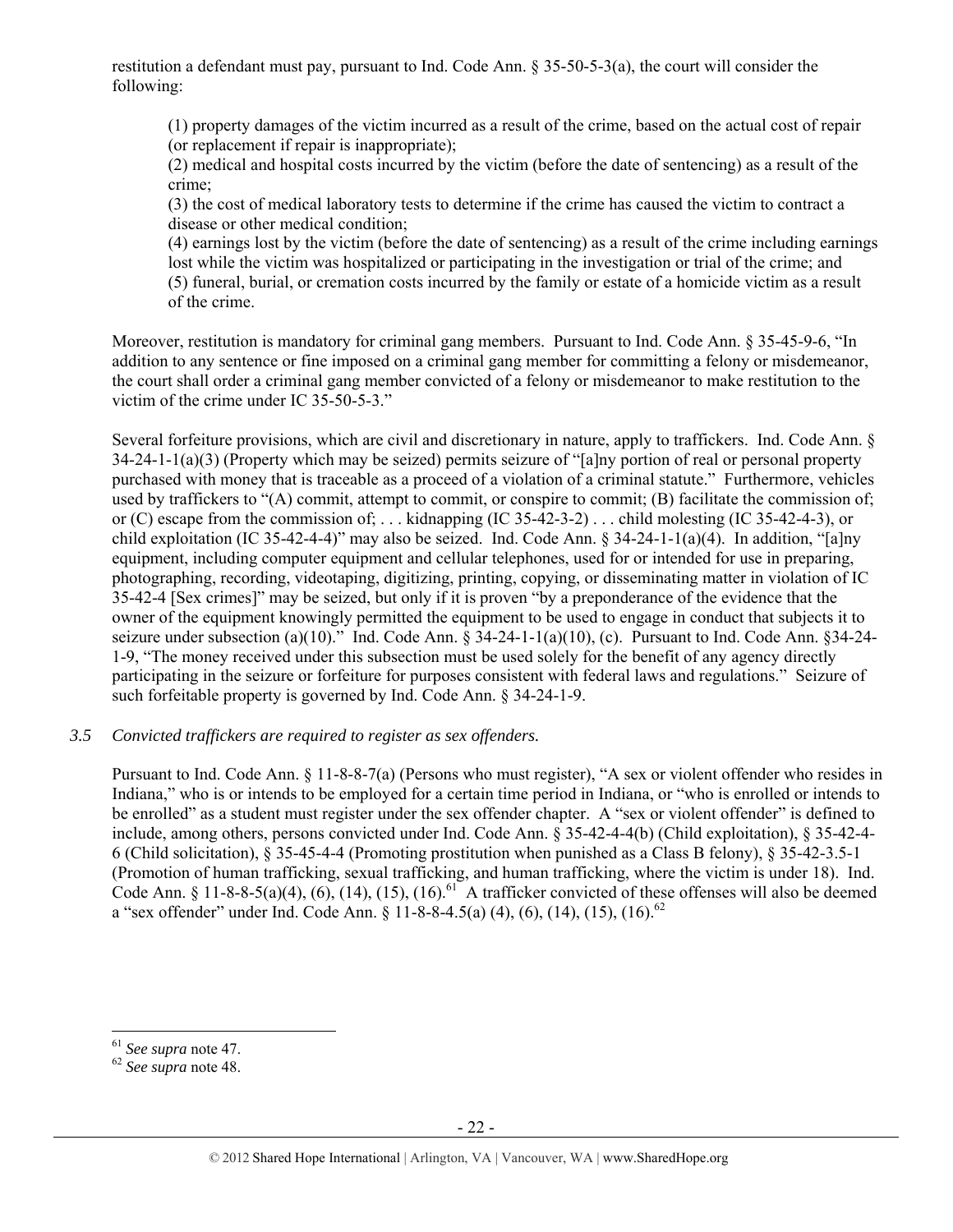*3.6 Laws relating to termination of parental rights for certain offenses include sex trafficking or commercial sexual exploitation of children (CSEC) offenses in order to remove the children of traffickers from their control and potential exploitation.* 

Ind. Code Ann. § 31-35-3-1 (Applicability of chapter) states, "This chapter applies the termination of the parent-child relationship between an individual convicted of an offense listed in section 4(1) [IC 31-35-3-4(1)] of this chapter and a child described in section 4(2) [IC 31-35-3-4(2)] of this chapter." The list of offenses in Ind. Code Ann. § 31-35-3-4(1) (Filing of a petition) does not include violations of Ind. Code Ann. § 35-42-3.5-1 (Promotion of human trafficking—Sexual trafficking of a minor—Human trafficking), § 35-42-4-6 (Child solicitation) or § 35-45-4-4 (Promoting prostitution). However, the list does include Ind. Code Ann. § 35-42-4- 4 (Child exploitation),  $\S 35-42-4-3$  (Child molesting), and  $\S 35-42-4-9$  (Sexual misconduct with a minor).<sup>63</sup> Under Ind. Code Ann. § 31-35-3-4(2), the victim must be under 16 and the offender's child or the offender's spouse's child. If the requirements of Ind. Code Ann. § 31-35-3-4 are met, "the attorney for the department, the child's guardian ad litem, or the court appointed special advocate may file a petition with the juvenile or probate court to terminate the parent-child relationship of the individual who has committed the offense with the victim of the offense, the victim's siblings, or any biological or adoptive child of that individual." Ind. Code Ann. § 31-35-3-4. "If the court finds that the allegations in a petition described in section 4 [IC 31-35-3-4] of this chapter are true, the court shall terminate the parent-child relationship." Ind. Code Ann. § 31-35-3-9(a).

In addition, chapter 2, pursuant to Ind. Code Ann. § 31-35-2-1 (Applicability of chapter), "applies to the termination of the parent-child relationship involving: (1) a delinquent child; or (2) a child in need of services." Ind. Code Ann. § 31-34-1-3(a)(1) (Victim of sex offenses) defines a "child in need of services" as, among other things, a child who, before the age of 18, is the victim of a specified sex offense, including victims of Ind. Code Ann. § 35-42-4-3 (Child molesting), § 35-42-4-4 (Child exploitation), § 35-42-4-9 (Sexual misconduct with a minor), § 35-45-4-2 (Prostitution), or "the law of another jurisdiction . . . that is substantially equivalent to any of the offenses listed," and who "needs care, treatment, or rehabilitation that: (A) the child is not receiving; and (B) is unlikely to be provided or accepted without the coercive intervention of the court." A petition may be filed to terminate parental rights to a delinquent child or a child in need of services, by the department's attorney or the child's guardian ad litem or court appointed special advocate. Ind. Code Ann. §31-35-2-4(a). Pursuant to Ind. Code Ann. § 31-35-2-4(b)(2) (Petition; contents), among other things,

The petition [filed for in the case of a delinquent child or a child in need of services] must allege:

(A) that one (1) of the following is true:

(i) The child has been removed from the parent for at least six (6) months under a dispositional decree.

(ii) A court has entered a finding under IC 31-34-21-5.6 [When efforts to reunify or preserve family not required] that reasonable efforts for family preservation or reunification are not required, including a description of the court's finding, the date of the finding, and the manner in which the finding was made.

(iii) The child has been removed from the parent and has been under the supervision of a county office of family and children or probation department for at least fifteen (15) months of the most recent twenty-two (22) months, beginning with the date the child is removed from the home as a result of the child being alleged to be a child in need of services or a delinquent child;

(B) that one (1) of the following is true:

(i) There is a reasonable probability that the conditions that resulted in the child's removal or the reasons for placement outside the home of the parents will not be remedied.

 $63$  Other crimes constituting grounds for a petition for terminating parental rights include Ind. Code Ann.  $\S 35-42-1-$ 

<sup>1 (</sup>Murder), § 35-42-1-1 (Causing suicide), § 35-42-1-3 (Voluntary manslaughter), § 35-42-1-4 (Involuntary manslaughter), § 35-42-4-1 (Rape), § 35-42-4-2 (Criminal deviate conduct), and § 35-46-1-3 (Incest). Ind. Code Ann. § 31-35-3-4.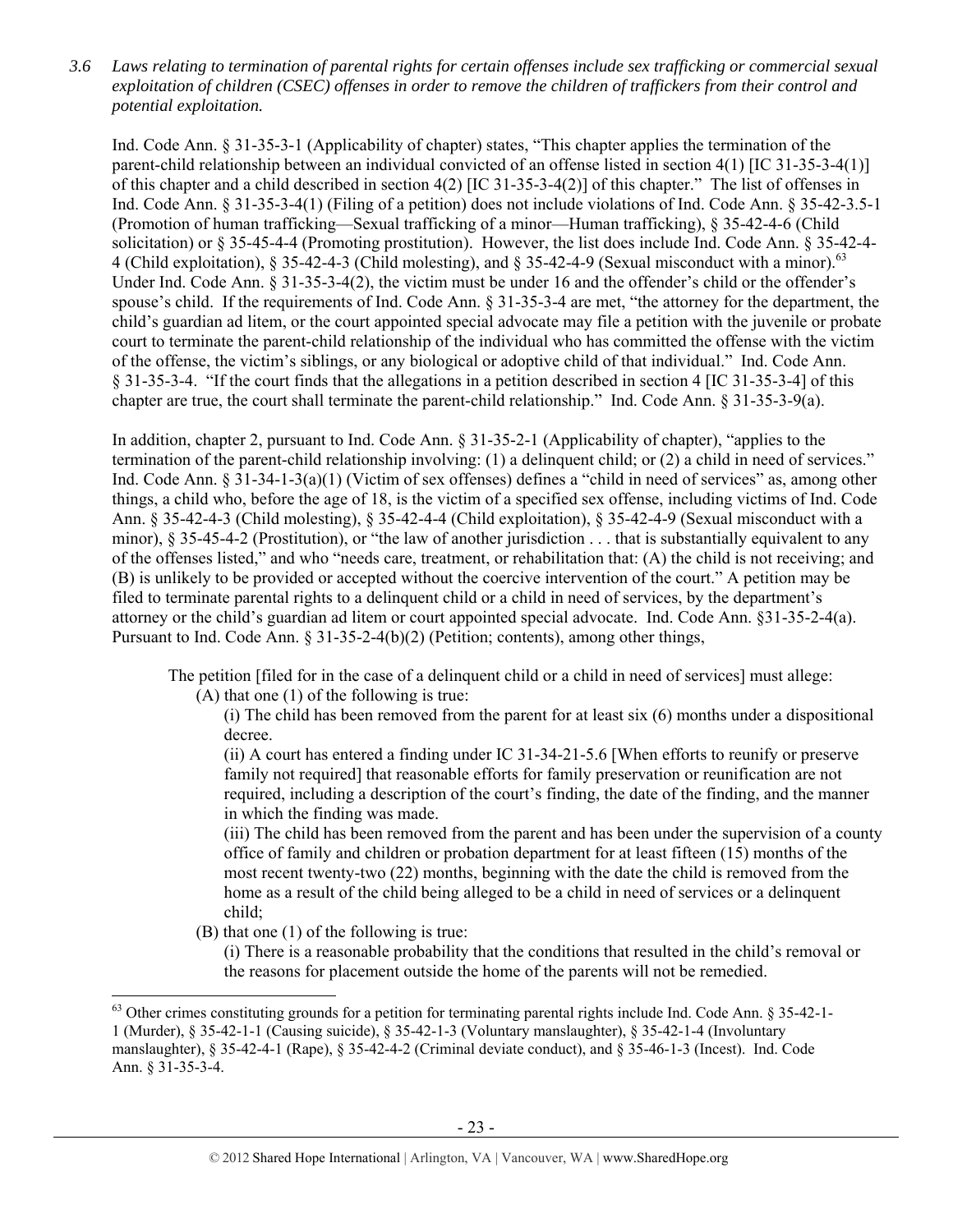(ii) There is a reasonable probability that the continuation of the parent-child relationship poses a threat to the well-being of the child.

(iii) The child has, on two (2) separate occasions, been adjudicated a child in need of services; (C) that termination is in the best interests of the child; and

(D) that there is a satisfactory plan for the care and treatment of the child.

Where the court determines that the allegations in the petition, as provided under Ind. Code Ann. § 31-35-2-4, are true, and no exceptions under Ind. Code Ann.  $\S 31-35-2-4.5(d)^{64}$  exist, the court will terminate parental rights to a delinquent child or a child in need of services. Ind. Code Ann. § 31-35-2-8(a).

3.6.1 Recommendation: Amend Ind. Code Ann. § 31-35-3-4(1) (Filing of petition) to include violations of Ind. Code Ann. § 35-42-3.5-1 (Promotion of human trafficking—Sexual trafficking of a minor—Human trafficking), § 35-42-4-6 (Child solicitation), and § 35-45-4-4 (Promoting prostitution, as a Class B felony) as specified criminal offenses constituting grounds for a petition for terminating parental rights.

<sup>&</sup>lt;sup>64</sup> The text of Ind. Code Ann. § 31-35-2-4.5 included here and elsewhere in this report includes amendments made by the passage of Senate Bill 286 during the second regular session of 117th Indiana General Assembly.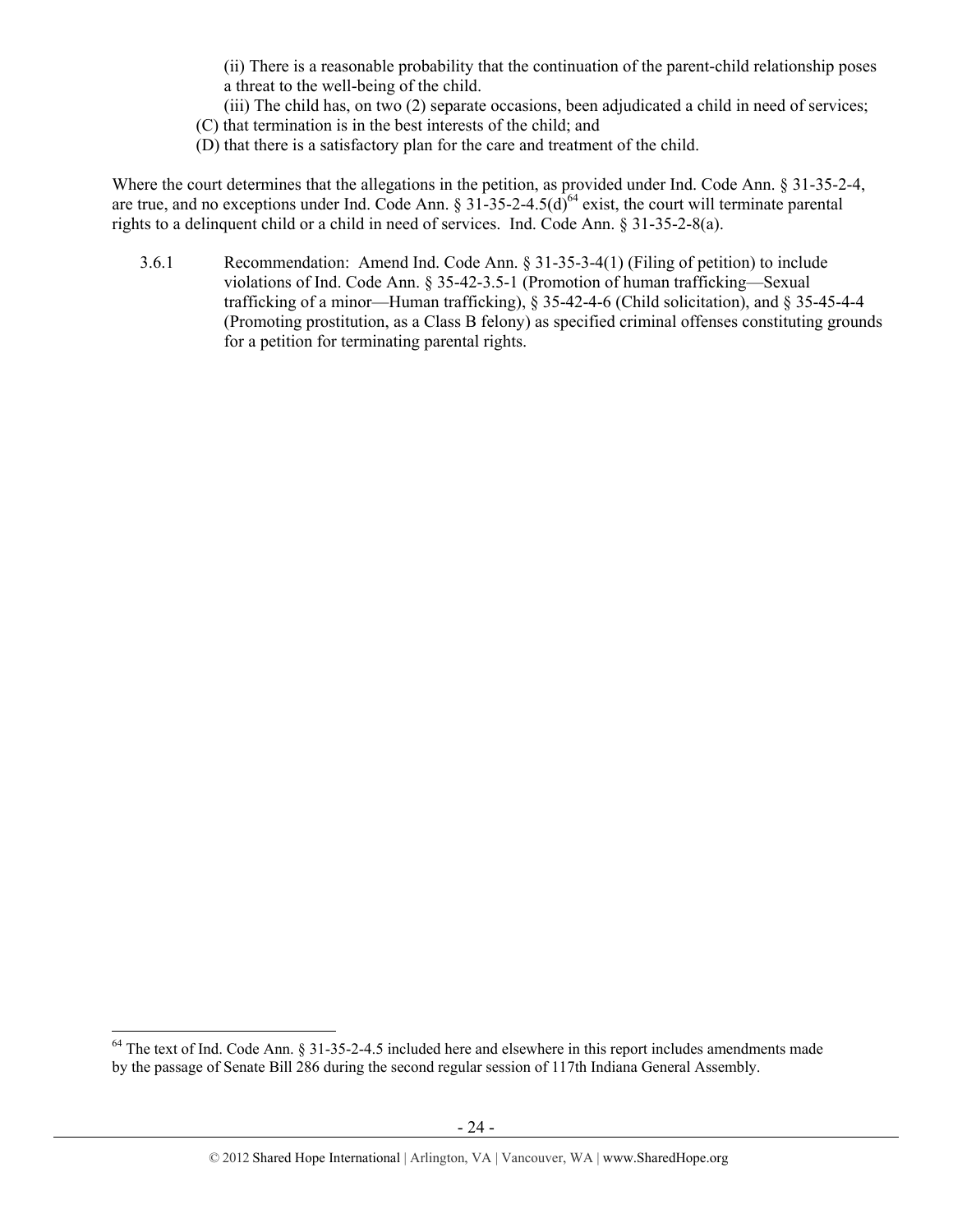#### *Legal Components:*

- *4.1 The acts of assisting, enabling, or financially benefitting from child sex trafficking are included as criminal offenses in the state sex trafficking statute.*
- *4.2 Financial penalties, including asset forfeiture laws, are in place for those who benefit financially from or aid and assist in committing domestic minor sex trafficking.*

*\_\_\_\_\_\_\_\_\_\_\_\_\_\_\_\_\_\_\_\_\_\_\_\_\_\_\_\_\_\_\_\_\_\_\_\_\_\_\_\_\_\_\_\_\_\_\_\_\_\_\_\_\_\_\_\_\_\_\_\_\_\_\_\_\_\_\_\_\_\_\_\_\_\_\_\_\_\_\_\_\_\_\_\_\_\_\_\_\_\_\_\_\_\_* 

- *4.3 Promoting and selling child sex tourism is illegal.*
- *4.4 Promoting and selling child pornography is illegal.*

#### *Legal Analysis:*

*4.1 The acts of assisting, enabling, or financially benefitting from child sex trafficking are included as criminal offenses in the state sex trafficking statute.*

Ind. Code Ann. § 35-42-3.5-1<sup>65</sup> (Promotion of human trafficking—Sexual trafficking of a minor—Human trafficking) may apply to some facilitators, such as those who harbor or transport victims, but it does not include language aimed at those who knowingly benefit from trafficking. Other laws might apply to facilitators of domestic minor sex trafficking. Ind. Code Ann. § 35-45-4-4 (Promoting prostitution) could apply to a facilitator who "[h]aving control over the use of a place, knowingly or intentionally permits another person to use the place for prostitution" or "[k]nowingly or intentionally conducts or directs another person to a place for the purpose of prostitution." Ind. Code Ann. § 35-45-4-4(3), (5). A violation is a Class C felony punishable by an imprisonment term of 2–8 years, "with the advisory sentence being four (4) years," and a fine not to exceed \$10,000. Ind. Code Ann. §§ 35-45-4-4, 35-50-2-6(a). If a facilitator "[k]nowingly or intentionally entices or compels another person [under the age of 18] to become a prostitute," he faces a Class B felony punishable by an imprisonment term of 6-20 years, with a 10 year advisory sentence and a possible fine up to \$10,000. Ind. Code Ann. §§ 35-45-4-4(1), 35-50-2-5.

In addition, under Ind. Code Ann. § 35-45-15-5, a facilitator commits money laundering if, "knowingly or intentionally," he does any of the following:

(1) acquires or maintains an interest in, receives, conceals, possesses, transfers, or transports the proceeds of criminal activity;

(2) conducts, supervises, or facilitates a transaction involving the proceeds of criminal activity; or (3) invests, expends, receives, or offers to invest, expend, or receive, the proceeds of criminal activity or funds that are the proceeds of criminal activity, and the person knows that the proceeds or funds are the result of criminal activity;

. . . .

"Criminal activity" is defined as including "any offense . . . classified as a felony under Indiana or United States law," while "proceeds" is defined as "funds acquired or derived directly or indirectly from, produced through, or realized through an act." Ind. Code Ann. §§ 35-45-15-1, 35-45-15-4. Based on those definitions, a facilitator who receives money from promoting prostitution, sponsoring or distributing child pornography, or criminal gang activity could be convicted of money laundering, a Class D felony punishable by an imprisonment term of 6 months to 3 years, with a  $1\frac{1}{2}$  year advisory sentence, and a possible fine up to \$10,000. Ind. Code Ann. §§ 35-45-15-5(a), 35-50-2-7(a). The offense is also subject to penalty enhancements, including where the proceeds are at least \$50,000, which increases the offense to a Class C felony punishable by an imprisonment term of 2–8

<sup>65</sup> *See supra* note 2.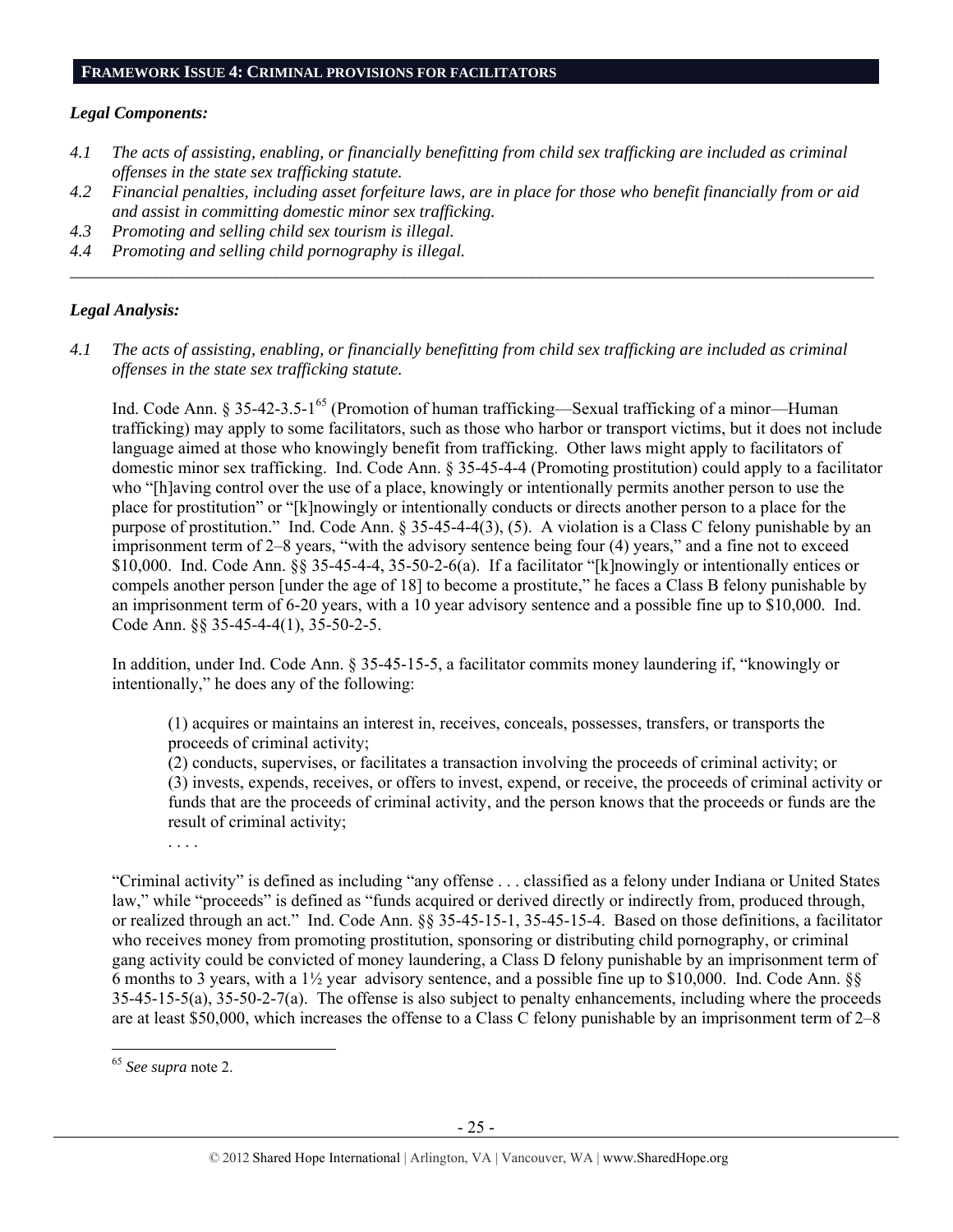years, with a 4 year advisory sentence, and a possible fine up to \$10,000. Ind. Code Ann. §§ 35-45-15-5(a), 35-  $50 - 2 - 6(a)$ .

4.1.1 Recommendation: Amend Ind. Code Ann. § 35-42-3.5-1(a) (Promotion of human trafficking— Sexual trafficking of a minor—Human trafficking) to include those who "knowingly benefit" from trafficking to include more facilitators within the trafficking crime.

## *4.2 Financial penalties, including asset forfeiture laws, are in place for those who benefit financially from or aid and assist in committing domestic minor sex trafficking.*

Facilitators convicted of Ind. Code Ann. § 35-45-4-4 (Promoting prostitution), § 35-42-4-4(b) (Child exploitation), § 35-45-9-3 (Criminal Gang Activity), § 35-45-6-2(1) (Corrupt business influence), or § 35-45- 15-5 (Money laundering), all felonies, may be ordered to pay fines up to \$10,000. Ind. Code Ann. §§ 35-50-2-4 to -7. Additionally, under Ind. Code Ann. § 35-50-5-2 (Fine as alternative penalty for felony or misdemeanor), "In the alternative to the provisions concerning fines in this article, a person may be fined a sum equal to twice his pecuniary gain, or twice the pecuniary loss sustained by victims of the offense he committed." Ind. Code Ann. § 35-42-3.5-1<sup>66</sup> (Promotion of human trafficking—Sexual trafficking of a minor—Human trafficking) applies to some facilitators, subjecting those facilitators to a possible fine not to exceed \$10,000 and the trafficking law's mandatory restitution orders. Ind. Code Ann. § 35-42-3.5-2 (Restitution to victim) states, "In addition to any sentence or fine imposed for a conviction of an offense under section 1 [IC 35-42-3.5-1] of this chapter, the court shall order the person convicted to make restitution to the victim of the crime under IC 35-50- 5-3." Ind. Code Ann. § 35-50-5-3(k) states,

The court shall order a person convicted of an offense under IC 35-42-3.5 to make restitution to the victim of the crime in an amount equal to the greater of the following:

(1) The gross income or value to the person of the victim's labor or services.

(2) The value of the victim's labor as guaranteed under the minimum wage and overtime provisions of:

(A) the federal Fair Labor Standards Act of 1938, as amended (29 U.S.C. 201-209); or

(B) IC 22-2-2 (Minimum Wage);

whichever is greater.

Restitution may be ordered, at the court's discretion, for violations of CSEC and sexual offense laws under Ind. Code Ann. § 35-50-5-3(a) (Restitution orders), which permits the court to order a defendant convicted of a felony or misdemeanor to make restitution to the victim. In determining the amount of restitution a defendant must pay, pursuant to Ind. Code Ann. § 35-50-5-3(a), the court will consider the following:

(1) property damages of the victim incurred as a result of the crime, based on the actual cost of repair (or replacement if repair is inappropriate);

(2) medical and hospital costs incurred by the victim (before the date of sentencing) as a result of the crime;

(3) the cost of medical laboratory tests to determine if the crime has caused the victim to contract a disease or other medical condition;

(4) earnings lost by the victim (before the date of sentencing) as a result of the crime including earnings lost while the victim was hospitalized or participating in the investigation or trial of the crime; and (5) funeral, burial, or cremation costs incurred by the family or estate of a homicide victim as a result of the crime.

<sup>66</sup> *See supra* note 2.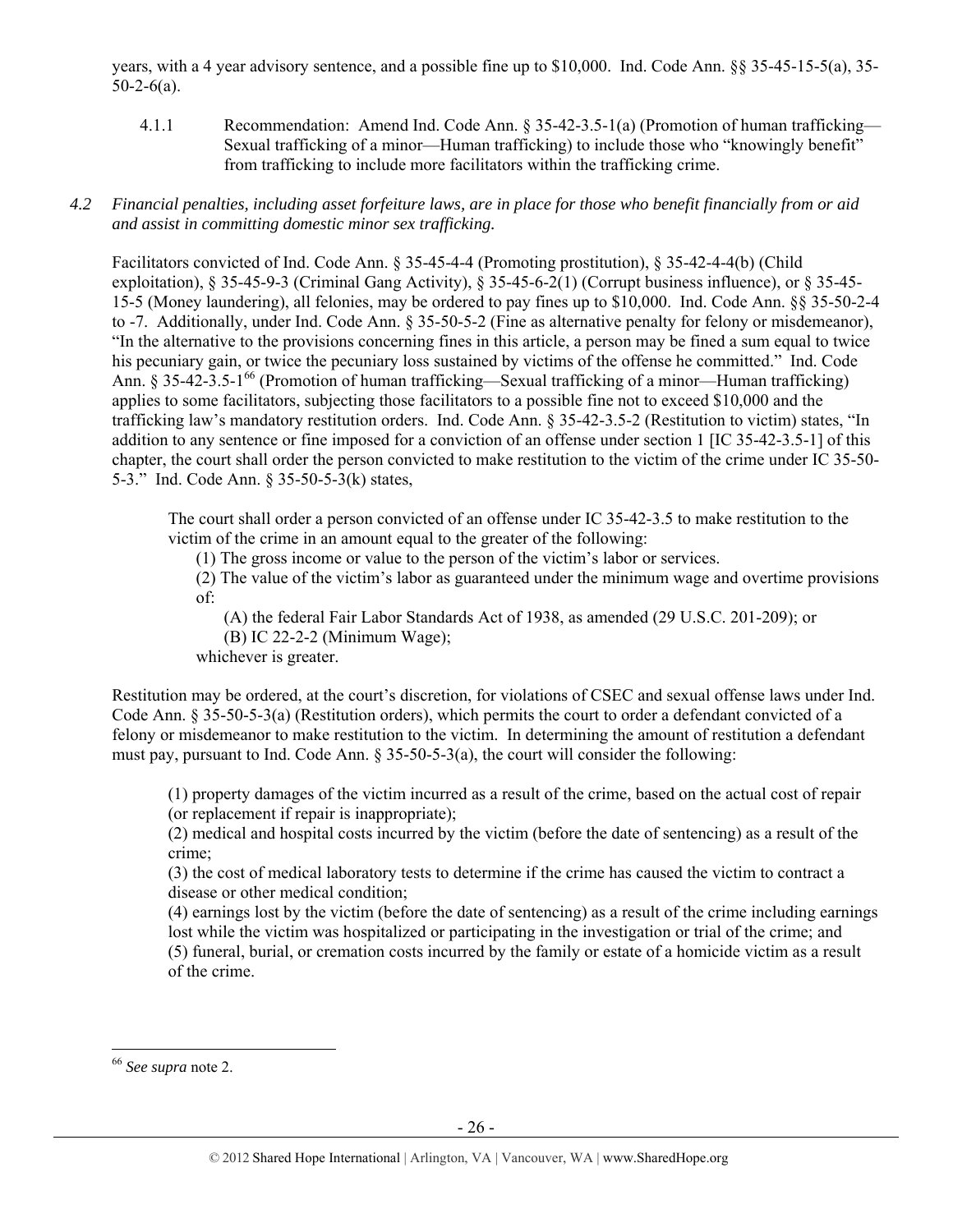Moreover, restitution is mandatory for criminal gang members. Pursuant to Ind. Code Ann. § 35-45-9-6, "In addition to any sentence or fine imposed on a criminal gang member for committing a felony or misdemeanor, the court shall order a criminal gang member convicted of a felony or misdemeanor to make restitution to the victim of the crime under IC 35-50-5-3." Also, under Ind. Code Ann. § 34-24-3-1 (Damages in civil action),

[i]f a person . . . suffers a pecuniary loss as a result of a violation of . . . IC 35-45-9 [Criminal gang control], the person may bring a civil action against the person who caused the loss for the following: (1) An amount not to exceed three (3) times:

(A) the actual damages of the person suffering the loss, in the case of a liability that is not covered by IC 24-4.6-5,

and other listed expenses.

Additional financial penalties apply to facilitators convicted of racketeering. Ind. Code Ann. § 35-45-6-2 (Corrupt business influence) is a Class C felony is punishable by an imprisonment term of 2–8 years, "with the advisory sentence being four (4) years," and a possible fine up to \$10,000. Ind. Code Ann. §§ 35-45-6-2, 35-  $50-2-6(a)$ .

Ind. Code Ann. § 34-24-1-1(a)(3) (Property which may be seized) permits civil asset forfeiture at the discretion of the court. Ind. Code Ann. §34-24-1-1- permits the seizure of "[a]ny portion of real or personal property purchased with money that is traceable as a proceed of a violation of a criminal statute. In addition, "[a]ny equipment, including computer equipment and cellular telephones, used for or intended for use in preparing, photographing, recording, videotaping, digitizing, printing, copying, or disseminating matter in violation of IC 35-42-4 [Sex crimes]" may be seized, but only if it is proven "by a preponderance of the evidence that the owner of the equipment knowingly permitted the equipment to be used to engage in conduct that subjects it to seizure under subsection (a)(10)." Ind. Code Ann. § 34-24-1-1(a)(10), (c). Pursuant to Ind. Code Ann. §34-24- 1-9, "The money received under this subsection must be used solely for the benefit of any agency directly participating in the seizure or forfeiture for purposes consistent with federal laws and regulations." Seizure of such forfeitable property is governed by Ind. Code Ann. § 34-24-1-9.

*4.3 Promoting and selling child sex tourism is illegal*.

There is no specific provision under Indiana's laws prohibiting child sex tourism.

- 4.3.1 Recommendation: Enact a law that prohibits selling or offering to sell travel services that include or facilitate travel for the purpose of engaging in commercial sexual exploitation of a minor or prostitution of a minor, if the travel is occurring in Indiana.
- *4.4 Promoting and selling child pornography is illegal.*

Sponsoring, producing, and selling child pornography is illegal under Ind. Code Ann. § 35-42-4-4(b) (Child exploitation). Ind. Code Ann. § 35-42-4-4(b) (Child exploitation) states that it is illegal when a person "knowingly or intentionally" does any of the following:

(1) manages, produces, sponsors, presents, exhibits, photographs, films, videotapes, or creates a digitized image of any performance or incident that includes sexual conduct by a child under eighteen (18) years of age;

(2) disseminates, exhibits to another person, offers to disseminate or exhibit to another person, or sends or brings into Indiana for dissemination or exhibition matter that depicts or describes sexual conduct by a child under eighteen (18) years of age; or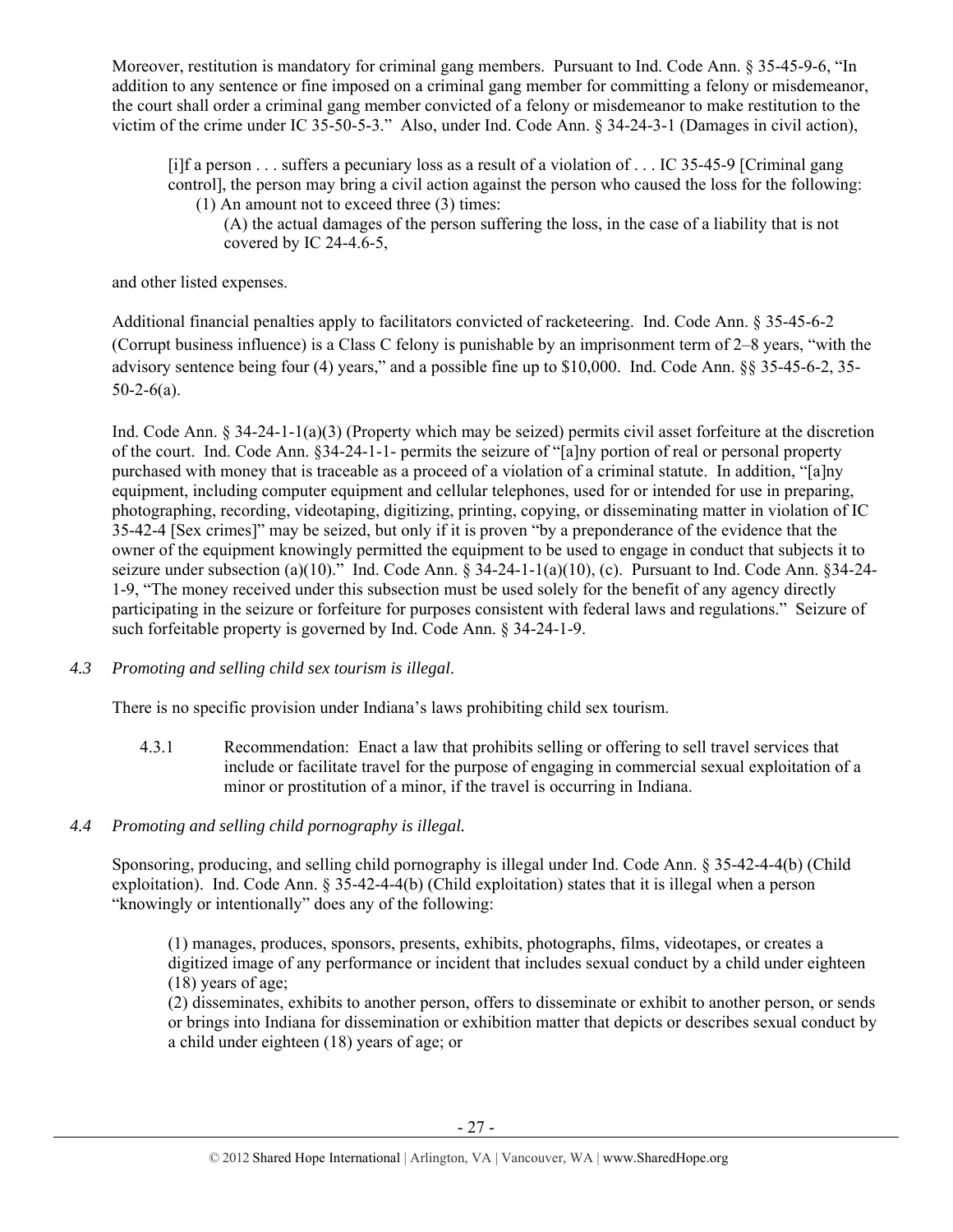(3) makes available to another person a computer, knowing that the computer's fixed drive or peripheral device contains matter that depicts or describes sexual conduct by a child less than eighteen (18) years of age.

. . . .

A violation is a Class C felony punishable by an imprisonment term of 2–8 years, with a 4 year advisory sentence, and a possible fine up to \$10,000. Ind. Code Ann. §§ 35-42-4-4(b), 35-50-2-6(a).

Ind. Code Ann. § 35-49-3-2 (Activities related to obscene performance) states, "A person who knowingly or intentionally engages in, participates in, manages, produces, sponsors, presents, exhibits, photographs, films, or videotapes any obscene performance<sup>67</sup> commits a Class A misdemeanor. However, the offense is a Class D felony if the obscene performance depicts or describes sexual conduct involving any person who is or appears to be under sixteen (16) years of age." Ind. Code Ann. § 35-49-3-1 (Importation or distribution of obscene matter) states,

A person who knowingly or intentionally:

(1) Sends or brings into Indiana obscene matter for sale or distribution; or

(2) Offers to distribute, distributes, or exhibits to another person obscene matter;

commits a Class A misdemeanor. However, the offense is a Class D felony if the obscene matter depicts or describes sexual conduct involving any person who is or appears to be under sixteen (16) years of age.

 <sup>67</sup> *See supra* note 54.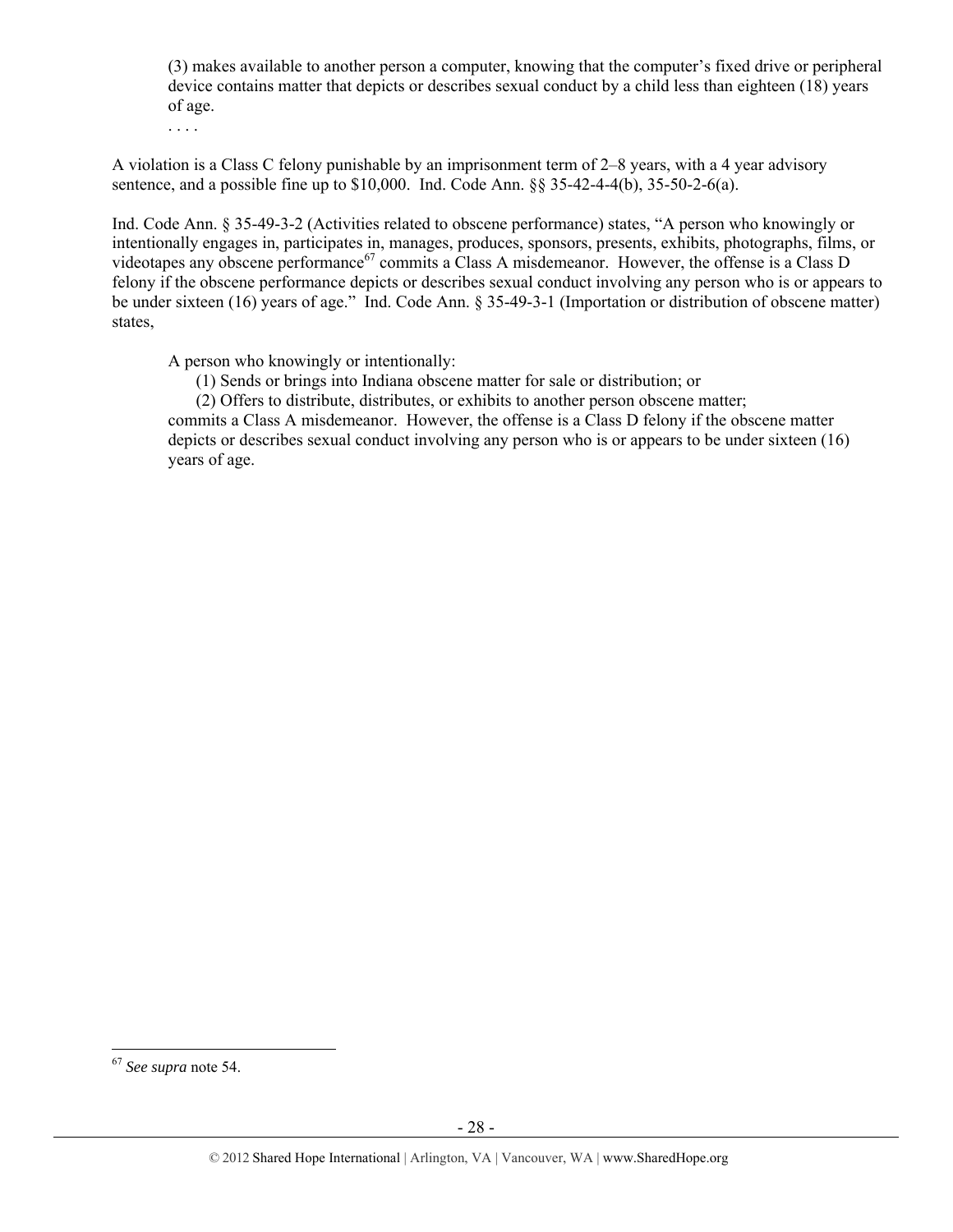#### **FRAMEWORK ISSUE 5: PROTECTIVE PROVISIONS FOR THE CHILD VICTIMS**

## *Legal Components:*

- *5.1 Statutorily-mandated victim services define "victim" to specifically include victims of domestic minor sex trafficking or commercial sexual exploitation of children (CSEC) to ensure prompt identification and access to victims' rights and services.*
- *5.2 The state sex trafficking statute expressly prohibits a defendant from raising consent of the minor to the commercial sex acts as a defense.*
- *5.3 Prostitution laws apply only to adults, making minors under 18 specifically immune from this offense.*
- *5.4 Child victims of sex trafficking or commercial sexual exploitation are provided with a child protection response, including specialized shelter and services, and are not detained in juvenile detention facilities.*
- *5.5 Commercial sexual exploitation or sex trafficking is identified as a type of abuse and neglect within child protection statutes.*
- *5.6 The definition of "caregiver" (or similar term) in the child welfare statutes is broad enough to include a trafficker who has custody or control of a child in order to bring a trafficked child into the protection of child protective services.*
- *5.7 Crime victims' compensation is specifically available to a child victim of sex trafficking or commercial sexual exploitation of children (CSEC) without regard to ineligibility factors.*
- *5.8 Victim-friendly procedures and protections are provided in the trial process for minors under 18.*
- *5.9 Expungement or sealing of juvenile delinquency records resulting from arrests or adjudications for prostitution-related offenses committed as a result of, or in the course of, the commercial sexual exploitation of a minor is available within a reasonable time after turning 18.*
- *5.10 Victim restitution and civil remedies for victims of domestic minor sex trafficking or commercial sexual exploitation of children (CSEC) are authorized by law.*
- *5.11 Statutes of limitations for civil and criminal actions for child sex trafficking or commercial sexual exploitation of children (CSEC) offenses are eliminated or lengthened sufficiently to allow prosecutors and victims a realistic opportunity to pursue criminal action and legal remedies.*

*\_\_\_\_\_\_\_\_\_\_\_\_\_\_\_\_\_\_\_\_\_\_\_\_\_\_\_\_\_\_\_\_\_\_\_\_\_\_\_\_\_\_\_\_\_\_\_\_\_\_\_\_\_\_\_\_\_\_\_\_\_\_\_\_\_\_\_\_\_\_\_\_\_\_\_\_\_\_\_\_\_\_\_\_\_\_\_\_\_\_\_\_\_* 

## *Legal Analysis:*

*5.1 Statutorily-mandated victim services define "victim" to specifically include victims of domestic minor sex trafficking or commercial sexual exploitation of children (CSEC) to ensure prompt identification and access to victims' rights and services.* 

For the purposes of Ind. Code Ann. Title 35, Article 40 (Victim rights), a "victim" is "a person that has suffered harm as a result of a crime that was perpetrated directly against the person. The term does not include a person that has been charged with a crime arising out of the same occurrence." Ind. Code Ann. § 35-40-4-8.

Ind. Code Ann. § 35-42-3.5-4(a) (Additional rights of victim) specifically states in part that "an alleged victim of an offense" under the human trafficking law,

(1) may not be detained in a facility that is inappropriate to the victim's status as a crime victim;

(2) may not be jailed, fined, or otherwise penalized due to having been the victim of the offense; and (3) shall be provided protection if the victim's safety is at risk or if there is danger of additional harm by recapture of the victim by the person who allegedly committed the offense, including:

(A) taking measures to protect the alleged victim and the victim's family members from intimidation and threats of reprisals and reprisals from the person who allegedly committed the offense or the person's agent; and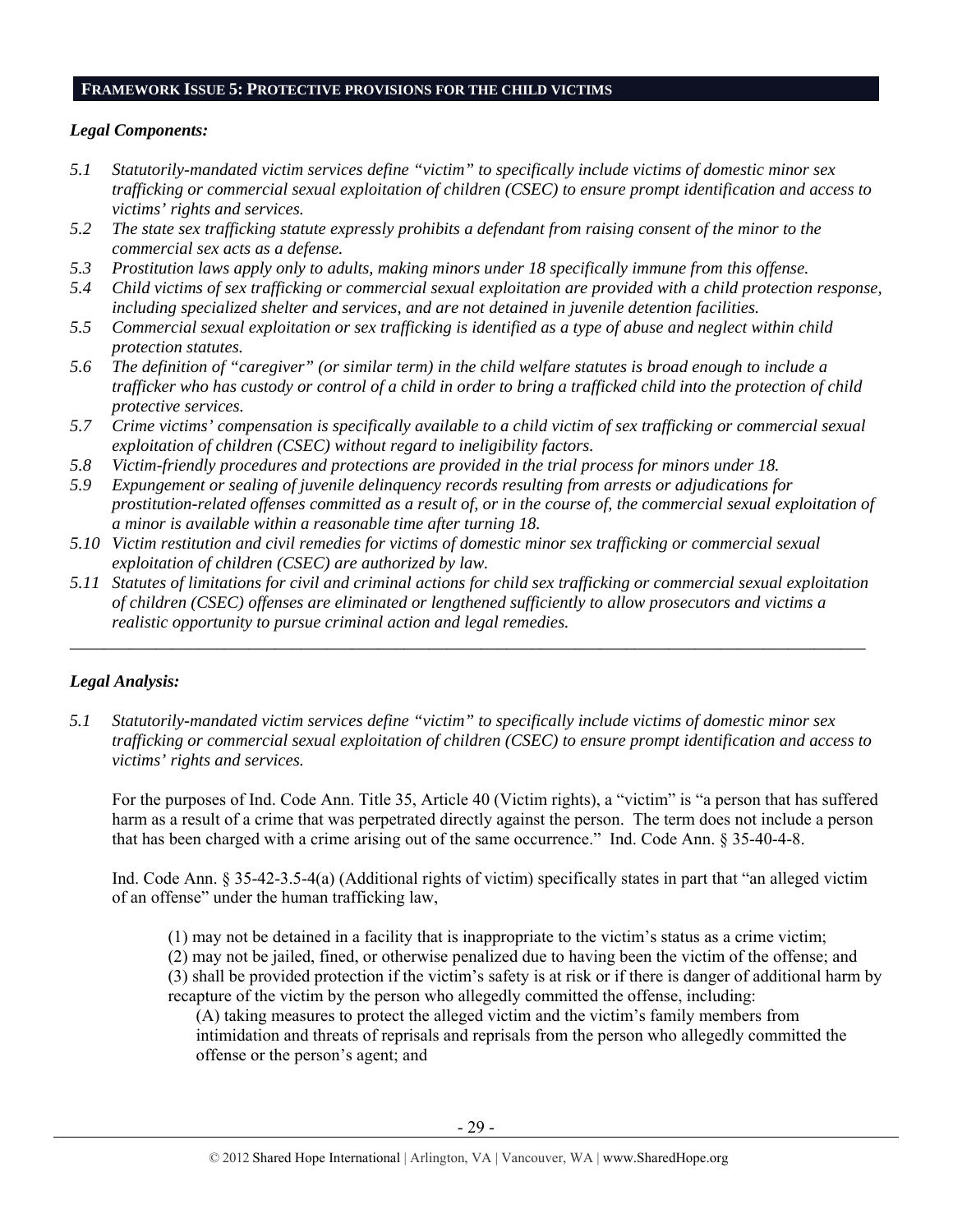(B) ensuring that the names and identifying information of the alleged victim and the victim's family members are not disclosed to the public.

This subsection shall be administered by law enforcement agencies and the Indiana criminal justice institute as appropriate.

For purposes of crime victim compensation, Ind. Code Ann. § 5-2-6.1-7 (Compensation for victims of violent crime). A "victim" is defined as "an individual who suffers bodily injury or death as a result of a violent crime." Violent crimes include, with some exceptions, those felonies or Class A misdemeanors that result in bodily injury or death to the victim. Ind. Code Ann.  $\frac{6}{5}$  5-2-6.1-8(1).<sup>68</sup> Violent crimes also include "Child" Molesting [IC 35-42-4-3] and Child Seduction [IC 35-42-4-7]." Ind. Code Ann. § 5-2-6.1-8(1). "Bodily injury" is defined as: "(1) an impairment of a physical condition; (2) a visible injury; (3) physical pain; or (4) emotional trauma that stems directly from the impairment of a physical condition, a visible injury, or physical pain." Ind. Code Ann. § 5-2-6.1-0.5.

- 5.1.1 Recommendation: Amend Ind. Code Ann. § 5-2-6.1-8(1) to include Ind. Code Ann. § 35-42- 3.5-1 (Promotion of human trafficking—Sexual trafficking of a minor—Human trafficking) and CSEC offenses within the definition of a violent crime, regardless of whether the victim suffers bodily injury or death as a result of the offense.
- *5.2 The state sex trafficking statute expressly prohibits a defendant from raising consent of the minor to the commercial sex acts as a defense.*

Ind. Code Ann. § 35-42-3.5-1(b)<sup>69</sup> (Promotion of human trafficking—Sexual trafficking of a minor—Human trafficking) prohibits a defense to prosecution for promotion of human trafficking of a minor under subsection (b) based on the child's consent "to engage in prostitution or to participate in sexual conduct," but a consent defense is not expressly prohibited for prosecutions under subsection (c), suggesting availability of this defense. Subsection (a), which would apply to minors aged 16 or 17, also does not expressly prohibit a consent defense.

Similarly, no defense based on the consent of the minor to the unlawful sex act is referred to in Ind. Code Ann. § 35-45-4-4 (Promoting prostitution) or §35-42-4-4 (Child exploitation).

- 5.2.1 Recommendation: Amend Ind. Code Ann. § 35-45-4-4 (Promoting prostitution), §35-42-4-4 (Child exploitation) and subsections (a) and (c) of Ind. Code Ann.  $\S 35-42-3.5-1^{70}$  (Promotion of human trafficking—Sexual trafficking of a minor—Human trafficking) to expressly prohibit a consent defense when the victim is a minor.
- *5.3 Prostitution laws apply only to adults, making minors under 18 specifically immune from this offense.*

Ind. Code Ann. § 35-45-4-2 (Prostitution) is age neutral, stating only, "A person who knowingly or intentionally: (1) Performs, or offers or agrees to perform, sexual intercourse or deviate sexual conduct; or (2) Fondles, or offers or agrees to fondle, the genitals of another person; for money or other property commits prostitution, a Class A misdemeanor. However, the offense is a Class D felony if the person has two (2) prior convictions under this section."

5.3.1 Recommendation: Amend Ind. Code Ann. § 35-45-4-2 (Prostitution) to make minors expressly immune from prosecution for prostitution and identify all minors engaged in prostitution as victims of human trafficking pursuant to Ind. Code Ann. § 35-42-3.5-1 (Promotion of human

 $^{68}$  The text of Ind. Code Ann.  $\delta$  5-2-6.1-8 included here and elsewhere in this report includes amendments made by the passage of Senate Bill 286 during the second regular session of 117th Indiana General Assembly.<br><sup>69</sup> *See supra* note 2.<br><sup>70</sup> *See supra* note 2.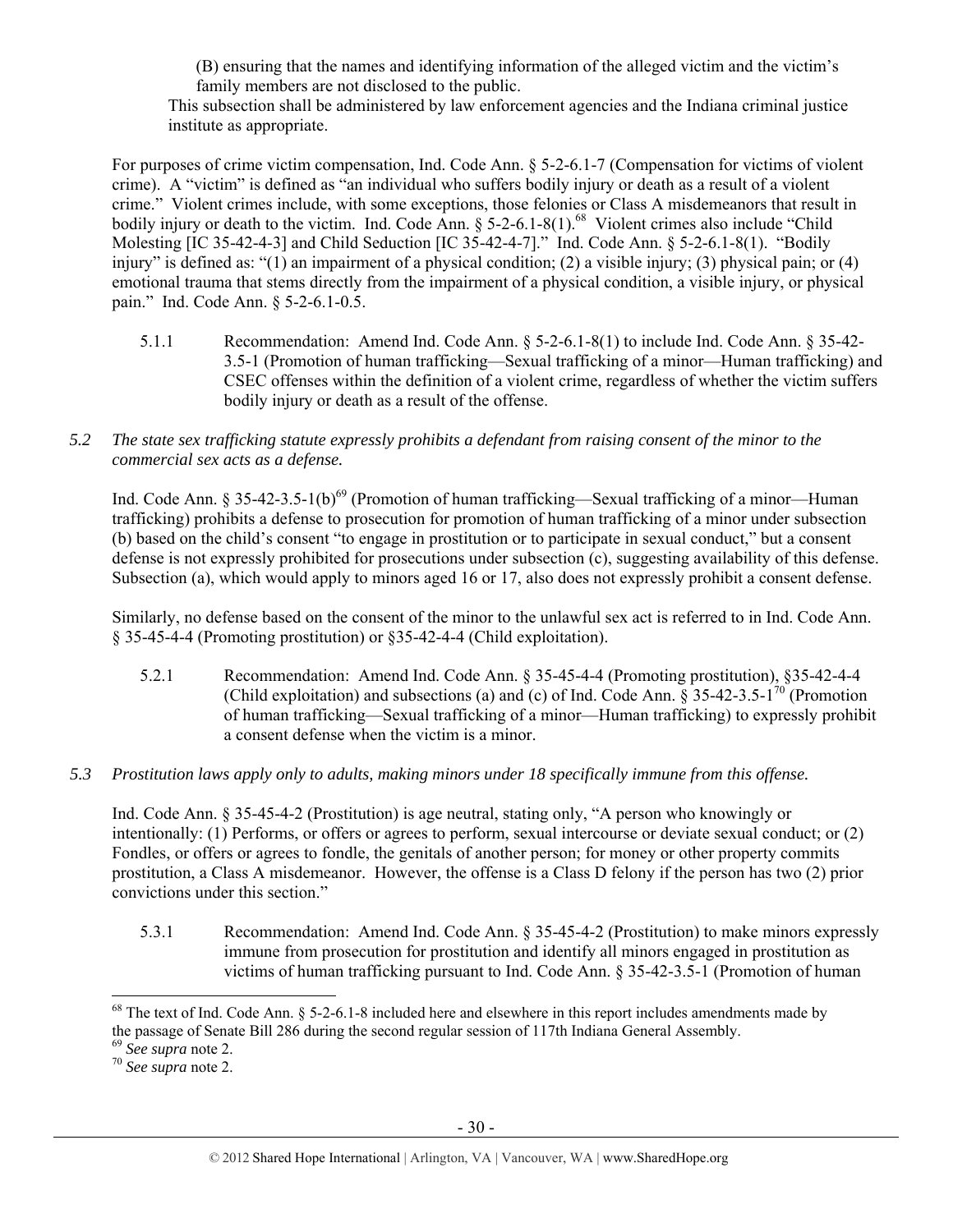trafficking—Sexual trafficking of a minor—Human trafficking) in order to ensure a protective response.

*5.4 Child victims of sex trafficking or commercial sexual exploitation are provided with a child protection response, including specialized shelter and services, and are not detained in juvenile detention facilities.* 

If identified properly as a victim of domestic minor sex trafficking, a minor will be provided with specific protections pursuant to Ind. Code Ann. § 35-42-3.5-4(a) (Additional rights of victim). Regardless of whether these protections are properly afforded to a victim of domestic minor sex trafficking, some protective provisions are available to commercially sexually exploited children. Specifically, pursuant to Ind. Code Ann. § 31-34-2-1 (Taking a child into custody), in Article 34 (Juvenile Law: Child in Need of Services), "A child may be taken into custody by a law enforcement officer under an order of the court." Ind. Code Ann. § 31-34-1-3 (Victims of sex offenses) explains,

- (a) A child is a child in need of services if, before the child becomes eighteen (18) years of age: (1) the child is the victim of a sex offense under:
	- (A) IC 35-42-4-1 [Rape];
	- (B) IC 35-42-4-2 [Criminal deviate conduct];
	- (C) IC 35-42-4-3 [Child molesting];
	- (D) IC 35-42-4-4 [Child exploitation];
	- (E) IC 35-42-4-7 [Child seduction];
	- (F) IC 35-42-4-9 [Sexual misconduct with a minor];
	- (G) IC 35-45-4-1 [Public indecency];
	- (H) IC 35-45-4-2 [Prostitution];
	- (I) IC 35-46-1-3 [Incest]; or

(J) the law of another jurisdiction, including a military court, that is substantially equivalent to any of the offenses listed in clauses (A) through (I); and

- (2) the child needs care, treatment, or rehabilitation that:
	- (A) the child is not receiving; and
	- (B) is unlikely to be provided or accepted without the coercive intervention of the court.

Also, pursuant to subsection Ind. Code Ann. § 31-34-1-3(b), "A child is a child in need of services if, before the child becomes eighteen (18) years of age: (1) the child lives in the same household as another child who is the victim of a sex offense" listed above and,

(2) the child lives in the same household as the adult who committed the sex offense under subdivision (1) and the sex offense resulted in a conviction or a judgment under IC 31-34-11-2;

- (3) the child needs care, treatment, or rehabilitation that:
	- (A) the child is not receiving; and
- (B) is unlikely to be provided or accepted without the coercive intervention of the court; and (4) a caseworker assigned to provide services to the child:

(A) places the child in a program of informal adjustment or other family or rehabilitative services based upon the existence of the circumstances described in subdivisions (1) and (2) and the assigned caseworker subsequently determines further intervention is necessary; or (B) determines that a program of informal adjustment or other family or rehabilitative services is inappropriate.

A child could also be considered in need of services if a "parent, guardian, or custodian" allows the child "to participate in an obscene performance (as defined by IC 35-49-2-2 or IC 35-49-3-2)" or "to commit a sex offense prohibited by IC 35-45-4 [Public indecency—Prostitution]" and the child needs care or treatment that he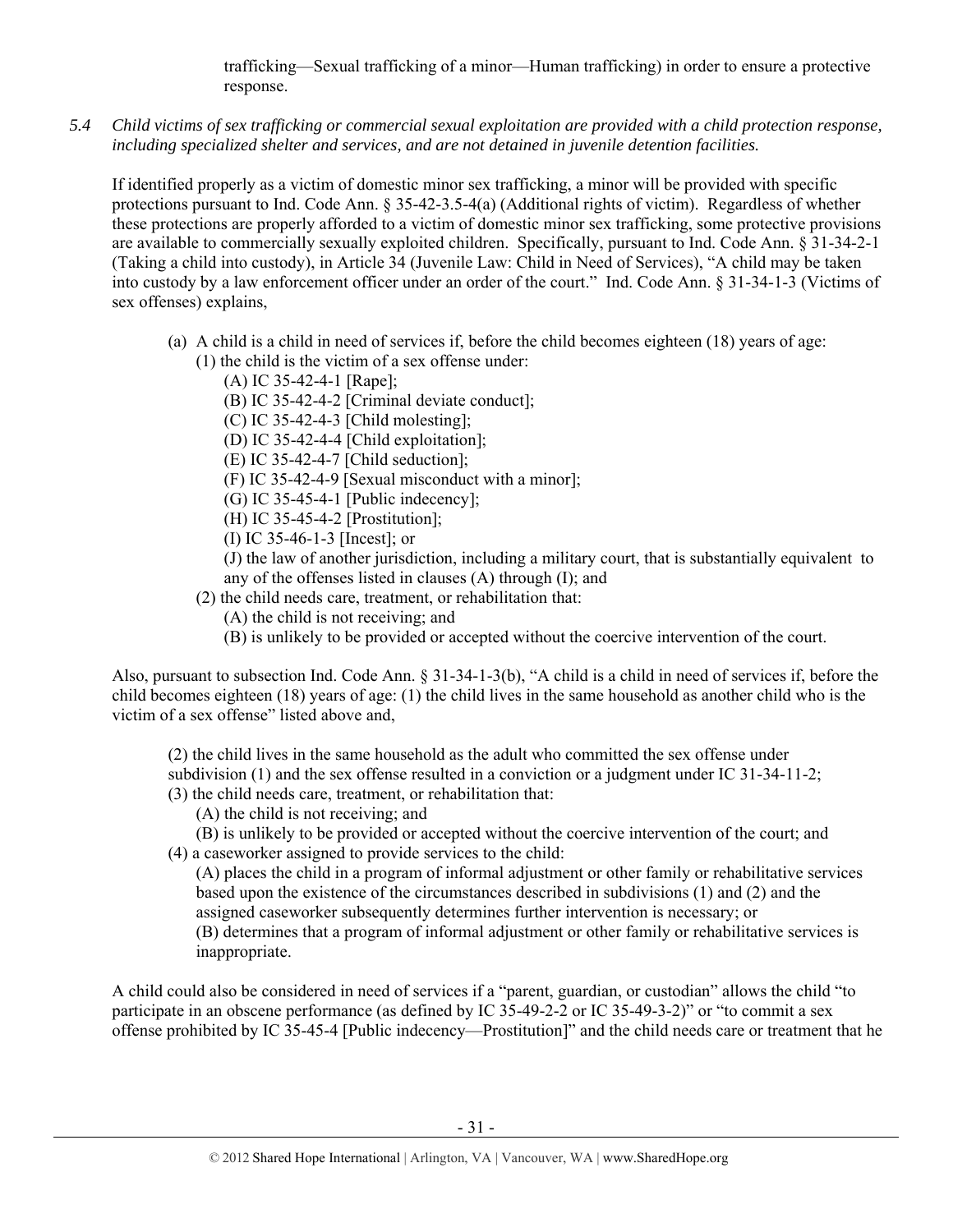or she is not receiving and is not likely to receive without court intervention. Ind. Code Ann. §§ 31-34-1-4, 31- 34-1-5.

Law enforcement officers may bring a child in need of services into custody pursuant to Ind. Code Ann. § 31- 34-2-3(a) (Protection of safety of child—Probation officer or caseworker may take child into custody—Written documentation), which states,

If a law enforcement officer's action under section 2 [IC 31-34-2-2] of this chapter will not adequately protect the safety of the child, the child may be taken into custody by a law enforcement officer, probation officer, or caseworker acting with probable cause to believe the child is a child in need of services if:

(1) it appears that the child's physical or mental condition will be seriously impaired or seriously endangered if the child is not immediately taken into custody;

(2) there is not a reasonable opportunity to obtain an order of the court; and

(3) consideration for the safety of the child precludes the immediate use of family services to prevent removal of the child.

Under subsection (c), "If a person takes a child into custody under this section, the person shall make written documentation not more than twenty-four (24) hours after the child is taken into custody as provided in section 6 [IC 31-34-2-6] of this chapter." Once taken into custody, a detention hearing must be held within 48 hours, weekends and holidays excluded, or the child will be released. Ind. Code Ann. § 31-34-5-1(a). A child in need of services may be detained if the court "makes written findings of fact upon the record of probable cause to believe that the child is a child in need of services and that: (1) detention is necessary to protect the child; (2) the child is unlikely to appear before the juvenile court for subsequent proceedings; (3) the child has a reasonable basis for requesting that the child not be released; (4) the parent, guardian, or custodian: (A) cannot be located; or (B) is unable or unwilling to take custody of the child; or (5) consideration for the safety of the child precludes the use of family services to prevent removal of the child." Ind. Code Ann. § 31-34-5-3(a). An alleged child in needs of services may not be placed in a secure facility or "a shelter care facility that houses persons charged with, imprisoned for, or incarcerated for crimes." Ind. Code Ann. § 31-34-6-1.

A person also may "give an intake officer written information indicating that a child is a child in need of services. If the intake officer has reason to believe that the child is a child in need of services, the intake officer shall make a preliminary inquiry to determine whether the interests of the child require further action. Whenever practicable, the preliminary inquiry should include information on the child's background, current status, and school performance." Ind. Code Ann. § 31-34-7-1. After completing the preliminary inquiry, "and upon approval by the juvenile court, the intake officer may implement a program of informal adjustment if the officer has probable cause to believe that the child is a child in need of services." Ind. Code Ann. § 31-34-8-1.

Upon a report of suspected child abuse or neglect to a law enforcement agency, Ind. Code Ann. § 31-33-7-7(a) requires the agency to "immediately communicate the report to the department, whether or not the law enforcement agency has reason to believe there exists an imminent danger to the child's health or welfare; and . . . conduct an immediate, onsite assessment of the report along with the department whenever the law enforcement agency has reason to believe that an offense has been committed."

Law enforcement officers in Indiana may take a child into custody pursuant to Ind. Code Ann. § 31-37-4-2 (Probable cause), without a court order, when they have "probable cause to believe that the child has committed a delinquent act." Under Ind. Code Ann. § 31-37-4-1 (Order of court), "A child may be taken into custody by a law enforcement officer under an order of the court." Pursuant to Ind. Code Ann. §§ 31-37-1-2, "A child commits a delinquent act if, before becoming eighteen (18) years of age, the child commits an act that would be an offense if committed by an adult, except an act committed by a person over which the juvenile court lacks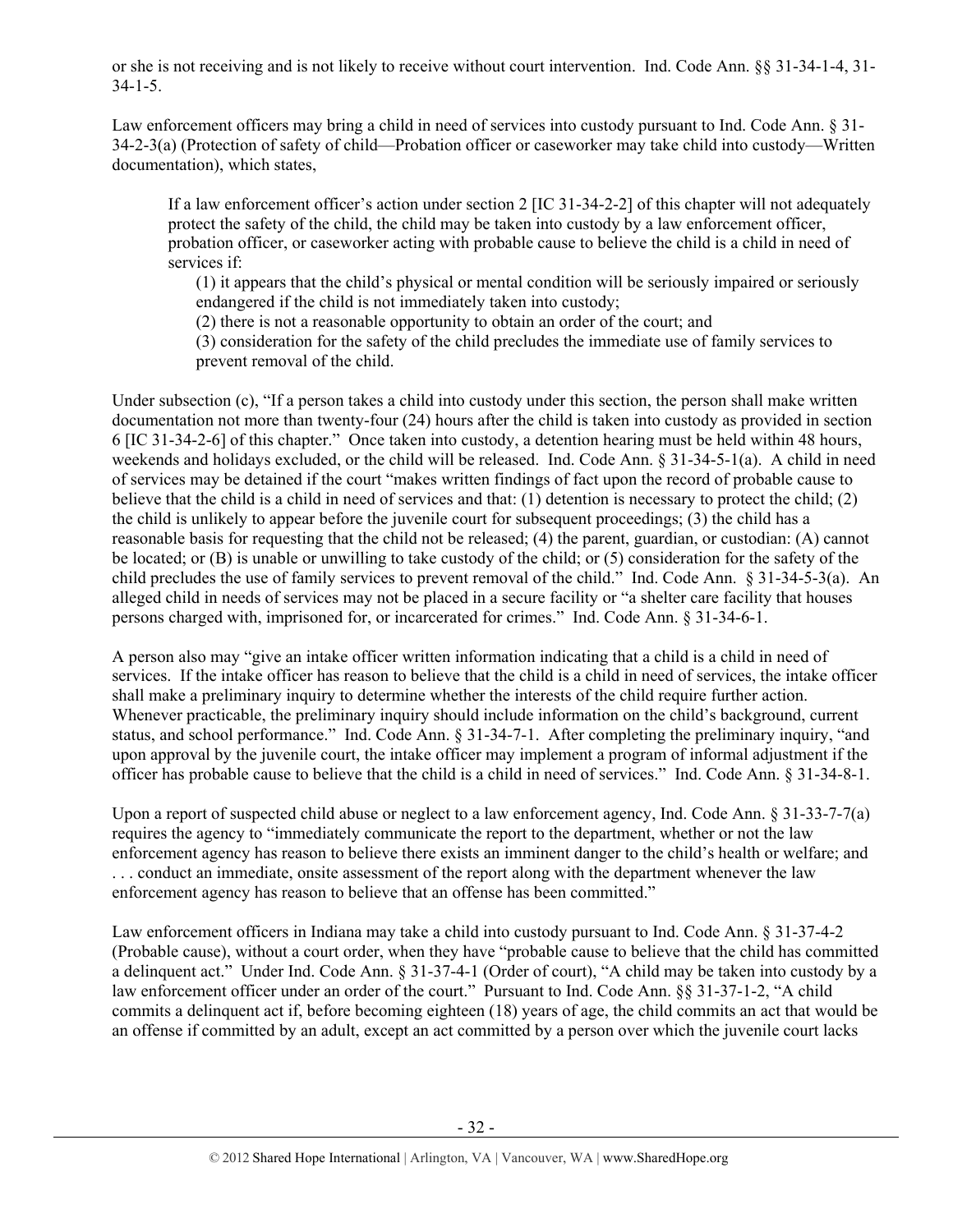jurisdiction under IC 31-30-1."<sup>71</sup> A child also "commits a delinquent act" if, before age 18, the child run away from home "without reasonable cause" and without parental permission. Ind. Code Ann. § 31-37-2-2.

Pursuant to Ind. Code Ann. § 31-37-2-1 (Delinquent child), a child is deemed "delinquent" if,

before becoming eighteen (18) years of age, the child:

- (1) commits a delinquent act described in this chapter; and
- (2) needs care, treatment, or rehabilitation that:
	- (A) the child is not receiving;
	- (B) the child is unlikely to accept voluntarily; and
	- (C) is unlikely to be provided or accepted without the coercive intervention of the court.

Because Ind. Code Ann. § 35-45-4-2 (Prostitution) is "an offense if committed by an adult," a domestic minor sex trafficking victim could be charged with prostitution and be considered a delinquent child. Domestic minor sex trafficking victims also may be taken into custody, although not always detained, for curfew violations pursuant to Ind. Code Ann. §§ 31-37-3-2 to -3 (Curfew violations).

Once in custody without a court order, the child may be released to his or her "parent, guardian, or custodian upon the person's written promise to bring the child before the juvenile court at a time specified." Ind. Code Ann. § 31-37-5-5(a). Additionally, under Ind. Code Ann. § 31-37-5-3(a), if a law enforcement officer taking a child into custody may place the child in detention if there is a reasonable belief that

(1) the child is unlikely to appear before the juvenile court for subsequent proceedings;

(2) the child has committed an act that would be murder or a Class A or Class B felony if committed by an adult;

- (3) detention is essential to protect the child or the community;
- (4) the parent, guardian, or custodian:
	- (A) cannot be located; or
	- (B) is unable or unwilling to take custody of the child; or
- (5) the child has a reasonable basis for requesting that the child not be released.<sup>72</sup>

Pursuant to subsection (b), "If a child is detained for a reason specified in subsection (a)(4) or (a)(5), the child shall be detained under  $IC$  31-37-7-1."<sup>73</sup>

If the intake officer does not release the child, a detention hearing must be held no later than 48 hours (excluding weekends and Sundays) after the child is taken into custody, otherwise the child will be released.

 <sup>71</sup> Pursuant to Ind. Code Ann. § 31-30-1-1(1) (Juvenile court jurisdiction) "A juvenile court has exclusive original jurisdiction, except as provided in sections 9, 10, 12, and 13 [IC 31-30-1-9, IC 31-30-1-10, IC 31-30-1-12, and IC 31-30-1-13] of this chapter, in the following: (1) Proceedings in which a child, including a child of divorced parents, is alleged to be a delinquent child under IC 31-37." The titles for the bracketed statutes are: Ind. Code Ann. § 31-30-1-9 (Felony court concurrent jurisdiction); § 31-30-1-10 (Establishment of paternity); § 31-30-1-12 (Concurrent jurisdiction with court having jurisdiction of child custody proceeding in a marriage dissolution); § 31- 30-1-13 (Concurrent jurisdiction with court having jurisdiction of child custody proceeding in a paternity proceeding).

 $^{72}$  Ind. Code Ann. § 31-37-5-3(c) states, "Unless a law enforcement officer determines that detention is essential to protect a child or the community, the law enforcement officer who detains a child for a violation of the curfew law under IC 31-37-3 shall make a good faith effort to release the child to the child's parent, guardian, or custodian within a reasonable time after the child is detained."

<sup>&</sup>lt;sup>73</sup> Ind. Code Ann. § 31-37-7-1 (Places in which child may not be held) states "A child alleged to be a delinquent child under IC 31-37-2, except as provided in section 3 [IC 31-37-7-3] of this chapter, may not be held in: (1) a secure facility; or (2) a shelter care facility, a forestry camp, or a training school that houses persons charged with, imprisoned for, or incarcerated for crimes."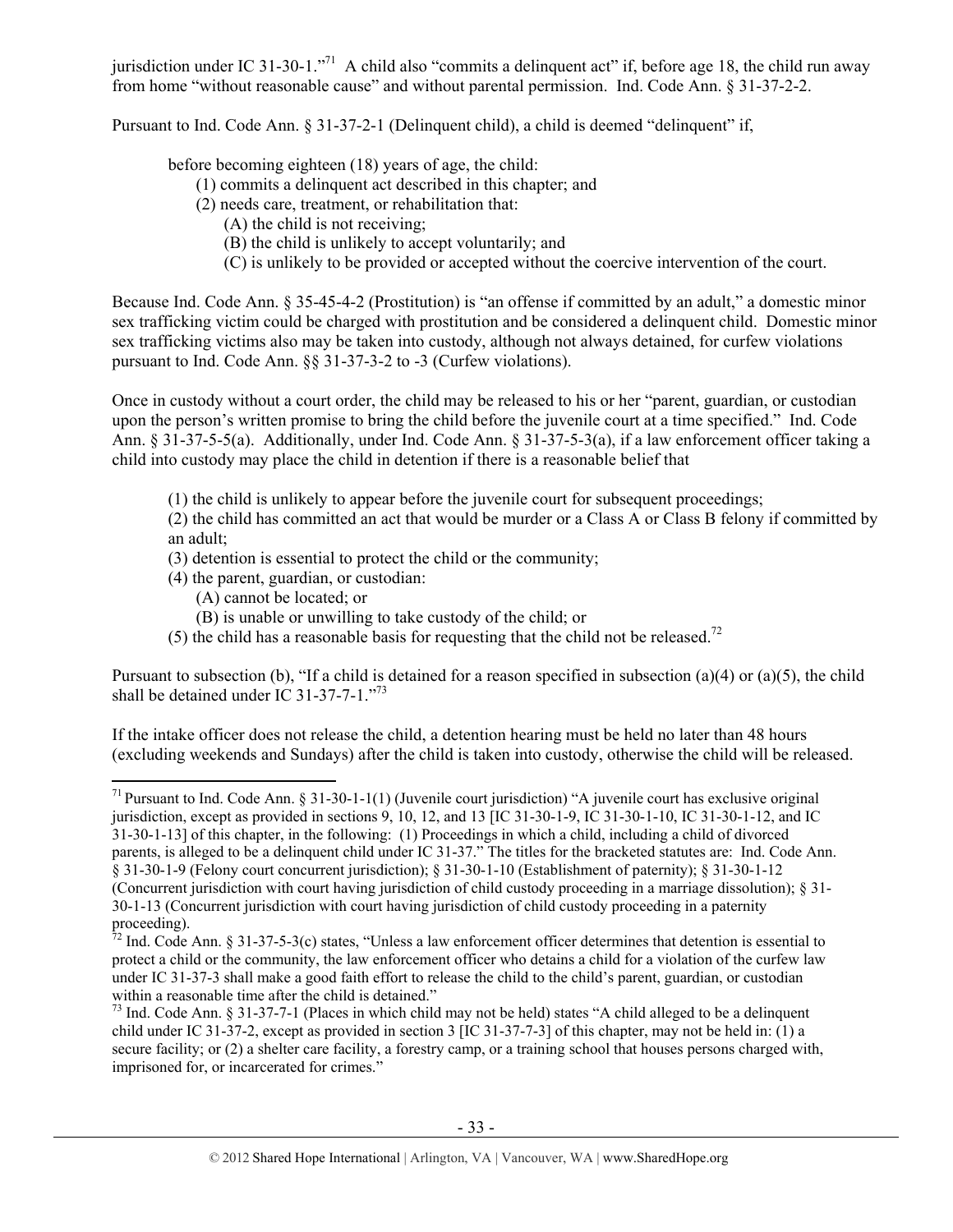Ind. Code Ann. §§ 31-37-5-6, 31-37-6-2, 31-37-6-4. At the hearing, the juvenile court may release the child to the child's parent, guardian, or custodian or detain the child based on a consideration of similar factors to those the intake officer considered under Ind. Code Ann. § 31-37-5-3(a). Ind. Code Ann. § 31-37-6-6. If the child is detained because a parent is not available or will not take the child, returning the child home would be harmful to the child or contrary to his best interests, or "the child has a reasonable basis for requesting that the child not be released," the court must not detain the child in a secure facility or certain other facilities that house persons imprisoned for crimes unless they meet the exception in Ind. Code Ann. § 31-37-7-3. Ind. Code Ann. §§ 31-37- 6-6(a),(b), 31-37-7-1. Ind. Code Ann. § 31-37-7-3 (Length of confinement) permits a

child alleged to be a delinquent child because of an act under IC 31-37-2-2 [Delinquent act; leaving home without permission of parent, guardian, or custodian] may be held in a juvenile detention facility for:

(1) not more than twenty-four (24) hours before; and

(2) not more than twenty-four (24) hours immediately after; the initial court appearance, not including Saturdays, Sundays, and nonjudicial days.

However, a child alleged to be delinquent and detained under Ind. Code Ann. § 31-37-6-6 for reasons other than those mentioned above may be held in a secure facility for limited purposes, for up to six hours, or a juvenile detention facility. Ind. Code Ann. § 31-37-7-2. Nothing in Ind. Code Ann. § 31-37-7 (Detention of alleged delinquent child) refers to Ind. Code Ann. § 35-42-3.5-4(a) (Additional rights of victim) or states that a minor's involvement in prostitution does not constitute a delinquent act.

For a child who admits to being a delinquent child, or one found by the court to be a delinquent child, the court must enter judgment of delinquency, order a predispositional report, and schedule a dispositional hearing, at which it must consider, among other things, "[a]lternatives for the care, treatment, rehabilitation, or placement of the child." Ind. Code Ann. §§ 31-37-18-1(1), 31-37-12-9(a), 31-37-13-2(3). Pursuant to Ind. Code Ann. § 31-37-19-1(a) (Delinquent children—Decrees), if the child is found to be delinquent under Ind. Code Ann. § 31-37-2 (Delinquent children who commit certain other acts and who need care, treatment, or rehabilitation), the court may enter certain dispositional decrees, including placing the child under the supervision of the probation department, ordering outpatient treatment for the child, removing the child from his or her home and placing the child in a different home or a shelter, making the child a ward of a person or a shelter, and partially or completely emancipating the child. The juvenile court must meet several requirements under Ind. Code Ann. § 31-37-19-1(b) to remove a child from the home including approving a permanency plan, designating responsibility to the probation department for the child's care and placement, determining whether "reasonable efforts were made to prevent or eliminate the need for removal," and whether the child's best interests, health, and welfare will benefit from removal from the home.

Ind. Code Ann. § 31-37-19-6 provides the placement options through a juvenile court disposition for a child determined delinquent pursuant to Ind. Code Ann. § 31-37-1 (Delinquent children who commit acts that would be offenses if committed by adults) including awarding wardship to the department of correction or a "community based correctional facility for children," awarding wardship to a person or to a shelter, removing the child from the home to be placed in another home or shelter, order the child confined for a period of time in a juvenile detention facility, or placing the child in a secure private facility. Juveniles who have committed more serious offenses are confined pursuant to Ind. Code Ann. § 31-37-19-10.

Additionally, for children delinquent under Ind. Code Ann. § 31-37-1, Ind. Code Ann. § 31-37-19-5(b) provides the juvenile court with several dispositional alternatives that may be taken in conjunction with the placement options in Ind. Code Ann. § 31-37-19-6, including ordering probationary supervision of the child, ordering outpatient treatment, ordering wardship, and ordering the attendance of an alcohol and drug program.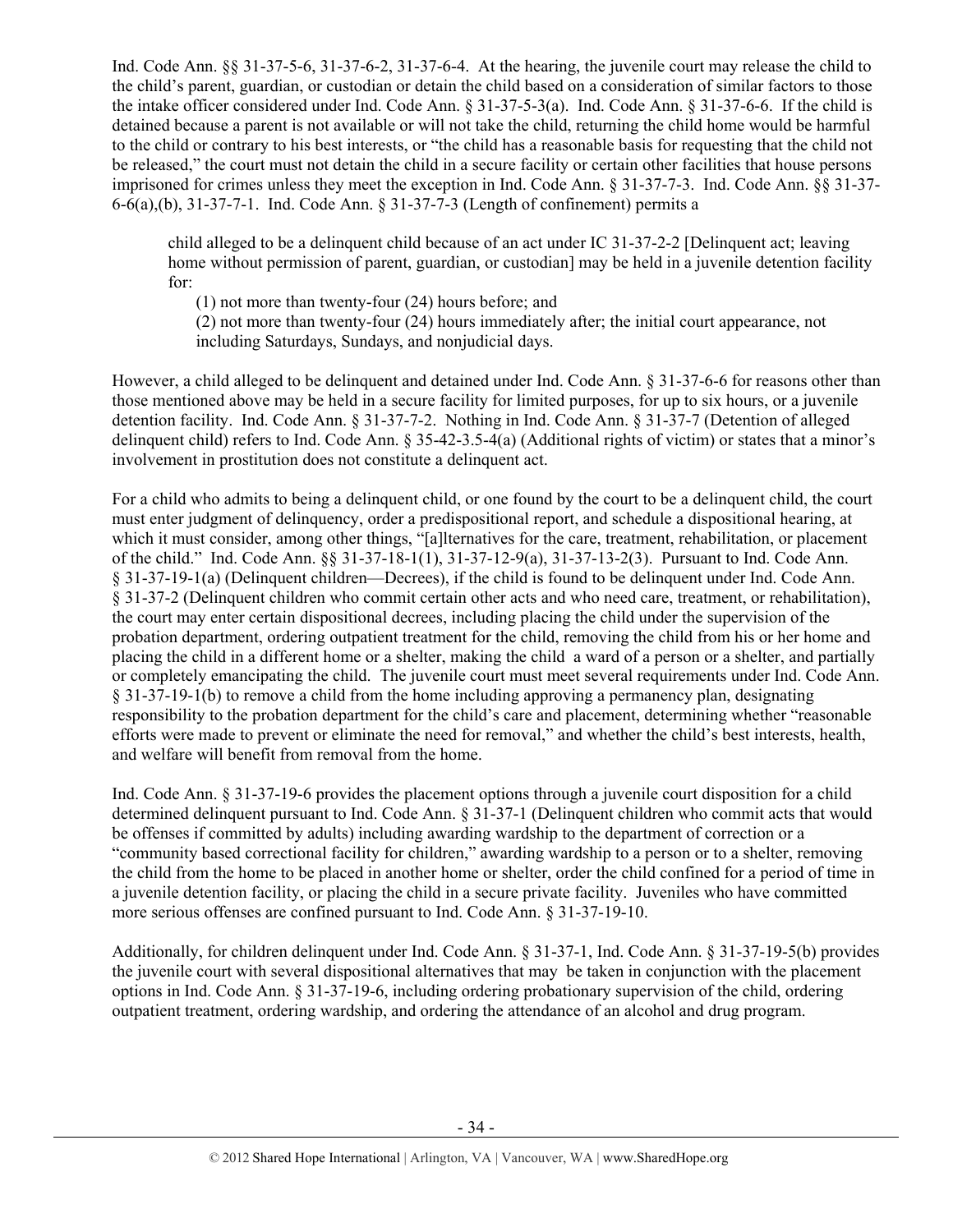Children under 12 may not be awarded to the department of corrections under Ind. Code Ann. § 31-37-19-  $6(b)(2)(A)$  unless the child is 10 or 11 and "committed an act that would have been murder if committed by an adult." Ind. Code Ann. § 31-37-19-7(a), (b).

5.4.1 Recommendation: Establish a mandatory response law directing any minor involved in prostitution, pornography or sexual performance away from the criminal justice system and into a protective system.

## *5.5 Commercial sexual exploitation or sex trafficking is identified as a type of abuse and neglect within child protection statutes.*

For purposes of investigating possible instances of child abuse and neglect within family law, under Ind. Code Ann. § 31-32-11-1 (Privileged communications), § 31-33 (Juvenile law: reporting and investigation of child abuse and neglect), § 31-34-7-4 (Persons accused of child abuse or neglect entitled to access to report), and § 31-39-8-4 (Probative value of information—Unsubstantiated information), "child abuse and neglect . . . refers to a child described in IC 31-34-1-1 through IC 31-34-1-5, regardless of whether the child needs care, treatment, rehabilitation, or the coercive intervention of a court."<sup>74</sup> Ind. Code Ann. § 31-9-2-14.<sup>75</sup> However, subsection (b) specifies that "child abuse and neglect" does not apply to a child who is alleged to be "a victim of a sexual offense under IC 35-42-4-3 [Child molesting] unless the alleged offense under IC 35-42-4-3 involves the fondling or touching of the buttocks, genitals, or female breasts, regardless of whether the child needs care, treatment, rehabilitation, or the coercive intervention of a court." Under subsection (c), "'Child abuse or neglect', for purposes of IC 31-34-2.3 [Child protective orders for removal of alleged perpetrators], refers to acts or omissions by a person against a child as described in IC 31-34-1-1 through IC 31-34-1-9, regardless of whether the child needs care, treatment, rehabilitation, or the coercive intervention of a court."

Ind. Code Ann. § 31-34-1-3(a)(1) (Victim of sex offenses) defines a "child in need of services" as a child who, before reaching the age of 18, is the victim of a specified sex offense, including a victim of Ind. Code Ann. § 35-42-4-3 (Child molesting), § 35-42-4-4 (Child exploitation), § 35-42-4-9 (Sexual misconduct with a minor), § 35-45-4-2 (Prostitution), or "the law of another jurisdiction . . . that is substantially equivalent to any of the offenses listed," and "the child needs care, treatment, or rehabilitation that: (A) the child is not receiving; and (B) is unlikely to be provided or accepted without the coercive intervention of the court."

A child also is a child in need of services if "the child lives in the same household as another child who is the victim of a sex offense" listed above; "the child lives in the same household as the adult who committed the sex offense," and the offense "resulted in a conviction or judgment," the child needs care or treatment as noted above, and

a caseworker assigned to provide services to the child:

(A) places the child in a program of informal adjustment or other family or rehabilitative services based upon the existence of the circumstances described in subdivisions (1) and (2) and the assigned caseworker subsequently determines further intervention is necessary; or (B) determines that a program of informal adjustment or other family or rehabilitative services is inappropriate. Ind. Code Ann. § 31-34-1-3(b).

 $74$  Ind. Code Ann. § 31-34-1-1 (Impairment or serious endangerment of physical or mental condition); Ind. Code Ann. § 31-34-1-2 (Endangerment of physical or mental health); Ind. Code Ann. § 31-34-1-3 (Victims of sex offenses); Ind. Code Ann. § 31-34-1-4 (Participation in obscene performances); Ind. Code Ann. § 31-34-1-5 (Sex offenses committed by child).

<sup>&</sup>lt;sup>75</sup> The text of Ind. Code Ann. § 35-42-3.5-1 included here and elsewhere in this report includes amendments made by the passage of Senate Bill 286 during the second regular session of 117th Indiana General Assembly.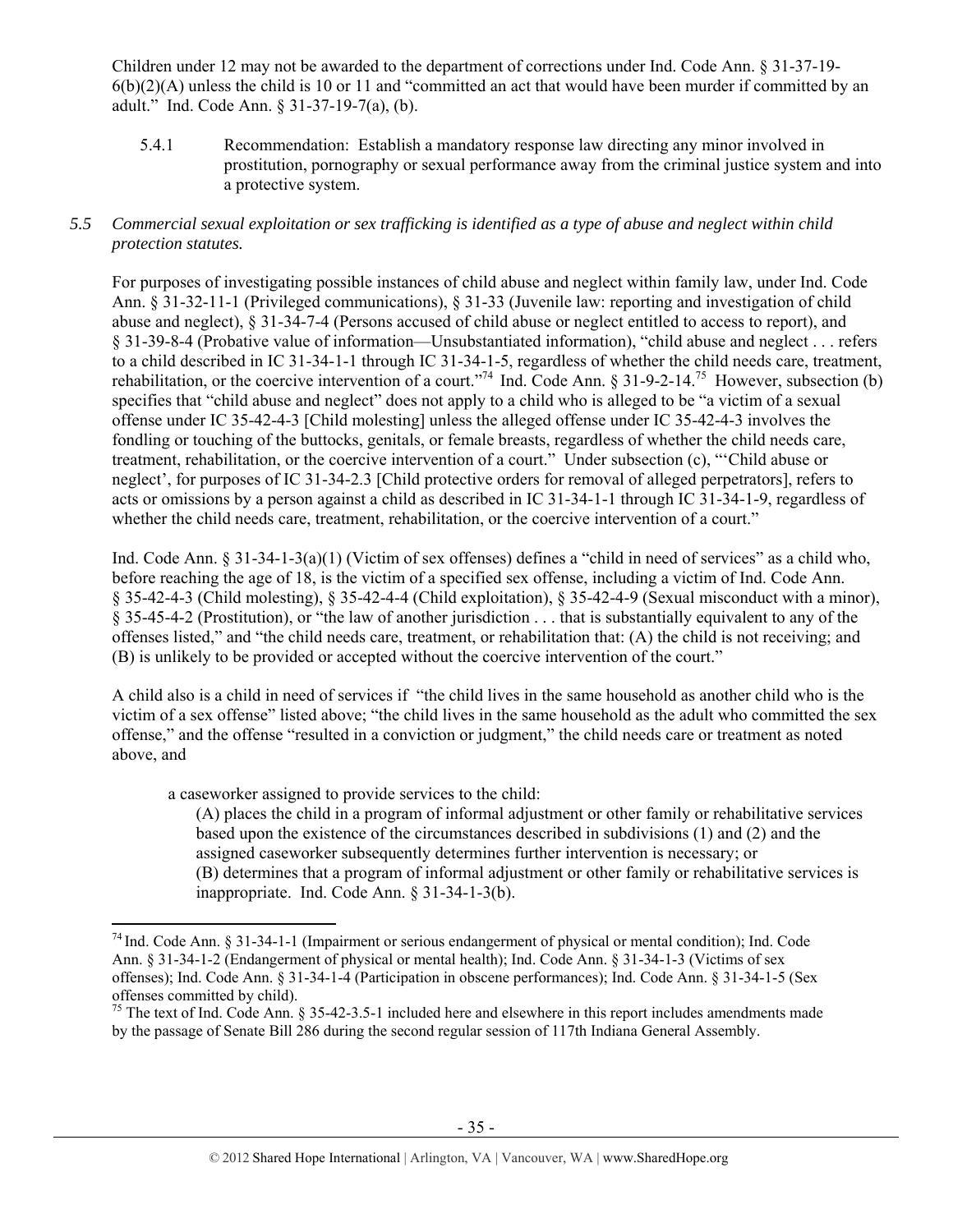- 5.5.1 Recommendation: Amend Ind. Code Ann. § 31-34-1-3 (Victim of sex offenses) to include victims of Ind. Code Ann. § 35-42-3.5-1 (Promotion of human trafficking—Sexual trafficking of a minor—Human trafficking), § 35-42-4-5 (Vicarious sexual gratification), § 35-42-4-6 (Child solicitation), § 35-45-4-3 (Patronizing a prostitute), and § 35-45-4-4 (Promoting prostitution) as children in need of services.
- *5.6 The definition of "caregiver" (or similar term) in the child welfare statutes is broad enough to include a trafficker who has custody or control of a child in order to bring a trafficked child into the protection of child protective services.*

For juvenile law, "custodian" is defined as "a person with whom a child resides." Ind. Code Ann. § 31-9-2- 31(a). For purposes of the chapter on child in need of services, "custodian" is defined in Ind. Code Ann. § 31-9-  $2-31(b)$ , in part, as, including "any person who is . . . (3) a child caregiver, as defined in section 16.4 [IC 31-9-2-16.4] of this chapter;<sup>76</sup> (4) a member of the household of the child's noncustodial parent; or (5) an individual who has or intends to have direct contact, on a regular and continuing basis, with a child for whom the individual provides care and supervision." These definitions may be sufficiently broad to capture a trafficker in the definition of "caregiver."

## *5.7 Crime victims' compensation is specifically available to a child victim of sex trafficking or commercial sexual exploitation of children (CSEC) without regard to ineligibility factors.*

Pursuant to Ind. Code Ann. § 5-2-6.1-12(1), a victim of a violent crime is eligible to receive compensation under Title 5, Article 2, Chapter 6.1 (Compensation for victims of violent crime). A "victim" is defined as "an individual who suffers bodily injury or death as a result of a violent crime." Ind. Code Ann. § 5-2-6.1-7. Violent crimes include, with some exceptions, those felonies or Class A misdemeanors that result in bodily injury or death to the victim. Ind. Code Ann.  $\S$  5-2-6.1-8(1).<sup>77</sup> Violent crimes also include Ind. Code Ann. § 35-42-4-3 (Child molesting) and § 35-42-4-7 (Child seduction). Ind. Code Ann. § 5-2-6.1-8(1). "Bodily injury" is defined as: "(1) an impairment of a physical condition; (2) a visible injury; (3) physical pain; or (4) emotional trauma that stems directly from the impairment of a physical condition, a visible injury, or physical pain." Ind. Code Ann. § 5-2-6.1-0.5.

After proving "bodily injury," other requirements and ineligibility factors present special difficulties for domestic minor sex trafficking victims. A victim who "sustained the injury as a result of participating in or assisting in . . . a criminal act," or "profited or would have profited from the criminal act" may not receive victim's compensation benefits. Ind. Code Ann. § 5-2-6.1-13(a)(1), (3).<sup>78</sup> However, an exception to the reporting requirement exists for alleged victims of child sex crimes and may apply to CSEC victims. Ind. Code Ann. § 5-2-6.1-17(a) states "(a) Except for an alleged victim of a child sex crime,<sup>79</sup> the division may not award

 <sup>76</sup> A "child caregiver" is defined in Ind. Code Ann. § 31-9-2-16.4 as "a person who provides, or is responsible for providing, care and supervision of a child (other than a child of whom the person is a parent, stepparent, grandparent, aunt, uncle, sibling, legal guardian or custodian with whom the person resides) at a residential property that is not the child's place of residence, if the person: (1) is not required to be licensed as the operator of . . . a child care home . . . a foster family home . . . ; (2) provides care and supervision of a child while unattended by the child's: (A) parent; (B) guardian; or (C) custodian with whom the child resides; and (3) receives more than two thousand dollars (\$2,000) in annual compensation for providing care and supervision of a child or children."<br><sup>77</sup> The text of Ind. Code Ann. § 5-2-6.1-8 included here and elsewhere in this report includes amendments made

<sup>78</sup> Pursuant to Ind. Code Ann. § 5-2-6.1-13(b), "If the victim is a dependent child or dependent parent of the person who commits a violent crime, compensation may be awarded where justice requires."  $^{79}$  Ind. Code Ann. § 5-2-6.1-7.5 provides,

As used in this chapter, "victim of a child sex crime" means an individual who was the victim of: (1) child molesting (IC 35-42-4-3(a));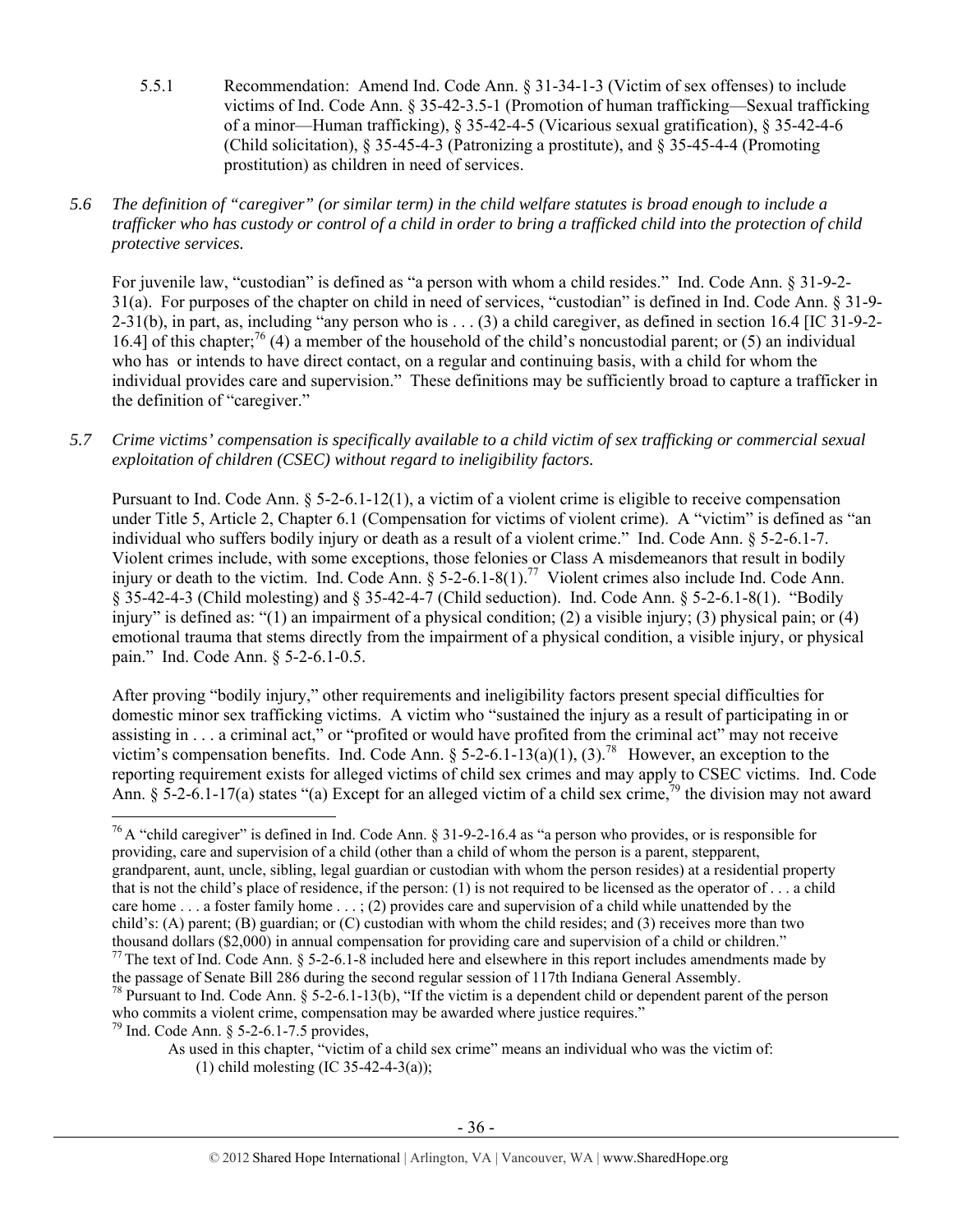compensation under this chapter unless the violent crime was reported to a law enforcement officer not more than seventy-two (72) hours after the occurrence of the crime." In addition, if an eligible victim's application for compensation is not received within 180 days after the date of the crime, or within 2 years given a showing of good cause, compensation will not be granted to the victim. Ind. Code Ann. § 5-2-6.1-16(b). Nothing in Ind. Code Ann. § 5-2-6.1 (Compensation for victims of violent crime), however, explains what constitutes "good cause" for purposes of Ind. Code Ann. § 5-2-6.1-16(b) (Applications for assistance). An exception to this requirement may also apply to CSEC victims in some cases since "an alleged victim of a child sex crime may submit an application to the division until the victim becomes thirty-one (31) years of age." Ind. Code Ann. § 5-2-6.1-16(e). Finally, if "the claimant fails to fully cooperate with law enforcement personnel in the investigation, apprehension, and prosecution of the offender," compensation may be denied. Ind. Code Ann. § 5-2-6.1-18.

- 5.7.1 Recommendation: Amend Ind. Code Ann. § 5-2-6.1-13(a) to specifically extend the exceptions to the reporting requirement and ineligibility criteria to victims of domestic minor sex trafficking.
- 5.7.2 Recommendation: Amend Ind. Code Ann. § 5-2-6.1-8(1) to include Ind. Code Ann. § 35-42- 3.5-1 (Promotion of human trafficking—Sexual trafficking of a minor—Human trafficking) within the definition of a violent crime, regardless of whether the victim suffers bodily injury or death as a result of the offense.

#### *5.8 Victim-friendly procedures and protections are provided in the trial process for minors under 18.*

Ind. Code Ann. § 35-42-3.5-4(a)(3) (Additional rights of victim) provides that human trafficking victims shall be provided protection if their "safety is at risk or if there is danger of additional harm by recapture of the victim by the person who allegedly committed the offense . . . ." Protections include "ensuring that the names and identifying information of the alleged victim and the victim's family members are not disclosed to the public." Ind. Code Ann. § 35-42-3.5-4(a)(3)(B).

In addition, victims of trafficking and sexual offenses who are under 14 are entitled to certain victim-friendly protections throughout the criminal justice process, as listed in Ind. Code Ann. Title 35, Article 37, Chapter 4 (Evidence). In prosecutions for certain listed crimes, including, Ind. Code Ann. § 35-42-3.5-1 (Promotion of human trafficking—Sexual trafficking of a minor—Human trafficking) and § 35-42-4 (Sex crimes), "On the motion of the prosecuting attorney, the court may order that the testimony of a protected person be taken in a room other than the courtroom, and that the questioning of the protected person by the prosecution and the defense be transmitted using a two-way closed circuit television arrangement that: (1) allows the protected person<sup>80</sup> to see the accused and the trier of fact; and  $(2)$  allows the accused and the trier of fact to see and hear

(5) incest (IC 35-46-1-3);<br>and was less than eighteen (18) years of age at the time the crime occurred.

<sup>80</sup> Pursuant to Ind. Code Ann. § 35-37-4-8(b), "protected person" is defined by referring to Ind. Code Ann. § 35-37-4-6. Ind. Code Ann. § 35-37-4-6(c) states,

<u> 1989 - Johann Stein, marwolaethau a gweledydd a ganlad y ganlad y ganlad y ganlad y ganlad y ganlad y ganlad</u>

As used in this section, "protected person" means:

(1) a child who is less than fourteen (14) years of age;

(2) an individual with a mental disability who has a disability attributable to an impairment of general intellectual functioning or adaptive behavior that:

(A) is manifested before the individual is eighteen (18) years of age;

(B) is likely to continue indefinitely;

<sup>(2)</sup> vicarious sexual gratification (IC 35-42-4-5);

<sup>(3)</sup> child solicitation (IC 35-42-4-6);

<sup>(4)</sup> child seduction (IC 35-42-4-7); or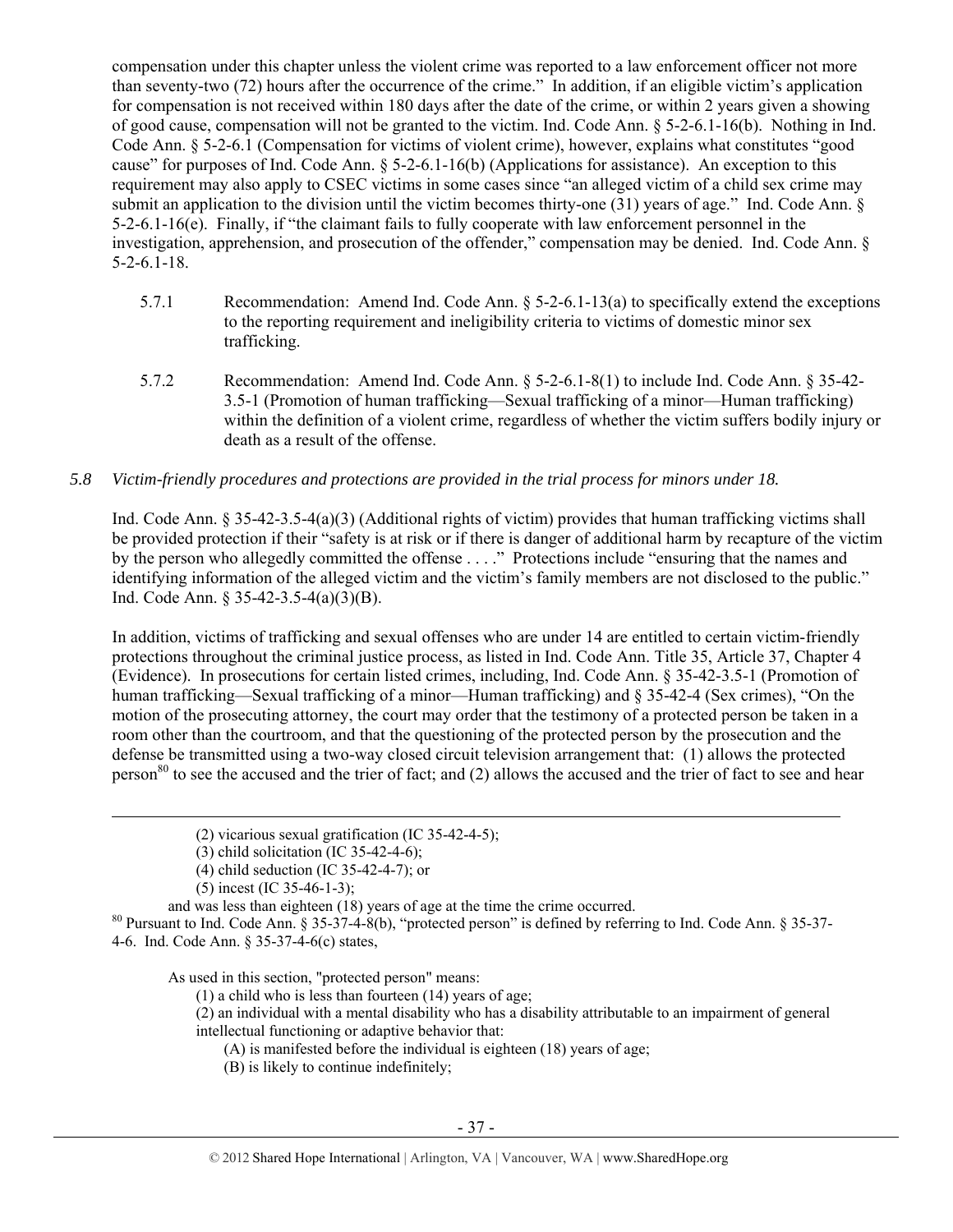the protected person." Ind. Code Ann. § 35-37-4-8(c). Videotaped testimony of a "protected person" may also be ordered by the court upon motion of the prosecuting attorney or the defendant under the same requirements of Ind. Code Ann. § 35-37-4-8(c). Ind. Code Ann. § 35-37-4-8(d). Pursuant to Ind. Code Ann. § 35-37-4-8(e), the court may not allow closed-circuit or videotaped testimony unless certain conditions are met, including the conditions outlined in subsection  $(e)(1)(B)$  that the court find that the protected person should testify outside of court because

(i) the court finds from the testimony of a psychiatrist, physician, or psychologist and any other evidence that the protected person's testifying in the physical presence of the defendant would cause the protected person to suffer serious emotional harm and the court finds that the protected person could not reasonably communicate in the physical presence of the defendant to the trier of fact;

(ii) a physician has certified that the protected person cannot be present in the courtroom for medical reasons; or

(iii) evidence has been introduced concerning the effect of the protected person's testifying in the physical presence of the defendant, and the court finds that it is more likely than not that the protected person's testifying in the physical presence of the defendant creates a substantial likelihood of emotional or mental harm to the protected person.

Ind. Code Ann. § 35-37-4-8 does not permit the defendant to be present in the room while the witness gives testimony via closed-circuit television. Ind. Code Ann. § 35-37-4-8(f). If the court allows testimony to be given via videotape, Ind. Code Ann. § 35-37-4-8(g) provides that only certain persons may be present in the room during the witness's testimony, including the defendant if he is not represented by an attorney. Ind. Code Ann. § 35-37-4-8(g)(3). Also, "if the defendant is not represented by an attorney, the defendant may question the protected person." Ind. Code Ann.  $\S 35-37-4-8(g)(7)$ .

The court also must provide safeguards all sex trafficking victims, such as separate waiting rooms, "to minimize the contact of the victim of an offense" with the defendant and the defendant's friends and relatives during criminal proceedings. Ind. Code Ann. § 35-37-4-11(a), (b).

Furthermore, in prosecutions under Ind. Code Ann. § 35-42-4 (Sex crimes), evidence of the victim's past sexual conduct, including both opinion and reputation evidence, may not be admitted or referred to in the presence of the jury. Ind. Code Ann. § 35-37-4-4(a). However, pursuant to Ind. Code Ann. § 35-37-4-4(b), evidence

(1) Of the victim's or a witness's past sexual conduct with the defendant;

(2) Which in a specific instance of sexual activities shows that some person other than the defendant committed the act upon which the prosecution is founded; or

(3) That the victim's pregnancy at the time of the trial was not caused by the defendant; may be introduced if the judge finds, under the procedure provided in subsection (c) of this section, that it is material to a fact at issue in the case and its inflammatory or prejudicial nature does not outweigh its probative value.

(C) constitutes a substantial impairment of the individual's ability to function normally in society; and

(D) reflects the individual's need for a combination and sequence of special, interdisciplinary, or generic care, treatment, or other services that are of lifelong or extended duration and are individually planned and coordinated; or

(3) an individual who is:

(A) at least eighteen (18) years of age; and

(B) incapable by reason of mental illness, mental retardation, dementia, or other physical or mental incapacity of:

(i) managing or directing the management of the individual's property; or

<u> Andrewski politika (za obrazu pod predsjednika u predsjednika u predsjednika u predsjednika (za obrazu pod p</u>

(ii) providing or directing the provision of self-care.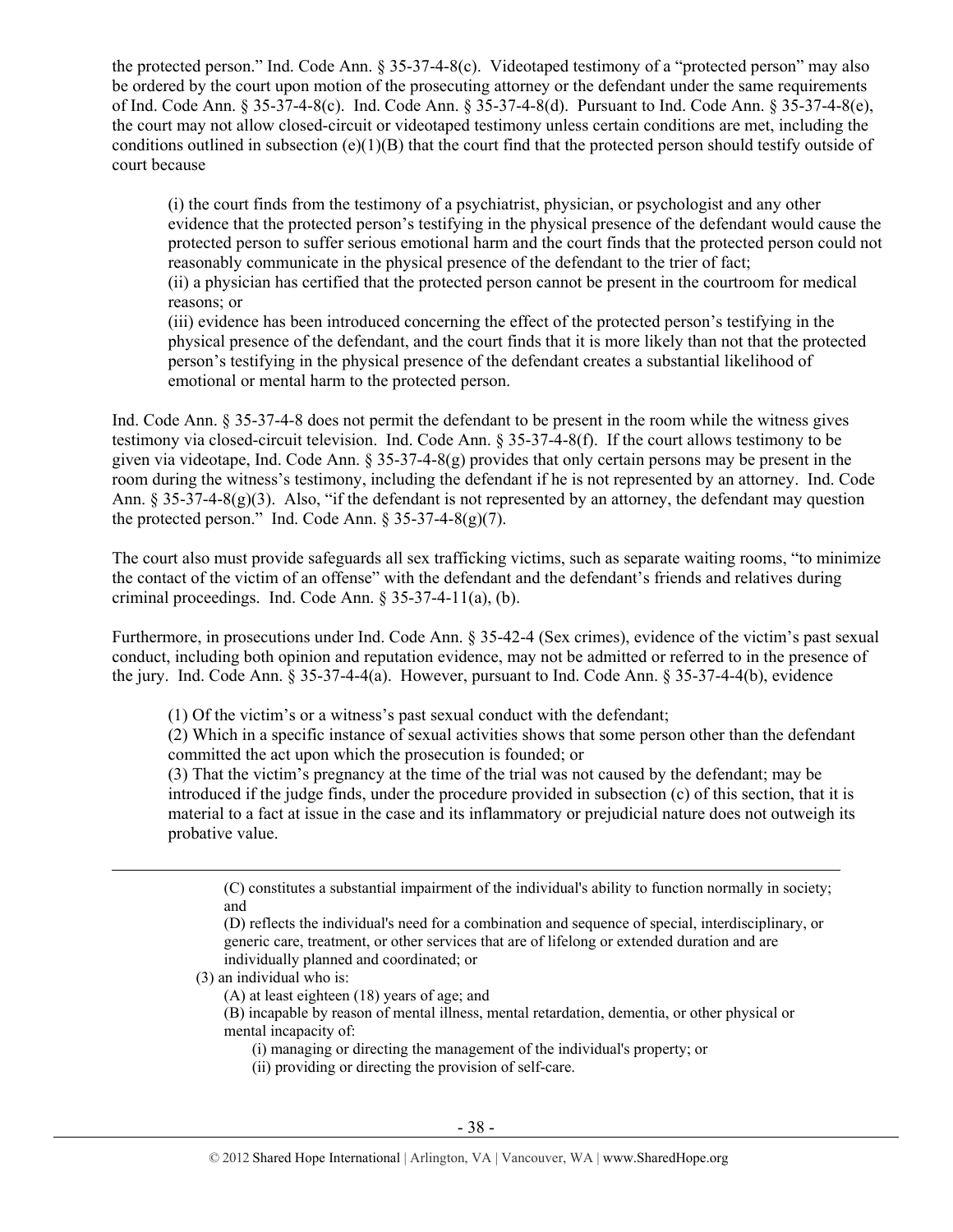Certain additional protections are afforded to children who are the victims of sex crimes. Under Ind. Code Ann. § 35-40-5-11 (Interview by defense counsel of child less than sixteen who is alleged victim of sex offense), defense counsel who wish to interview victims of sexual offenses under 16 after charges are filed must "contact the prosecuting attorney" rather than the child, and "[t]he child has the right . . . to confer with the prosecuting attorney before the interview occurs." Ind. Code Ann. § 35-40-5-11(c). "If the parties are unable to agree to the terms of the interview, the parties may petition the court for a hearing on the terms of the interview prior to the interview taking place. The court shall review the terms suggested by the parties and consider the age of the child, any special considerations, and the rights of victims provided by IC 35-40-5-1 in setting reasonable terms for the interview." Ind. Code Ann.  $§$  35-40-5-11(d).

*5.9 Expungement or sealing of juvenile delinquency records resulting from arrests or adjudications for prostitution-related offenses committed as a result of, or in the course of, the commercial sexual exploitation of a minor is available within a reasonable time after turning 18.* 

Under Ind. Code Ann. § 31-39-8-2 (Petition to juvenile court for removal of records), "Any person may petition a juvenile court at any time to remove from: (1) the court's files; (2) the files of law enforcement agencies; and (3) the files of any other person who has provided services to a child under a court order; those records pertaining to the person's involvement in juvenile court proceedings." In determining whether to grant such a petition, Ind. Code Ann. § 31-39-8-3 states the court may consider the following:

- (1) the best interests of the child;
- (2) the age of the person during the person's contact with the juvenile court or law enforcement agency;
- (3) the nature of any allegations;
- (4) whether there was an informal adjustment or an adjudication;
- (5) the disposition of the case;
- (6) the manner in which the person participated in any court ordered or supervised services;

(7) the time during which the person has been without contact with the juvenile court or with any law enforcement agency;

- (8) whether the person acquired a criminal record; and
- (9) the person's current status.

Furthermore, a person who was arrested but not charged with a criminal offense, or if the charges were dropped, may petition the court to have records related to the arrest expunged. Ind. Code Ann. § 35-38-5-1(a). If the petition is granted, "no information concerning the arrest may be placed or retained in any state central repository for criminal history information or in any other alphabetically arranged criminal history information system maintained by a local, regional, or statewide law enforcement agency. However, this chapter does not require any change or alteration in any record (such as a police blotter entry) made at the time of the arrest or in the record of any court in which the criminal charged were filed." Ind. Code Ann. § 35-38-5-3.

*5.10 Victim restitution and civil remedies for victims of domestic minor sex trafficking or commercial sexual exploitation of children (CSEC) are authorized by law.* 

Victim restitution for victims of human trafficking offenses is mandatory. Ind. Code Ann. § 35-42-3.5-2 (Restitution to victim) states, "In addition to any sentence or fine imposed for a conviction of an offense under section 1 [Ind. Code Ann. § 35-42-3.5-1 (Promotion of human trafficking—Sexual trafficking of a minor— Human trafficking)] of this chapter, the court shall order the person convicted to make restitution to the victim of the crime under IC 35-50-5-3." Ind. Code Ann. § 35-50-5-3(k) states,

The court shall order a person convicted of an offense under IC 35-42-3.5 to make restitution to the victim of the crime in an amount equal to the greater of the following: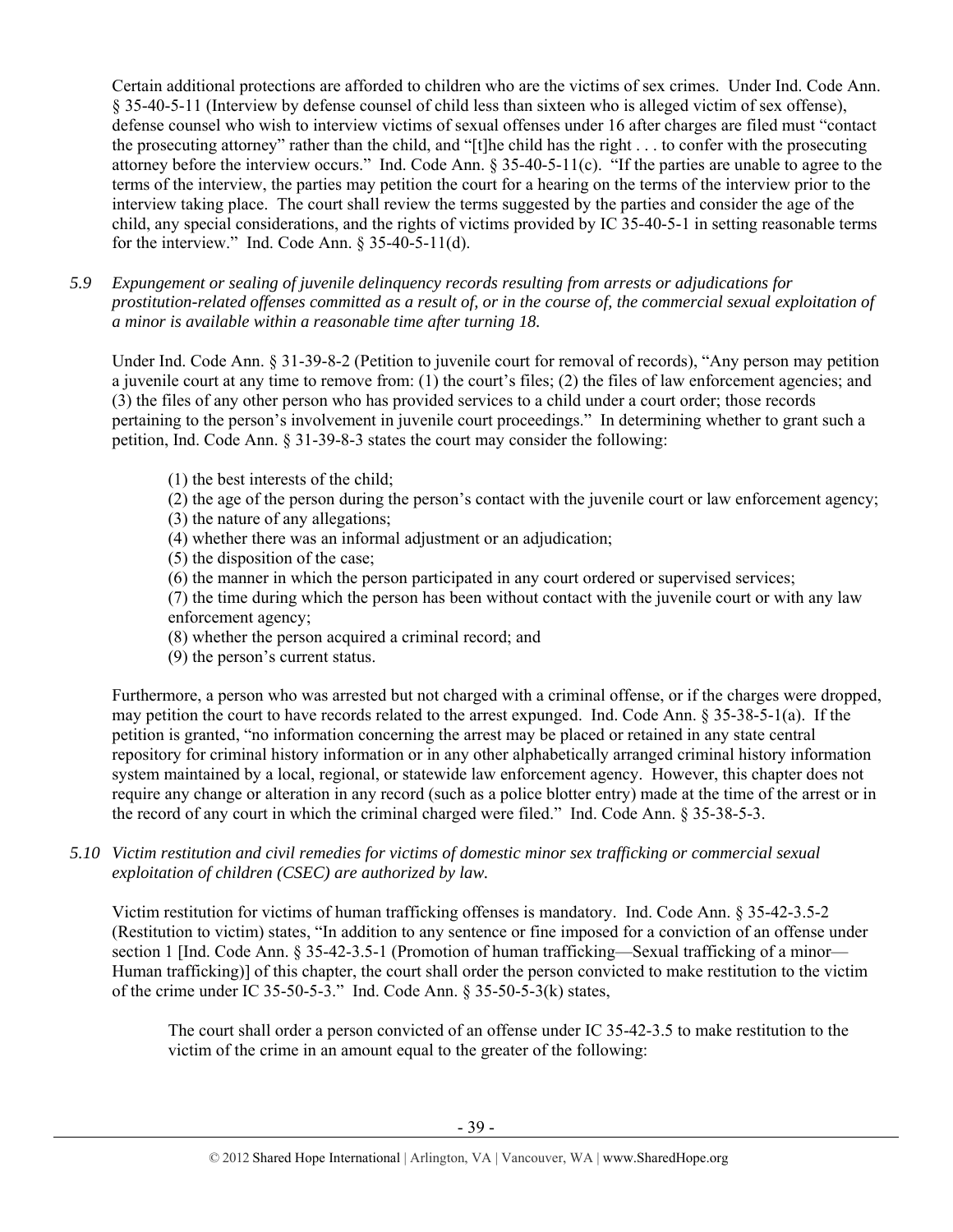(1) The gross income or value to the person of the victim's labor or services.

(2) The value of the victim's labor as guaranteed under the minimum wage and overtime provisions of:

(A) the federal Fair Labor Standards Act of 1938, as amended (29 U.S.C. 201-209); or

(B) IC 22-2-2 (Minimum Wage);

whichever is greater.

In addition, persons convicted of Ind. Code Ann. § 35-42-3.5-1 may also be liable to the victim for civil damages, including actual and punitive damages, reasonable attorney's fees, and court costs. Ind. Code Ann.  $$35-42-3.5-3(a).$ 

Victims are entitled to restitution more broadly under Ind. Code Ann. § 35-50-5-3(a) (Restitution orders), which permits the court to order a defendant convicted of any felony or misdemeanor to make restitution to the victim. This restitution provision is subject to the discretion of the court. In determining the amount of restitution a victim is entitled to, pursuant to Ind. Code Ann. § 35-50-5-3(a), the court will consider the following:

(1) property damages of the victim incurred as a result of the crime, based on the actual cost of repair (or replacement if repair is inappropriate);

(2) medical and hospital costs incurred by the victim (before the date of sentencing) as a result of the crime;

(3) the cost of medical laboratory tests to determine if the crime has caused the victim to contract a disease or other medical condition;

(4) earnings lost by the victim (before the date of sentencing) as a result of the crime including earnings lost while the victim was hospitalized or participating in the investigation or trial of the crime; and (5) funeral, burial, or cremation costs incurred by the family or estate of a homicide victim as a result of the crime.

Victims may also be entitled to receive "[a]n amount not to exceed three (3) times . . . the actual damages" they suffered as a result of a violation of Ind. Code Ann. § 35-45-9-3 (Criminal gang activity). Ind. Code Ann. § 34- 24-3-1.

Lastly, victims whose offenders are convicted of racketeering may pursue additional remedies. A victim who has suffered damages as a result of a violation of Ind. Code Ann. § 35-45-6-2 (Corrupt business influence) may bring a civil suit to recover three times the amount of damages incurred, attorney's fees, court costs, and any punitive damages the court may award. Ind. Code Ann. § 34-24-2-6(b). The trafficker or facilitator can also be ordered to forfeit "any property: (1) used in the course of; (2) intended for use in the course of; (3) derived from; or (4) realized through; conduct in violation of IC 35-45-6-2 [Corrupt business influence]." Ind. Code Ann. § 34-24-2-2(a). Pursuant to Ind. Code Ann. § 34-24-2-6(d), "an aggrieved person has a right or claim to forfeited property or to the proceeds derived from forfeited property superior to any right or claim the state has in the same property or proceeds."

*5.11 Statutes of limitations for civil and criminal actions for child sex trafficking or commercial sexual exploitation of children (CSEC) offenses are eliminated or lengthened sufficiently to allow prosecutors and victims a realistic opportunity to pursue criminal action and legal remedies.* 

Pursuant to Ind. Code Ann. § 35-41-4-2(c), no statute of limitations applies to criminal prosecutions of Class A felonies, such as violations of Ind. Code Ann. § 35-42-3.5-1(b) (Sexual trafficking of a minor) and, when aggravating factors are present, Ind. Code Ann. § 35-42-4-9(a) (Sexual misconduct with a minor).

Pursuant to Ind. Code Ann.  $\S 35-41-4-2(a)(1)$ , a statute of limitations of 5 years applies to criminal prosecutions of Class B, C, or D felonies, such as violations of Ind. Code Ann. § 35-42-3.5-1(a), (d) ((Promotion of human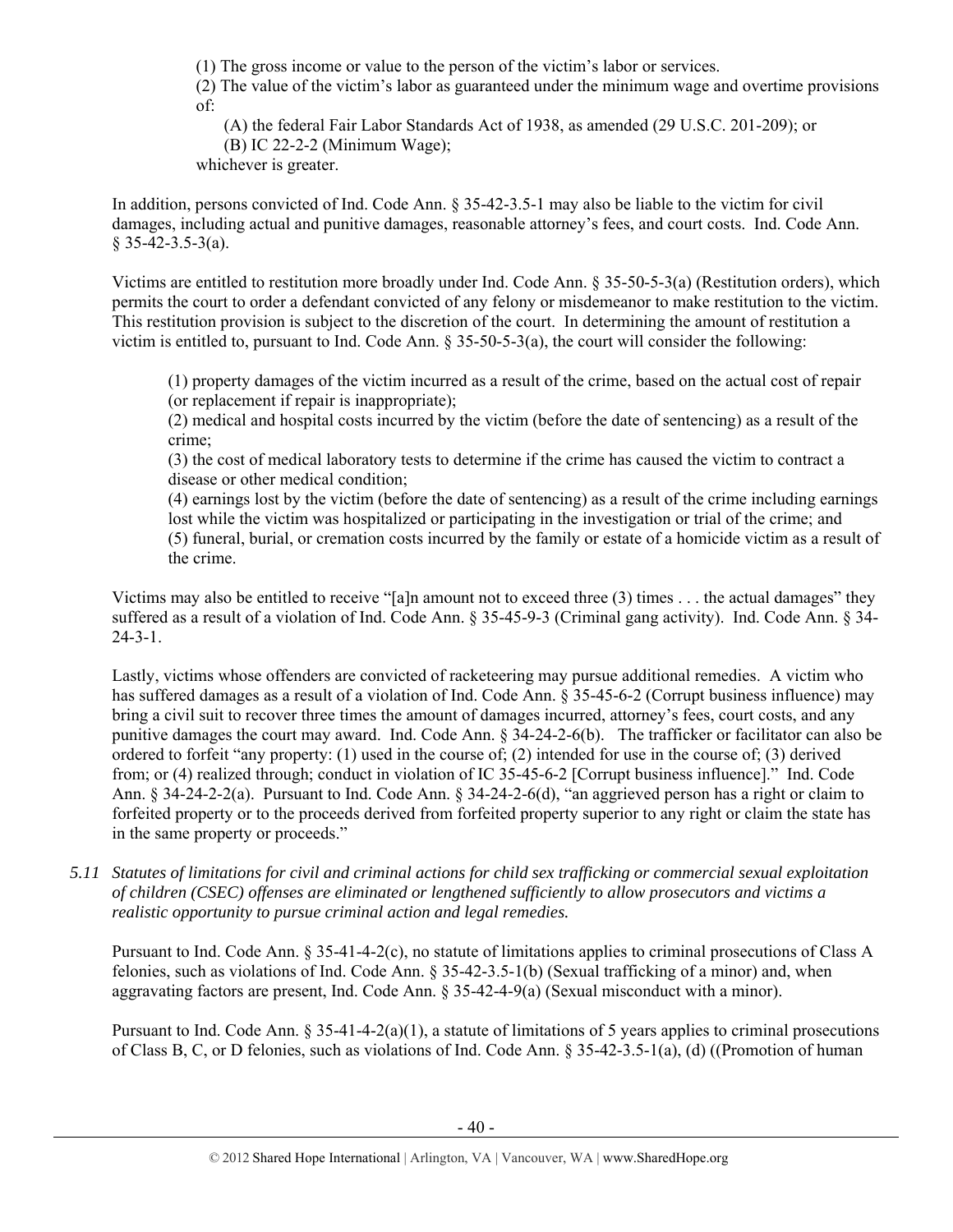trafficking—Sexual trafficking of a minor—Human trafficking), § 35-45-4-4 (Promoting prostitution), § 35-42- 4-4 (Child exploitation), § 35-42-4-9(a) and (b) (Sexual misconduct with a minor), § 35-45-9-3 (Participation in criminal gang), § 35-45-9-5 (Criminal gang recruitment), § 35-45-6-2(1) (Corrupt business influence), and § 35- 45-15-5 (Money laundering). $81$ 

Pursuant to Ind. Code Ann.  $\S 35-41-4-2(a)(2)$ , a statute of limitations of 2 years applies to criminal prosecutions for any misdemeanor, such as Ind. Code Ann.  $\S 35-42-4-13(c)$  (Inappropriate communication with a child) and § 35-45-4-3 (Patronizing a prostitute).

Criminal prosecutions for Ind. Code Ann. § 35-42-4-3(a) (Child molesting), § 35-42-4-5 (Vicarious sexual gratification), and § 35-42-4-6 (Child solicitation) must be "commenced before the date that the alleged victim of the offense reaches thirty-one (31) years of age." Ind. Code Ann. § 35-41-4-2(e).

For civil claims, a 2-year statute of limitations, running from the date of the offender's conviction, applies to domestic minor sex trafficking victims civil claims for damages under Ind. Code Ann. § 35-42-3.5-3(a) (Civil cause of action). Ind. Code Ann. § 35-42-3.5-3(b).

5.11.1 Recommendation: Amend Ind. Code Ann. § 35-41-4-2(e) to include Ind. Code Ann. § 35-42- 3.5-1(a) and (d) (Promotion of human trafficking—Sexual trafficking of a minor—Human trafficking) as an offense for which prosecution is not barred until the victim of the offense reaches the age of 31.

<sup>81</sup> *See supra* note 11.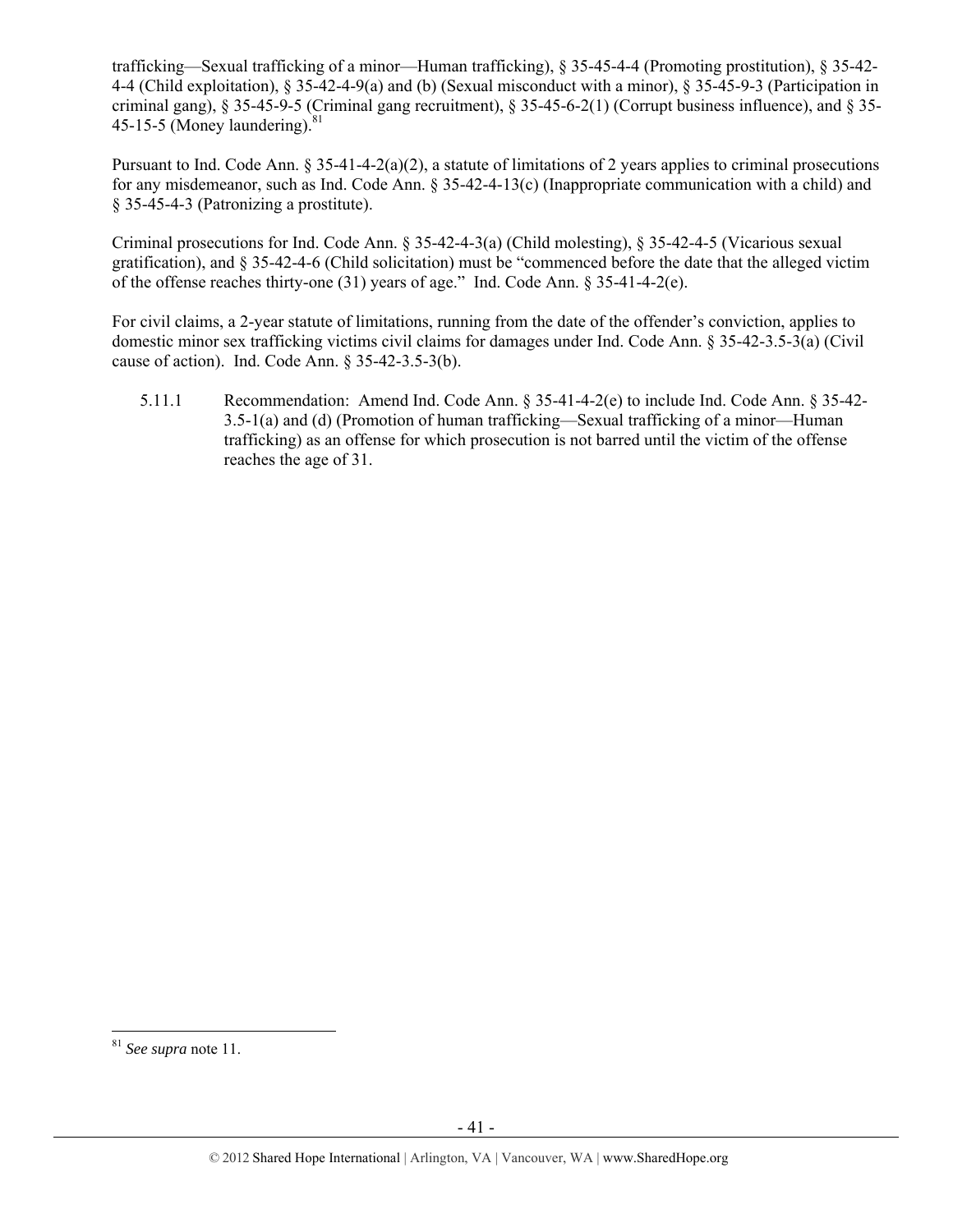#### **FRAMEWORK ISSUE 6: CRIMINAL JUSTICE TOOLS FOR INVESTIGATION AND PROSECUTIONS**

#### *Legal Components:*

- *6.1 Training on human trafficking and domestic minor sex trafficking for law enforcement is statutorily mandated.*
- *6.2 Single party consent to audiotaping is permitted in law enforcement investigations.*
- *6.3 Wiretapping is an available tool to investigate domestic minor sex trafficking.*
- *6.4 Using a law enforcement decoy posing as a minor to investigate buying or selling of commercial sex acts is not a defense to soliciting, purchasing, or selling sex with a minor.*
- *6.5 Using the Internet to investigate buyers and traffickers is a permissible investigative technique.*
- *6.6 Law enforcement and child welfare agencies are mandated to promptly report missing and recovered children. \_\_\_\_\_\_\_\_\_\_\_\_\_\_\_\_\_\_\_\_\_\_\_\_\_\_\_\_\_\_\_\_\_\_\_\_\_\_\_\_\_\_\_\_\_\_\_\_\_\_\_\_\_\_\_\_\_\_\_\_\_\_\_\_\_\_\_\_\_\_\_\_\_\_\_\_\_\_\_\_\_\_\_\_\_\_\_\_\_\_\_\_\_\_*

## *Legal Analysis:*

*6.1 Training on human trafficking and domestic minor sex trafficking for law enforcement is statutorily mandated.*

Pursuant to Ind. Code Ann.  $\S 5-2-1-9(a)(10)$ , which discusses mandatory training for law enforcement officers, the Indiana Law Enforcement Training Board is required to provide the following:

Minimum standards for a course of study on human and sexual trafficking that must be required for each person accepted for training at a law enforcement training school or academy and for in service training programs for law enforcement officers. The course must cover the following topics:

- (A) Examination of the human and sexual trafficking laws (IC 35-42-3.5).
- (B) Identification of human and sexual trafficking.
- (C) Communicating with traumatized persons.
- (D) Therapeutically appropriate investigative techniques.
- (E) Collaboration with federal law enforcement officials.
- (F) Rights of and protections afforded to victims.
- (G) Providing documentation that satisfies the Declaration of Law Enforcement Officer for Victim
- of Trafficking in Persons (Form I-914, Supplement B) requirements established under federal law. (H) The availability of community resources to assist human and sexual trafficking victims.
- 

A law enforcement officer appointed after June 30, 1993 may not "(1) make an arrest; (2) conduct a search or a seizure of a person or property; or (3) carry a firearm" unless they complete basic training requirements. Ind. Code Ann. § 5-2-1-9(d).

*6.2 Single party consent to audiotaping is permitted in law enforcement investigations.* 

Pursuant to Ind. Code Ann. § 35-33.5-5-4(a)(1), "[a] person whose communications are intercepted, disclosed, or used in violation of this article: (1) has a civil cause of action against a person who intercepts, discloses, uses, or procures another person to intercept, disclose, or use a communication in violation of this article." However, pursuant to Ind. Code Ann. § 35-31.5-2(176) (Definitions),<sup>82</sup> "'[i]nterception," for purposes of IC 35-33.5, means the intentional recording or acquisition of the contents of an electronic communication by a person other than a sender or receiver of that communication, without the consent of the sender or receiver, by means of any instrument, device, or equipment under this article."

  $82$  The text of Ind. Code Ann. § 35-31.5-2 included here and elsewhere in this report reflects amendments made by the passage of Senate Bill 26 during the second regular session of 117th Indiana General Assembly. Senate Bill 26 also repealed § 35-33.5-1 ("Interception" defined.).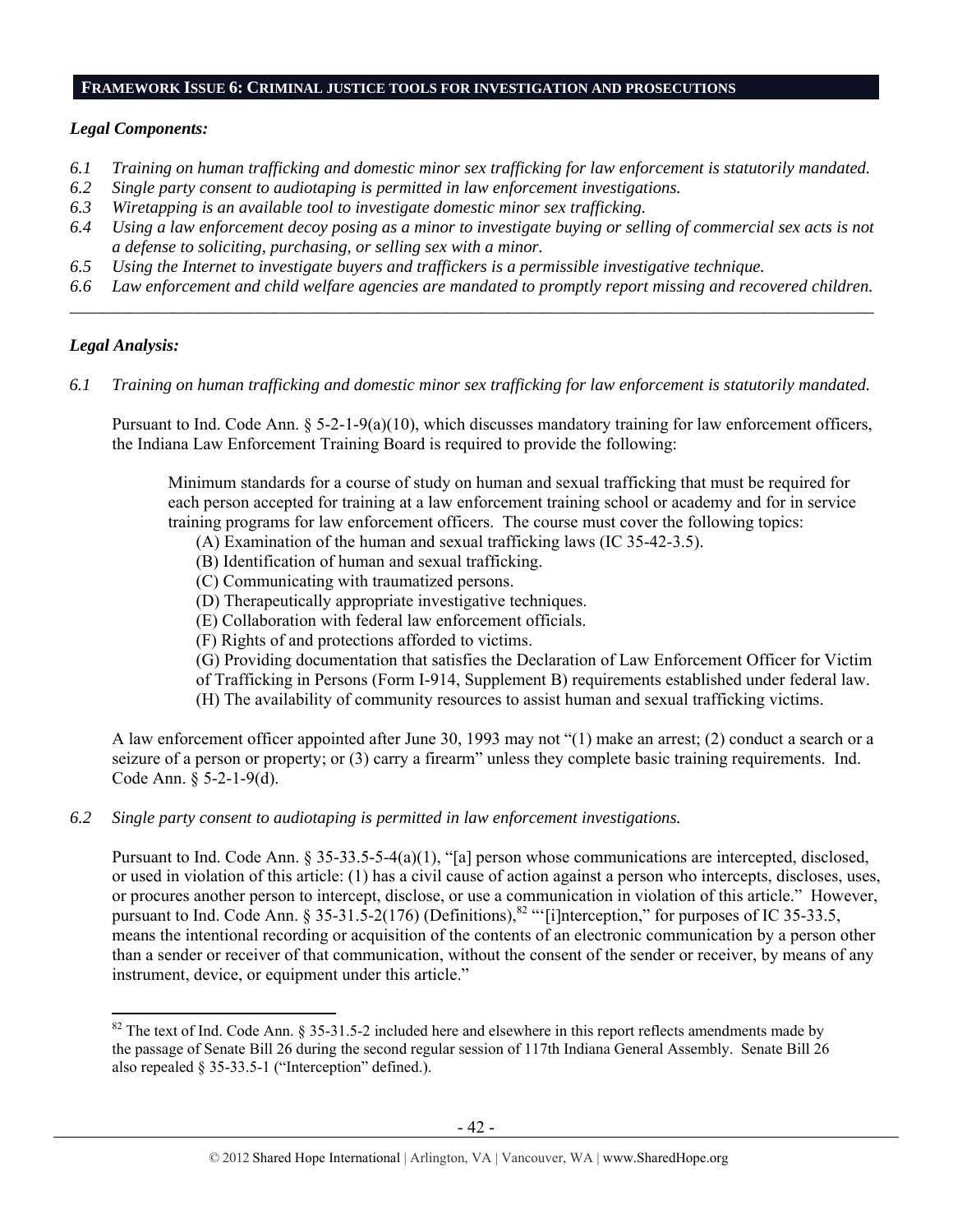# *6.3 Wiretapping is an available tool to investigate domestic minor sex trafficking.*

In general, an application for a warrant for intercepting electronic communications must be in writing and include, among other things, pursuant to Ind. Code Ann. § 35-33.5-2-2(a)(2)(A), "(2) An affidavit setting forth the facts relied upon by an applicant to show why a warrant should be issued or an extension granted, including the following: (A) Facts establishing probable cause for the belief that a designated offense allegedly has been, is being, or may be committed."

"Designated offense" is defined in Ind. Code Ann. § 35-31.5-2(91) "for purposes of IC 35-33.5" as including "human and sexual trafficking crimes under IC 35-42-3.5," as well as Ind. Code Ann. § 35-42-4-6 (Child solicitation). Notably, Ind. Code Ann. § 35-44-4-2 (Prostitution), § 35-45-4-3 (Patronizing a prostitute) and § 35-45-4-4 (Promoting prostitution) are not included as designated offenses.

Because human and sexual trafficking crimes under Ind. Code Ann. § 35-42-3.5-1 are considered "designated offenses," wiretapping may be used in domestic minor sex trafficking investigations. Furthermore, the contents and evidence received from the interception may be received into evidence, but only if "each party, not less than fourteen (14) days before the proceeding, has been furnished with a copy of the application, warrant, and any orders for an extension under which the interception was authorized." Ind. Code Ann. § 35-33.5-5-1. However, "[t]he fourteen (14) day period may be waived by the court if" certain findings are made by the court. Ind. Code Ann. § 35-33.5-5-1.

- 6.3.1 Recommendation: Amend Ind. Code Ann. § 35-31.5-2 ("Designated offense" defined) to include Ind. Code Ann. § 35-44-4-2 (Prostitution), § 35-45-4-3 (Patronizing a prostitute), and § 35-45-4-4 (Promoting prostitution) within the definition of a "designated offense."
- *6.4 Using a law enforcement decoy posing as a minor to investigate buying or selling of commercial sex acts is not a defense to soliciting, purchasing, or selling sex with a minor.*

The use of a decoy by law enforcement in the investigation of prostitution or sex trafficking appears to be permitted under both Ind. Code Ann. § 35-42-4-6(b) and (c) (Child solicitation) and § 35-42-4-13(c) (Inappropriate communication with a child). Ind. Code Ann. § 35-42-4-6(b) (Child solicitation) uses the phrase "a child under fourteen (14) years of age, or an individual the person believes to be a child under fourteen (14) years of age." Similarly, Ind. Code Ann. § 35-42-4-6(c) (Child solicitation) uses the phrase "a child at least fourteen (14) years of age but less than sixteen (16) years of age, or an individual the person believes to be a child at least fourteen (14) years of age but less than sixteen (16) years of age." Ind. Code Ann. § 35-42-4-13(c) (Inappropriate communication with child) uses the phrase "an individual whom the person believes to be a child less than fourteen (14) years of age." These phrases indicate that the victim does not have to be a minor.

Indiana does provide a defense of entrapment when, "(1) The prohibited conduct of the person was the product of a law enforcement officer, or his agent, using persuasion or other means likely to cause the person to engage in the conduct; and (2) The person was not predisposed to commit the offense." Ind. Code Ann. § 35-41-3-9(a) (Entrapment). However, "merely affording a person an opportunity to commit the offense does not constitute entrapment." Ind. Code Ann. § 35-41-3-9(b).

*6.5 Using the Internet to investigate buyers and traffickers is a permissible investigative technique.*